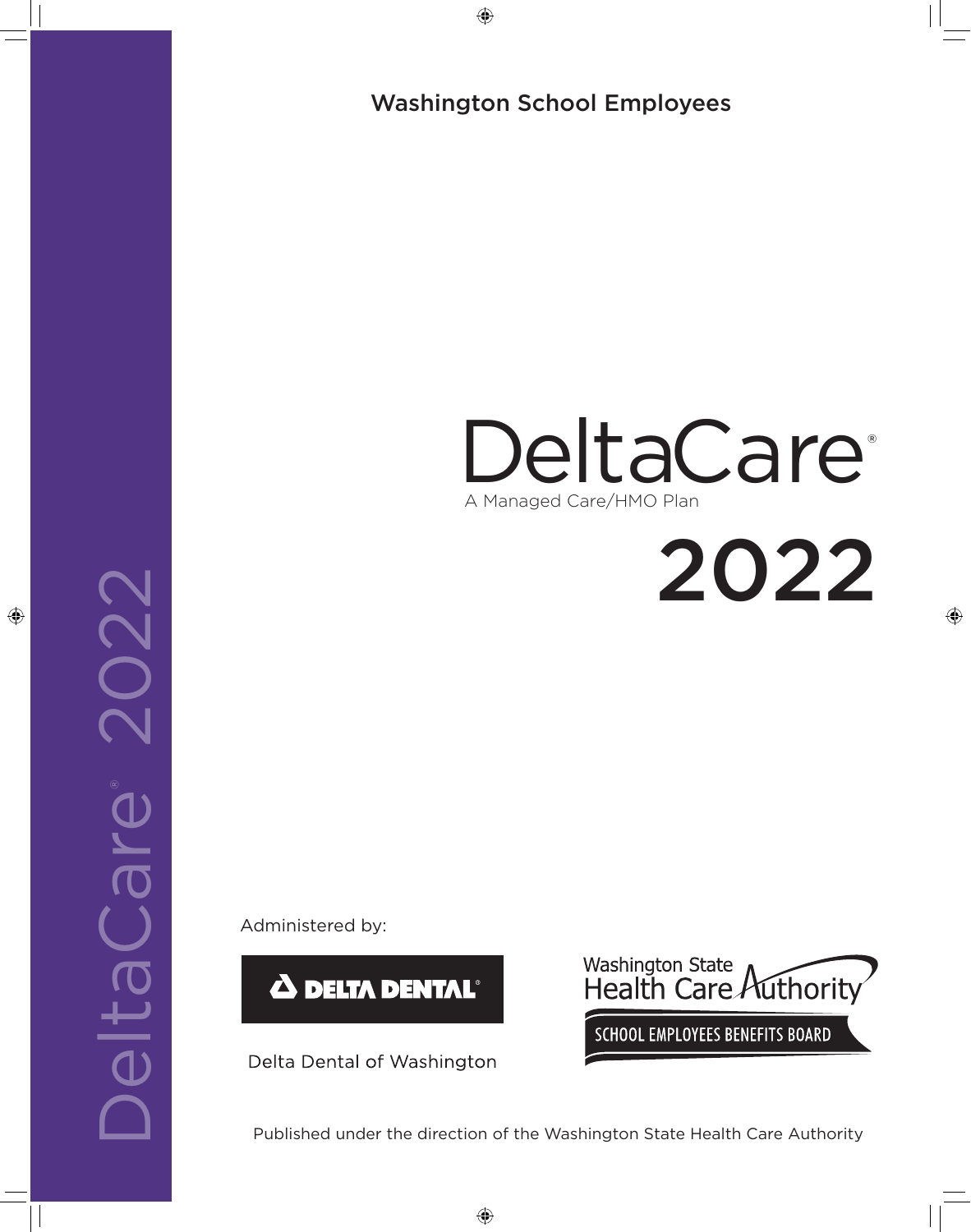

## **Group #09601 A Managed Care Dental Plan**

Delta Dental of Washington

Effective: **January 1, 2022**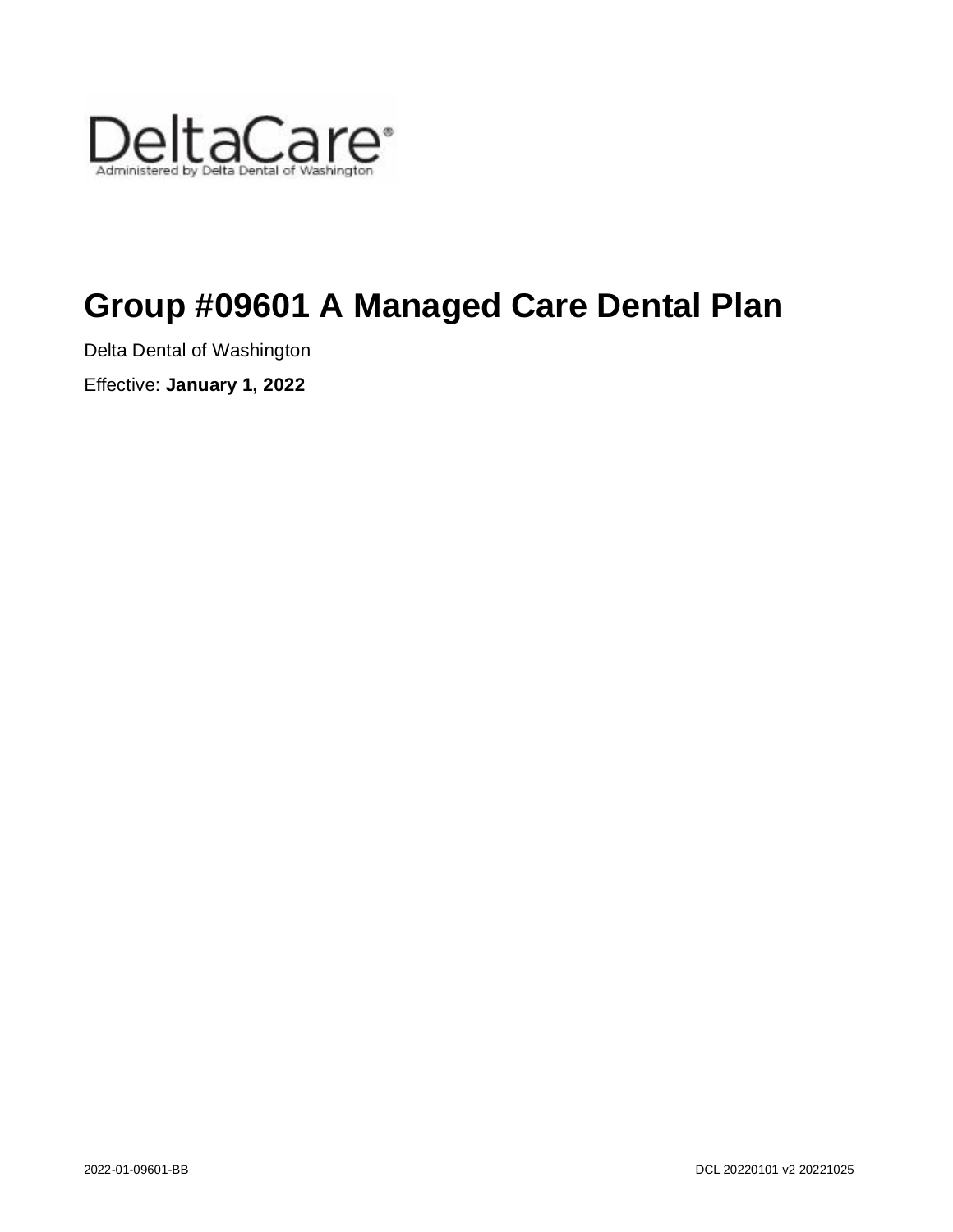## **SAVE THIS BOOKLET FOR REFERENCE**

This booklet explains benefit provisions that are specific to a dental plan administered by the Washington State Health Care Authority. This booklet, which explains program eligibility and general provisions, constitutes the certificate of coverage for enrollees in this dental plan. This certificate of coverage replaces and supersedes any and all previous certificates.

It is your responsibility to be informed about your benefits. To avoid penalty or loss of benefits, please note all plan Cost of Treatment and Cost requirements, service area restrictions and benefit limitations. If provisions within this booklet are inconsistent with any federal or state statute or rules, the language of the statute or rule will have precedence over that contained in this publication.

This booklet was compiled by the Washington State Health Care Authority, P.O. Box 42684, Olympia, Washington 98504-2684. If you have questions on the provisions contained in this booklet, please contact the dental plan.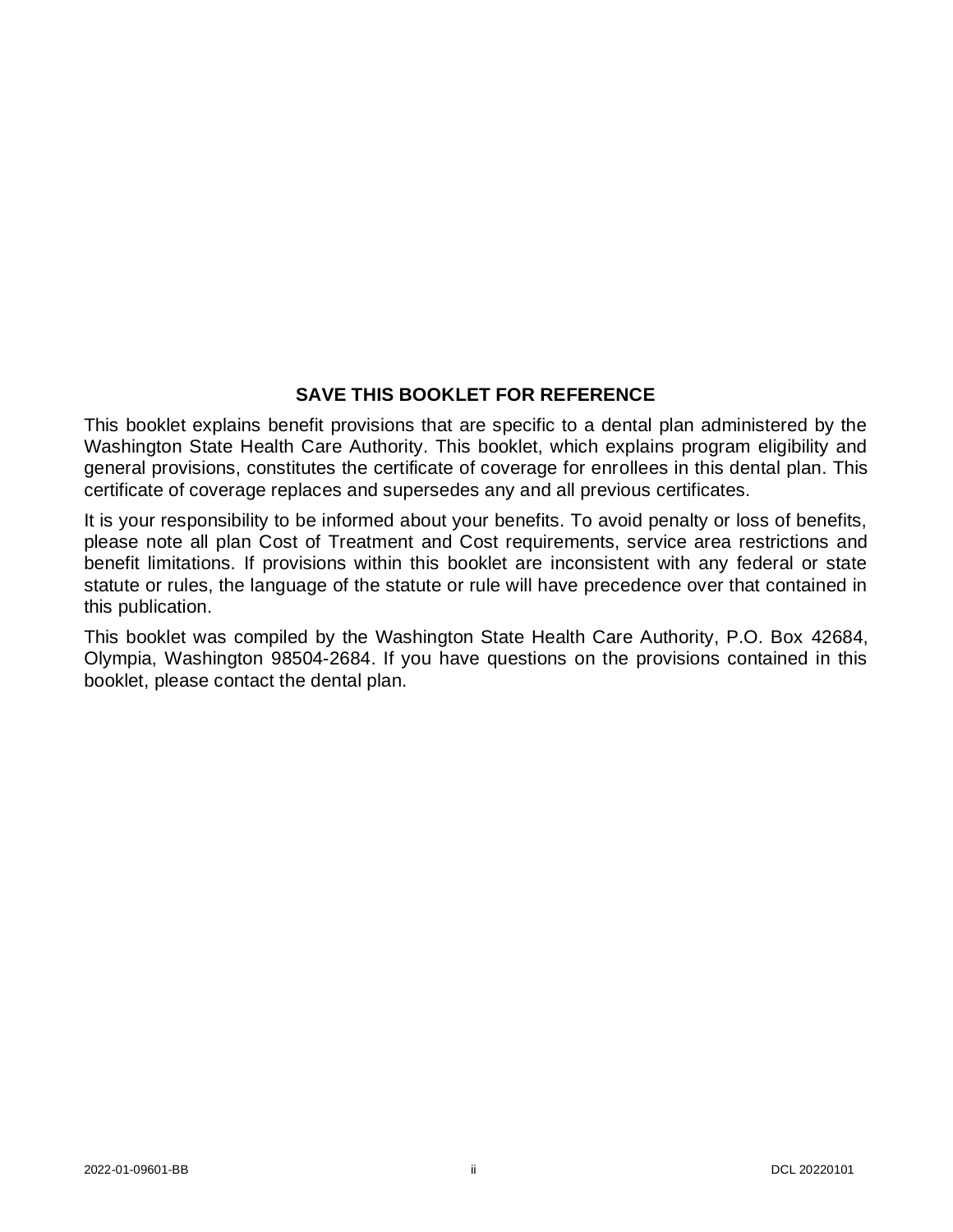## **Certificate of Coverage**

## **Table of Contents**

<span id="page-3-1"></span><span id="page-3-0"></span>

This booklet sets forth in summary form an explanation of the coverage available under your dental plan.

## For customer service, call the Delta Dental of Washington DeltaCare® Client Services Team at 1-800-650-1583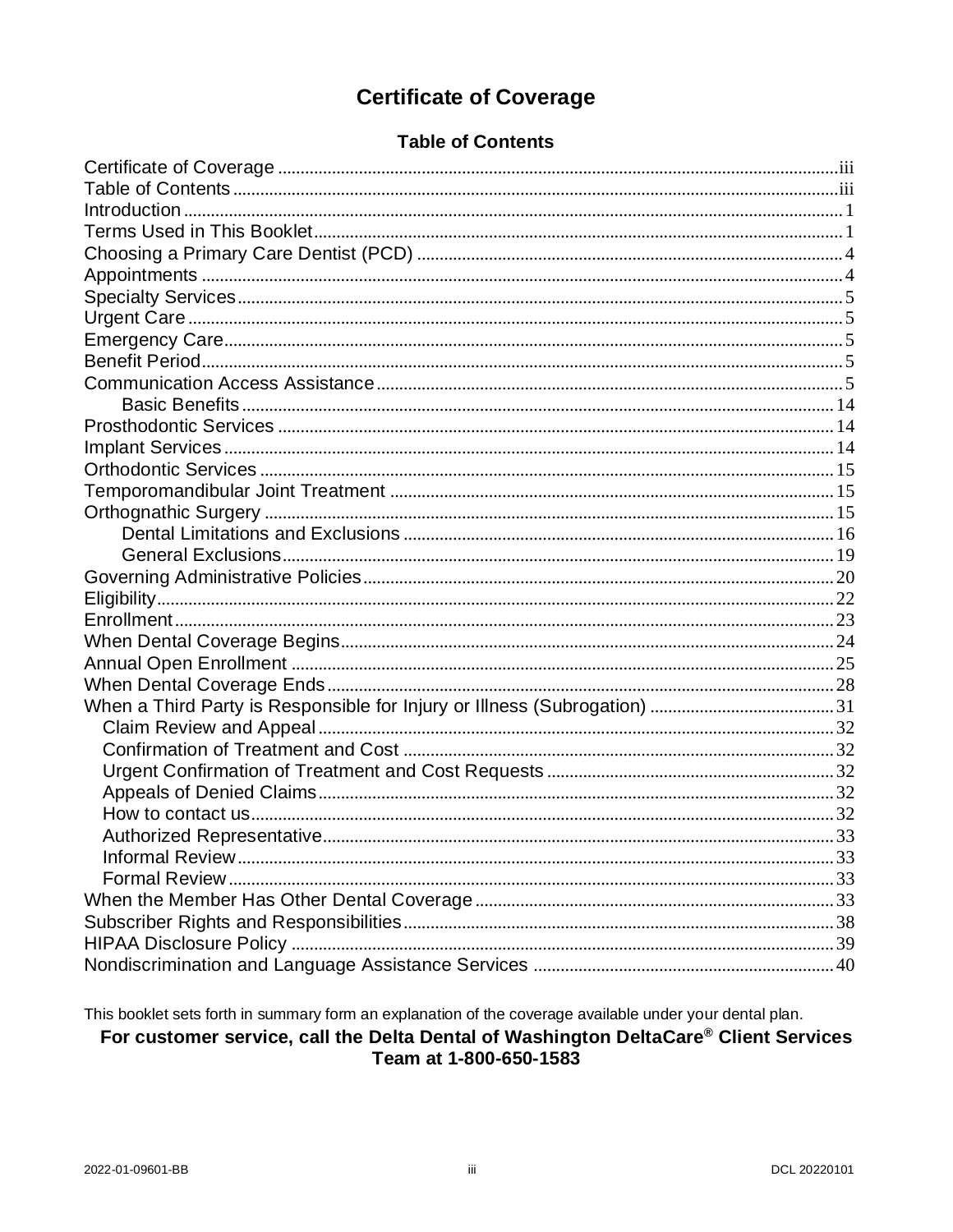## **DeltaCare® - A Managed Care Dental Plan Administered by Delta Dental of Washington**

## <span id="page-4-0"></span>**Introduction**

Welcome to your DeltaCare Plan, administered by Delta Dental of Washington, a founding member of the nationwide Delta Dental Plans Association.

Our mission is to support your overall health by providing excellent dental benefits and the advantages of access to care within the largest network of Dentists in Washington and nationwide. Supporting healthy smiles has been our focus for over 60 years.

Your DeltaCare Plan is a resource to make it easy for you to care for your smile. This benefit booklet summarizes your coverage and describes how your benefits may be used. Understanding your benefits is the first step to getting the most from your dental plan. Review this booklet before you visit your Dentist and keep it as a reference for later on.

<span id="page-4-1"></span>You deserve a healthy smile. We're happy to help you protect it.

## **Terms Used in This Booklet**

**Annual open enrollment:** A period of time defined by HCA when a Subscriber may change to another health plan offered by the SEBB Program and make certain other account changes for an effective date beginning January 1 of the following year.

**Appeal:** An appeal is a written or oral request from an enrollee or, if authorized by the enrollee, the enrollee's representative to change a previous decision made by Delta Dental of Washington concerning: a) access to dental care benefits, including an adverse determination made pursuant to utilization review; b) claims handling, payment, or reimbursement for dental care and services; c) matters pertaining to the contractual relationship between an enrollee and Delta Dental of Washington or d) other matters as specifically required by state law or regulation.

**Continuation coverage:** The temporary continuation of SEBB benefits available to enrollees under the Consolidated Omnibus Budget Reconciliation Act (COBRA), the Uniformed Services Employment and Reemployment Rights Act (USERRA), or SEBB policies.

**Copayment:** The dollar amount enrollees pay when receiving specific services.

**Dental Emergency:** The emergent and acute onset of a symptom or symptoms, including severe pain that would lead a prudent layperson acting reasonably to believe that a dental condition exists that requires immediate dental attention.

**Dental Necessity:** A service is "dentally necessary" if it is recommended by the treating provider and if all of the following conditions are met.

**Dependent**: Eligible dependent as described in the eligibility section of this certificate who is covered under the subscriber.

**Employing agency:** A division, department, or separate agency of state government, including an institution of higher education; a county, municipality, or other political subdivision; and a tribal government covered by HCA statute.

**Enrollee**: The subscriber or dependent enrolled in this plan.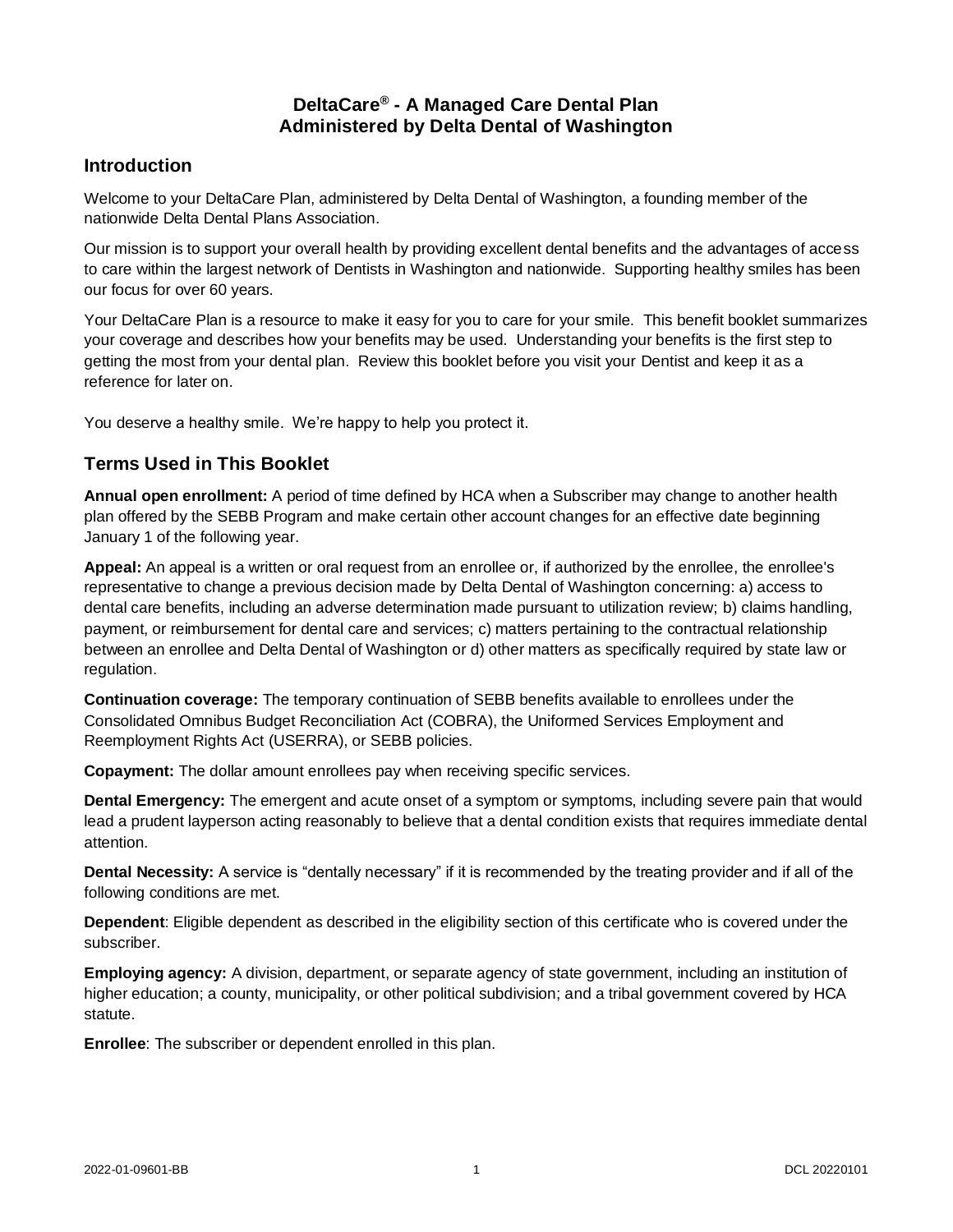**Experimental or Investigative**: A service or supply that is determined by DeltaCare to meet any one of the following criteria. If any of these situations are met, the service or supply is considered experimental and/or investigative, and benefits will not be provided.

- 1. It cannot be lawfully marketed without the approval of the U.S. Food and Drug Administration (FDA), and such approval has not been granted on the date it is furnished.
- 2. The provider has not demonstrated proficiency in the service, based on knowledge, training, experience and treatment outcomes.
- 3. Reliable evidence shows the service is the subject of ongoing clinical trials to determine its safety or effectiveness.
- 4. Reliable evidence has shown the service is not as safe or effective for a particular dental condition compared to other generally available services and that it poses a significant risk to the enrollee's health or safety.

Reliable evidence means only published reports and articles in authoritative dental and scientific literature, scientific results of the provider's written protocols or scientific data from another provider studying the same service.

The documentation used to establish the plan criteria will be made available for enrollees to examine at the office of DeltaCare if enrollees send written requests.

If DeltaCare determines that a service is experimental or investigative, and therefore not covered, the enrollee may appeal the decision. DeltaCare will respond in writing within 20 working days after receipt of a claim or other fully documented request for benefits, or a fully documented appeal. The 20-day period may be extended only with the enrollee's informed written consent.

**Group**: The employer or entity that is contracting for dental benefits for its subscribers and their dependents.

**HCA**: Health Care Authority is the Washington state agency that administers the PEBB and SEBB Programs.

**Licensed Professional**: An individual legally authorized to perform services as defined in his/her license. Licensed professional includes, but is not limited to, denturist, hygienist and radiology technician. Benefits under this Contract will not be denied for any health care service performed by a registered nurse licensed to practice under chapter 18.88 RCW, if first, the service performed was within the lawful scope of such nurse's license, and second, this contract would have provided benefits if such service had been performed by a doctor of medicine licensed to practice under chapter 18.71 RCW.

**Member**: Enrollee, Subscriber, or dependent, who has completed the enrollment process.

**Necessary vs. Not Covered Treatment:** You and your provider should discuss which services may not be Covered Dental Benefits. Not all necessary treatment is covered, and there may be additional charges. The majority of required dental services are covered by your plan. However, there are certain treatments that remain the responsibility of the patient.

1. The purpose of the service, supply or intervention is to treat a dental condition;

2. It is the appropriate level of service, supply or intervention considering the potential benefits and harm to the patient;

3. The level of service, supply or intervention is known to be effective in improving health outcomes;

4. The level of service, supply or intervention recommended for this condition is cost-effective compared to alternative interventions, including no intervention; and

5. For new interventions, effectiveness is determined by scientific evidence. For existing interventions, effectiveness is determined first by scientific evidence, then by professional standards, then by expert opinion.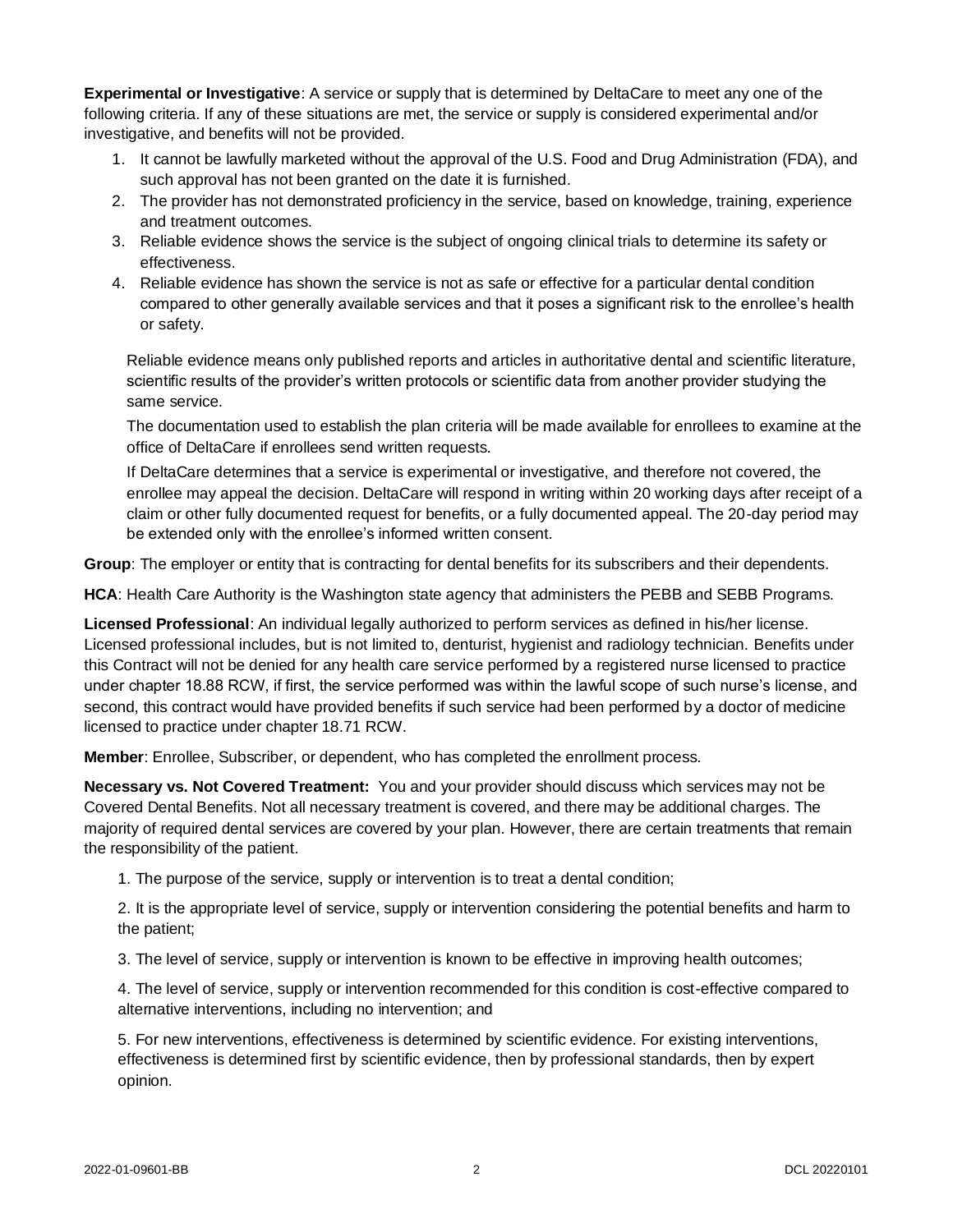- A health "intervention" is an item or service delivered or undertaken primarily to treat (i.e., prevent, diagnose, detect, treat or palliate) a dental condition (i.e., disease, illness, injury, genetic or congenital defect or a biological condition that lies outside the range of normal, age-appropriate human variation) or to maintain or restore functional ability. For purposes of this definition of "dental necessity," a health intervention means not only the intervention itself, but also the dental condition and patient indications for which it is being applied.
- "Effective" means that the intervention, supply or level of service can reasonably be expected to produce the intended results and to have expected benefits that outweigh potential harmful effects.
- An intervention, supply or level of service may be dentally indicated, yet not be a covered benefit or meet the standards of this definition of "dental necessity." DDWA may choose to cover interventions, supplies, or services that do not meet this definition of "dental necessity," however, DDWA is not required to do so.
- "Treating provider" means a health care provider who has personally evaluated the patient.
- "Health outcomes" are results that affect health status as measured by the length or quality (primarily as perceived by the patient) of a person's life.
- An intervention is considered to be new if it is not yet in widespread use for the dental condition and patient indications being considered.
- "New interventions" for which clinical trials have not been conducted because of epidemiological reasons (i.e., rare or new diseases or orphan populations) shall be evaluated on the basis of professional standards of care or expert opinion (See "existing interventions" below).
- "Scientific evidence" consists primarily of controlled clinical trials that either directly or indirectly demonstrate the effect of the intervention on health outcomes. If controlled clinical trials are not available, observational studies that demonstrate a causal relationship between the intervention and health outcomes can be used. Partially controlled observational studies and uncontrolled clinical series may be suggestive, but do not by themselves demonstrate a causal relationship unless the magnitude of the effect observed exceeds anything that could be explained either by the natural history of the medical condition or potential experimental biases.
- For "existing interventions," the scientific evidence should be considered first and, to the greatest extent possible, should be the basis for determinations of "dental necessity." If no scientific evidence is available, professional standards of care should be considered. If professional standards of care do not exist, or are outdated or contradictory, decisions about existing interventions should be based on expert opinion. Giving priority to scientific evidence does not mean that coverage of existing interventions should be denied in the absence of conclusive scientific evidence. Existing interventions can meet DDWA's definition of "dental necessity" in the absence of scientific evidence if there is a strong conviction of effectiveness and benefit expressed through up-to-date and consistent professional standards of care or, in the absence of such standards, convincing expert opinion.
- A level of service, supply or intervention is considered "cost effective" if the benefits and harms relative to costs represent an economically efficient use of resources for patients with this condition. In the application of this criterion to an individual case, the characteristics of the individual patient shall be determinative. Cost-effective does not necessarily mean lowest price.

**Plan:** DeltaCare, a managed dental benefit plan of coverage.

**Plan Designated Facility or Dentist**: A licensed dentist or dental facility that has agreed to perform services under this plan.

**Primary Care Dentist (PCD)**: Dentist or facility that enrollee or dependent has selected.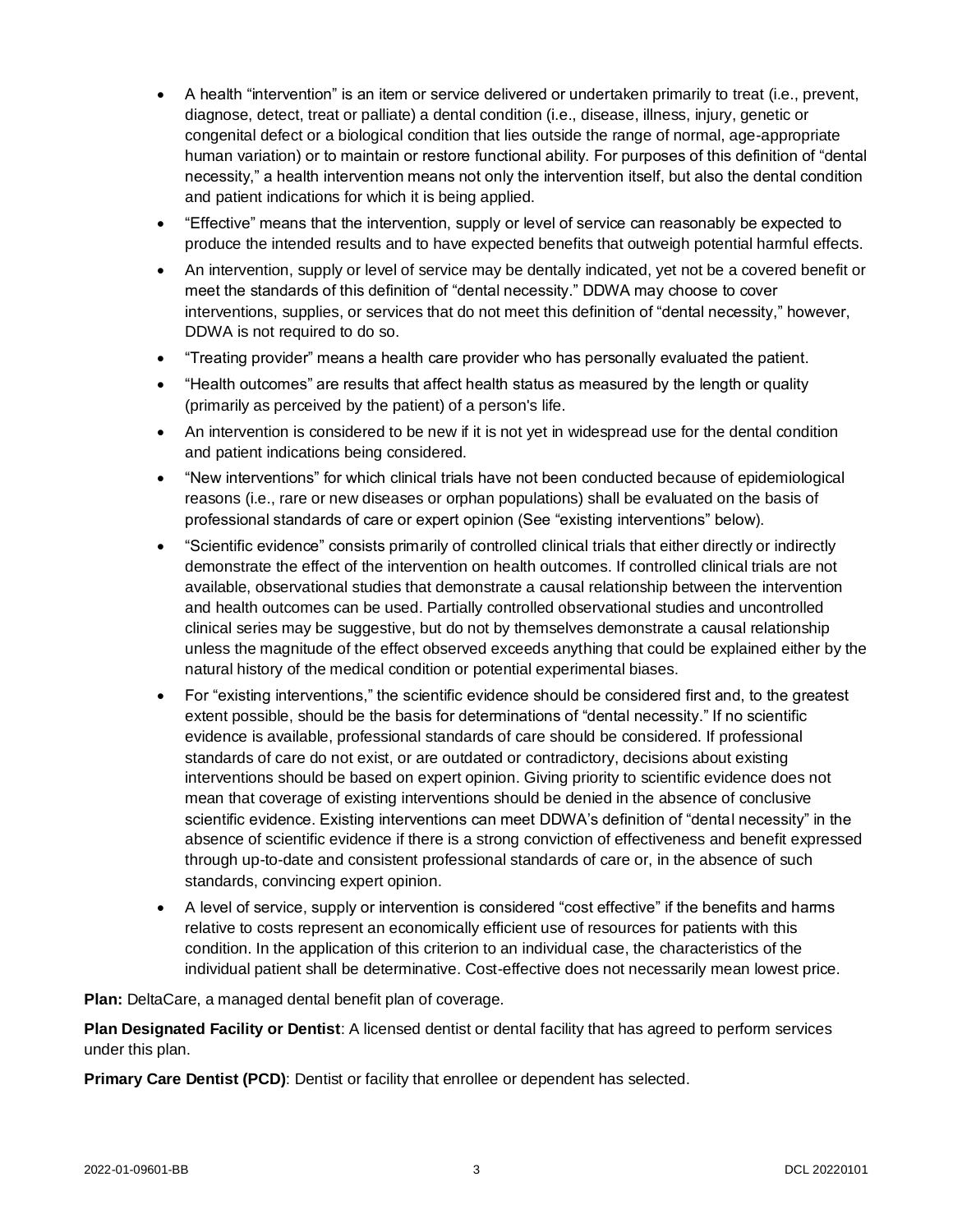**Public Employees Benefits Board (PEBB)**: A group of representatives, appointed by the governor, who approves insurance benefit plans for employees and their dependents, and establishes eligibility criteria for participation in insurance benefit plans.

**Public Employees Benefits Board (PEBB) Program**:The HCA program that administers PEBB benefit eligibility and enrollment.

**School Employees Benefits Board (SEBB)**: A group of representatives, appointed by the governor, who designs and approves insurance benefit plans for school employees and their dependents, and establishes eligibility criteria for participation in insurance benefit plans.

**School Employees Benefits Board (SEBB) Organization**: A public school district or educational service district or charter school established under Washington State statute that is required to participate in benefit plans provided by the School Employees Benefits Board (SEBB).

**School Employees Benefits Board (SEBB) Program**: The program within HCA that administers insurance and other benefits for eligible school employees and eligible dependents.

**Subscriber:** Eligible school employee, or continuation coverage subscriber who has been determined eligible and is enrolled in this dental plan, and is the individual to whom the SEBB Program or this Plan will issue notices, information, requests, and premium bills on behalf of an Enrollee.

## <span id="page-7-0"></span>**Choosing a Primary Care Dentist (PCD)**

When you enroll in the DeltaCare Plan, you must complete the enrollment information and should indicate your preferred DeltaCare Network Dentist choices at that time. New enrollees have 60 days to select and notify us of your preferred Primary Care Dentist (PCD). A PCD is a Washington state General Practitioner that has chosen to participate in the DeltaCare Network.

If you do not select a PCD within 60 days, we will assign you to a provider near your home. The choice of PCD can be changed with proper notice to DDWA, the request to change your PCD must be received by the 20<sup>th</sup> of the month to be eligible by the first day of the following month with the newly chosen DeltaCare Dentist Please contact us at 1-800-650-1583 for more information on selecting or changing your PCD or to notify us of your selection.

Your selected dental office is now the center for all of your dental needs. The PCD will perform most dental services. For specialty care, the PCD may elect to refer treatment to a DeltaCare Dental Plan Specialist.

After you have enrolled, you will receive a membership card and letter. The letter will include the address and telephone number of your PCD. You can also receive information about your PCD's on our website at [www.DeltaDentalWA.com](http://www.deltadentalwa.com/) or you may call us at 1-800-650-1583.

If your PCDs participation in the DeltaCare Network ends for any reason, you will receive written notification. This notification will explain your option to: 1) automatically be assigned to another PCD; or 2) select another PCD from the directory of open PCDs.

If your PCD is to be absent for an extended period of time, your PCD is required to provide you with a back-up provider. You may be re-assigned to another PCD during the period of the absence. To be re-assigned to your original PCD upon their return, please contact us at 1-800-650-1583 for more information on changing your PCD.

## <span id="page-7-1"></span>**Appointments**

To receive dental care, simply call your primary care dental office to make an appointment. Routine, nonemergency appointments will be scheduled within 3 weeks of the date of the request. Dental services which are not performed by the assigned PCD or properly referred to a DeltaCare Dental Plan Specialist will not be covered by the DeltaCare Plan.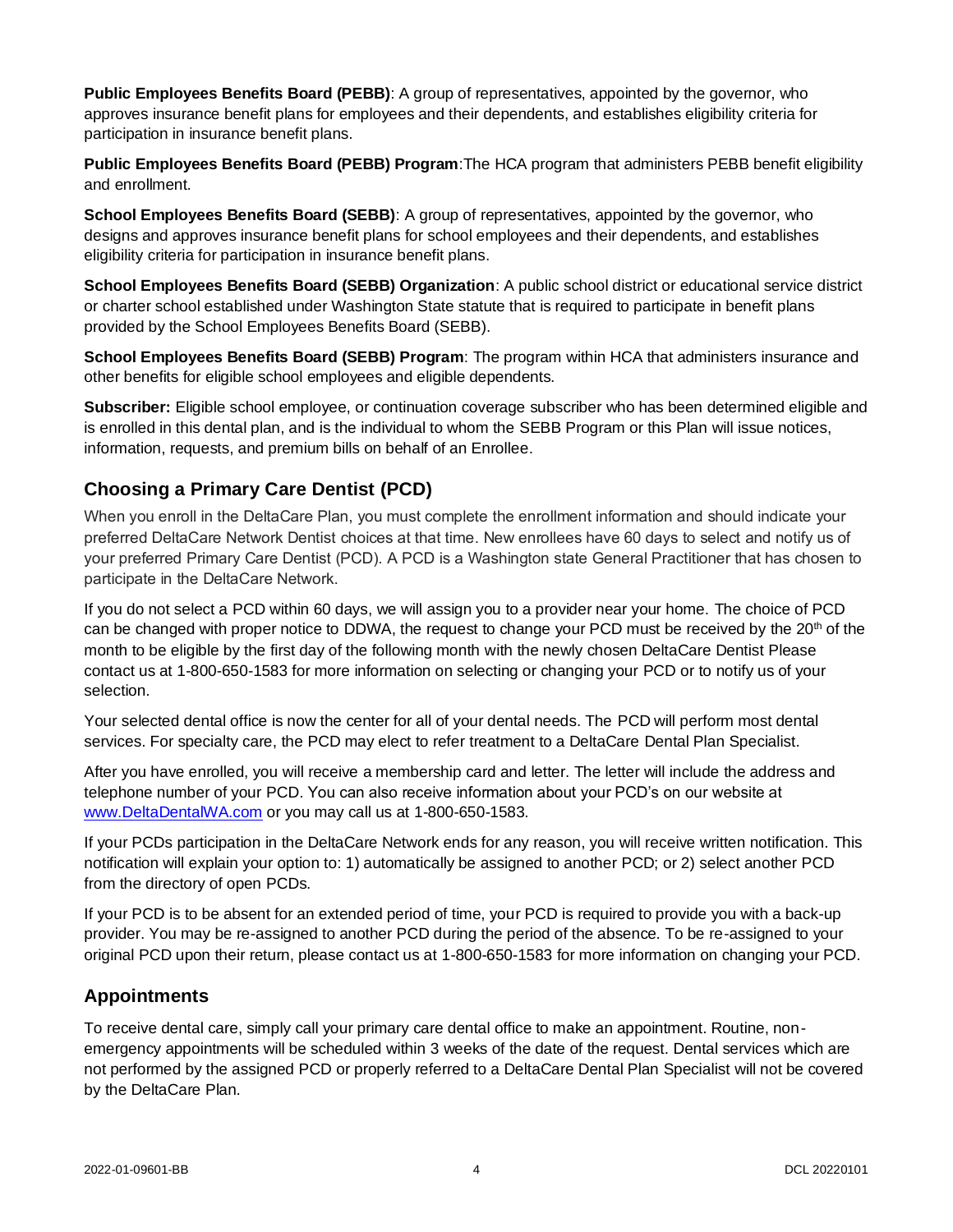## <span id="page-8-0"></span>**Specialty Services**

Your PCD is responsible for coordinating all specialty care and will either perform the specialty treatment or refer you to a DeltaCare Network Specialist. In some unique cases the PCD may refer you to a non-DeltaCare Network Specialist, but prior authorization from DDWA is required.

## <span id="page-8-1"></span>**Urgent Care**

Your PCD shall provide urgent dental care for a covered procedure within 24 hours of being contacted. If you require urgent dental care and are not able to be seen by your PCD within 24 hours or you are not within a reasonable distance of your PCD's office, you may receive treatment from another dentist. Such treatment is limited to the treatment that is necessary to evaluate and stabilize you until further treatment can be obtained from your PCD. Please call us at 1-800-650-1583 for more information.

## <span id="page-8-2"></span>**Emergency Care**

DeltaCare Network Dentists have made provisions for delivering emergency care. Emergency care is available 24 hours a day, every day of the year. Treatment of a dental emergency, those rare dental health instances that may be life threatening or cause severe bodily injury, shall not require a Confirmation of Treatment and Cost if a prudent layperson acting reasonably would believe that such an emergency condition exists.

## <span id="page-8-3"></span>**Benefit Period**

Most dental benefits are calculated within a "benefit period," which is typically for one year. For this plan, the benefit period is the 12-month period starting the first day of the calendar month, January and ending the last day of the calendar month, December.

## <span id="page-8-4"></span>**Communication Access Assistance**

## **For Individuals who are Deaf, Hard of Hearing, Deaf-blind or Speech-disabled**

Communications with DDWA for people who are deaf, hard of hearing, deaf-blind and/or speech disabled is available through Washington Relay Service. This is a free telecommunications relay service provided by the Washington State Office of the Deaf and Hard of Hearing.

The relay service allows individuals who use a Teletypewriter (TTY) to communicate with DDWA through specially trained communications assistants.

Anyone wishing to use Washington Relay Service can simply dial 711 (the statewide telephone relay number) or 1-800-833-6384 to connect with a communications assistant. Ask the communications assistant to dial DDWA Customer Service at 1-800-554-1907. The communications assistant will then relay the conversation between you and the DDWA customer service representative.

This service is free of charge in local calling areas. Calls can be made anywhere in the world, 24 hours a day, 365 days a year, with no restrictions on the number, length or type of calls. All calls are confidential, and no records of any conversation are maintained.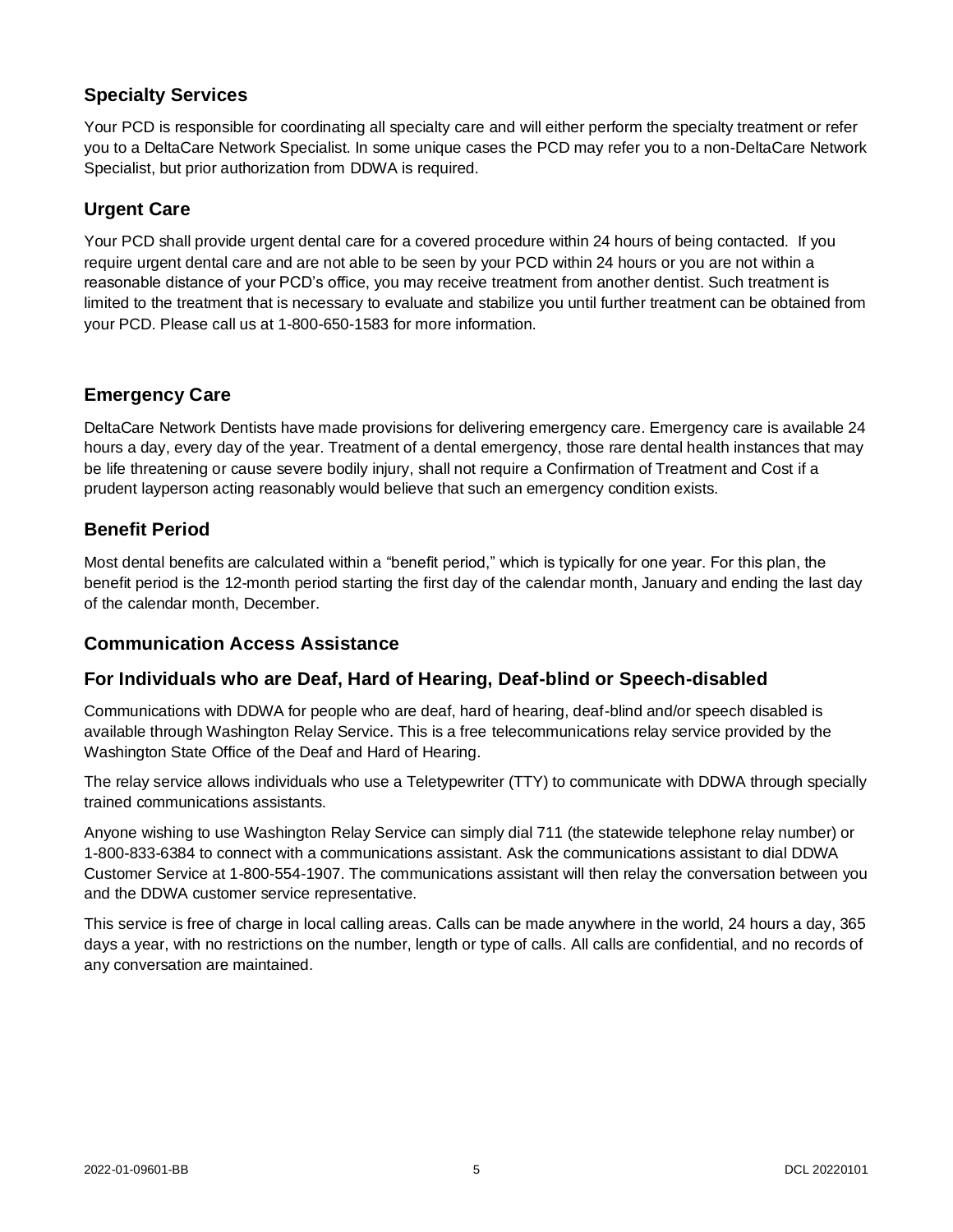## **Schedule of Benefits and Co-Payments**

Please see the following table which describes the Benefits and Co-Payments for this Plan. The Benefits and Co-Payments listed below are Effective as of **January 1, 2022.**

The services covered under the DeltaCare Dental Plan are listed in the following schedule. These co-payments are your total price, including lab work. All coverage is subject to the exclusions and limitations set forth in the benefit descriptions and exclusions.

| <b>Procedure</b> | <b>Description</b><br>Copayment                                                             |             | <b>Notes</b> |  |
|------------------|---------------------------------------------------------------------------------------------|-------------|--------------|--|
| D0100 - D0999    | I. Diagnostic                                                                               |             |              |  |
| D0120            | Periodic oral evaluation - established patient                                              | 0           |              |  |
| D0140            | Limited oral evaluation-problem focused                                                     | $\mathbf 0$ |              |  |
|                  | Oral evaluation for a patient under three years of age and                                  |             |              |  |
| D0145            | counseling with primary caregiver                                                           | 0           |              |  |
| D0150            | Comprehensive oral evaluation - new or established (inactive)<br>patient                    | 0           |              |  |
| D0160            | Detailed and extensive oral evaluation - Problem focused, by<br>report                      | $\mathbf 0$ |              |  |
| D0170            | Re-evaluation-limited, problem focused (Established pt not post<br>op visit)                | $\mathbf 0$ |              |  |
| D0180            | Comprehensive Periodontal Exam - GP                                                         | 0           |              |  |
|                  | Copay for Specialist Exam - use above codes                                                 | 0           | R            |  |
| D0210            | Intraoral - complete series of radiographic images                                          | 0           |              |  |
| D0220            | Intraoral - periapical first radiographic image                                             | $\mathbf 0$ |              |  |
| D0230            | Intraoral - periapical each additional radiographic image                                   | 0           |              |  |
| D0240            | Intraoral - occlusal radiographic image                                                     | 0           |              |  |
| D0270            | Bitewing - single radiographic image                                                        | 0           |              |  |
| D0272            | Bitewings - two radiographic images                                                         |             |              |  |
| D0273            | Bitewings - three radiographic images                                                       | 0           |              |  |
| D0274            | Bitewings - four radiographic images                                                        |             |              |  |
| D0330            | Panoramic radiographic image                                                                |             |              |  |
| D0419            | Assessment of salivary flow by measurement                                                  | 0           |              |  |
| D0460            | Pulp vitality tests                                                                         | $\mathbf 0$ | R            |  |
| D0470            | Diagnostic casts<br>0                                                                       |             |              |  |
| $D1000 - D1999$  | I. Preventative                                                                             |             |              |  |
| D1110            | Prophylaxis cleaning - adult                                                                | 0           |              |  |
| D1120            | Prophylaxis cleaning - child                                                                | $\mathbf 0$ |              |  |
| D1206            | topical application of fluoride varnish                                                     | 0           |              |  |
| D1208            | topical application of fluoride - excluding varnish                                         | 0           |              |  |
| D1330            | Oral hygiene instructions<br>0                                                              |             |              |  |
| D1351            | Sealant - per tooth<br>$\mathbf 0$                                                          |             |              |  |
| D1352            | Preventive resin restoration in a moderate to high caries risk<br>patient - permanent tooth | $\mathbf 0$ |              |  |
| D1510            | Space maintainer - fixed, unilateral - per quadrant<br>20                                   |             |              |  |
| D1516            | Space maintainer - fixed, bilateral, maxillary<br>30                                        |             |              |  |
| D1517            | Space maintainer - fixed, bilateral, mandibular<br>30                                       |             |              |  |
| D1520            | Space maintainer - removable, unilateral - per quadrant                                     | 20          |              |  |
| D1526            | Space maintainer - removable, bilateral, maxillary<br>30                                    |             |              |  |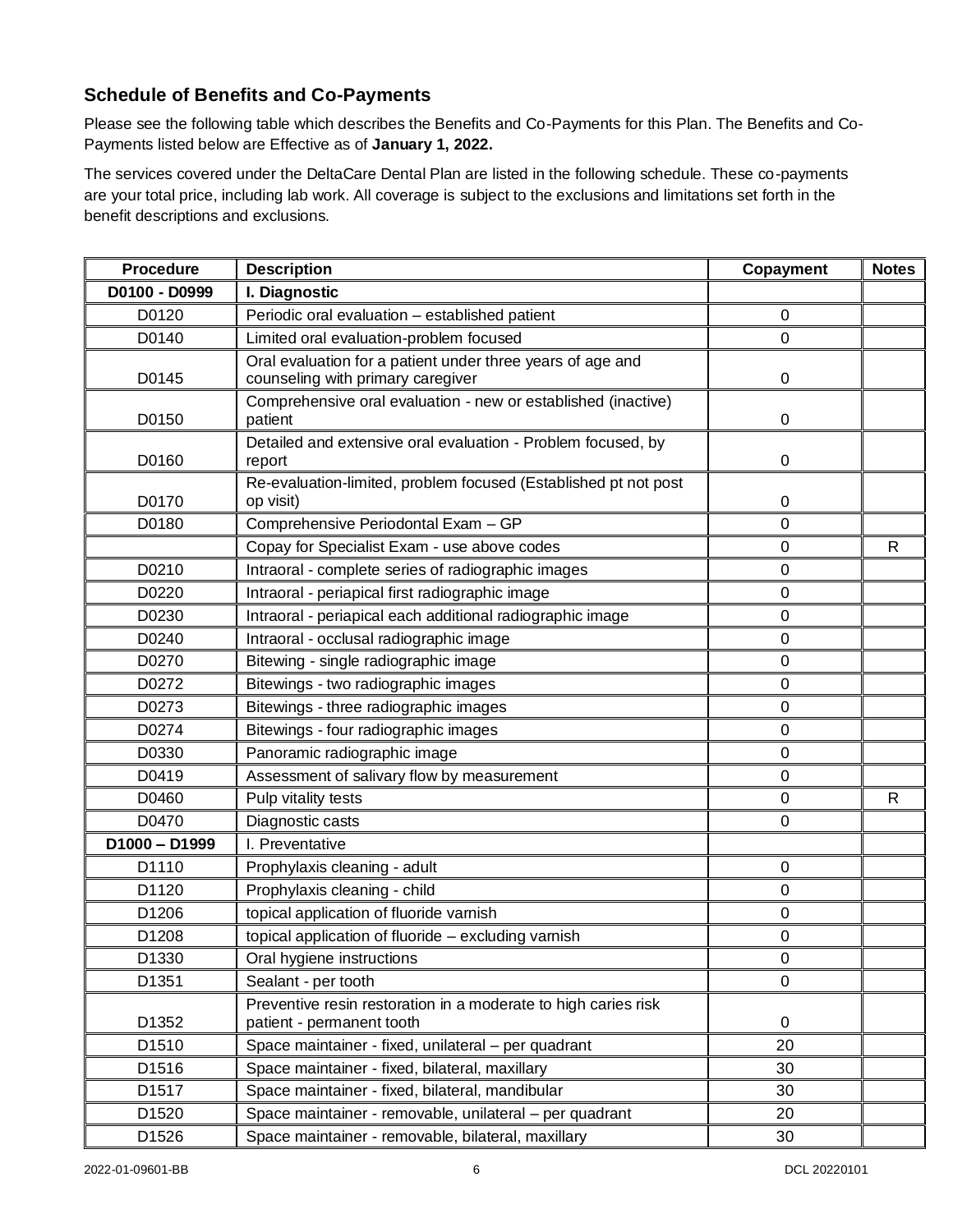| <b>Procedure</b> | <b>Description</b>                                                          | Copayment   | <b>Notes</b> |
|------------------|-----------------------------------------------------------------------------|-------------|--------------|
| D1527            | Space maintainer - removable, bilateral, mandibular                         | 30          |              |
| D1551            | Re-cement or re-bond bilateral space maintainer - maxillary                 | 10          |              |
| D1552            | Re-cement or re-bond bilateral space maintainer - mandibular                | 10          |              |
| D1553            | Re-cement or re-bond unilateral space maintainer – per quadrant             | 10          |              |
| D1556            | Removal of fixed unilateral space maintainer - per quadrant                 | 10          |              |
| D1557            | Removal of fixed bilateral space maintainer - maxillary                     | 10          |              |
| D1558            | Removal of fixed bilateral space maintainer - mandibular                    | 10          |              |
| $D2000 - D2335$  | <b>III. Minor Restorative</b>                                               |             |              |
| D2140            | Amalgam - one surface, primary or permanent                                 | 10          |              |
| D2150            | Amalgam - two surfaces, primary or permanent                                | 10          |              |
| D2160            | Amalgam - three surfaces, primary or permanent                              | 10          |              |
| D2161            | Amalgam - four or more surfaces, primary or permanent                       | 10          |              |
| D2330            | Resin-based composite - one surface, anterior                               | 15          |              |
| D2331            | Resin-based composite - two surfaces, anterior                              | 15          |              |
| D2332            | Resin-based composite - three surfaces, anterior                            | 15          |              |
|                  | Resin-based composite - four or more surfaces or involving                  |             |              |
| D2335            | incisal angle                                                               | 15          |              |
| D2391            | Resin-based composite - one surface, posterior                              | 50          |              |
| D2392            | Resin-based composite - two surfaces, posterior                             | 50          |              |
| D2393            | Resin-based composite - three surface, posterior                            | 50          |              |
| D2394            | Resin-based composite - four or more surfaces, posterior                    | 50          |              |
| D2510-D2999      | <b>IV. Major Restorative</b>                                                |             |              |
| D2510            | Inlay - metallic - one surface                                              | 115         |              |
| D2520            | Inlay - metallic - two surfaces                                             | 115         |              |
| D2530            | Inlay - metallic - three surfaces                                           | 115         |              |
| D2543            | Onlay - metallic - three surfaces                                           | 125         |              |
| D2544            | Onlay metallic - four or more surfaces                                      | 125         |              |
| D2740            | Crown - porcelain/ceramic                                                   | 155         |              |
| D2750            | Crown - porcelain fused to high noble metal                                 | 175         |              |
| D2751            | Crown - porcelain fused to predominantly base metal                         | 125         |              |
| D2752            | Crown - porcelain fused to noble metal                                      | 150         |              |
| D2753            | Crown - porcelain fused to titanium or titanium alloy                       | <b>OP</b>   |              |
| D2790            | Crown - full cast high noble metal                                          | 175         |              |
| D2791            | Crown - full cast predominantly base metal                                  | 125         |              |
| D2792            | Crown - full cast noble metal                                               | 150         |              |
| D2794            | Crown - titanium/titanium alloy                                             | <b>OP</b>   |              |
|                  | Interim crown - further treatment or completion of diagnosis                |             |              |
| D2799            | necessary prior to final impression                                         | <b>OP</b>   |              |
| D2910            | Recement or rebond inlay, onlay, veneer or partial coverage<br>restorations | $\pmb{0}$   |              |
| D2915            | Re-cement or rebond indirectly fabricated or prefabricated post<br>and core | 0           |              |
| D2920            | Re-cement or rebond crown                                                   | $\mathbf 0$ |              |
| D2921            | Reattachment of tooth fragment, incisal edge or cusp                        | 15          |              |
| D2930            | Prefabricated stainless steel crown - primary tooth                         | 100         |              |
| D2931            | Prefabricated stainless steel crown - permanent tooth                       | 100         |              |
|                  |                                                                             |             |              |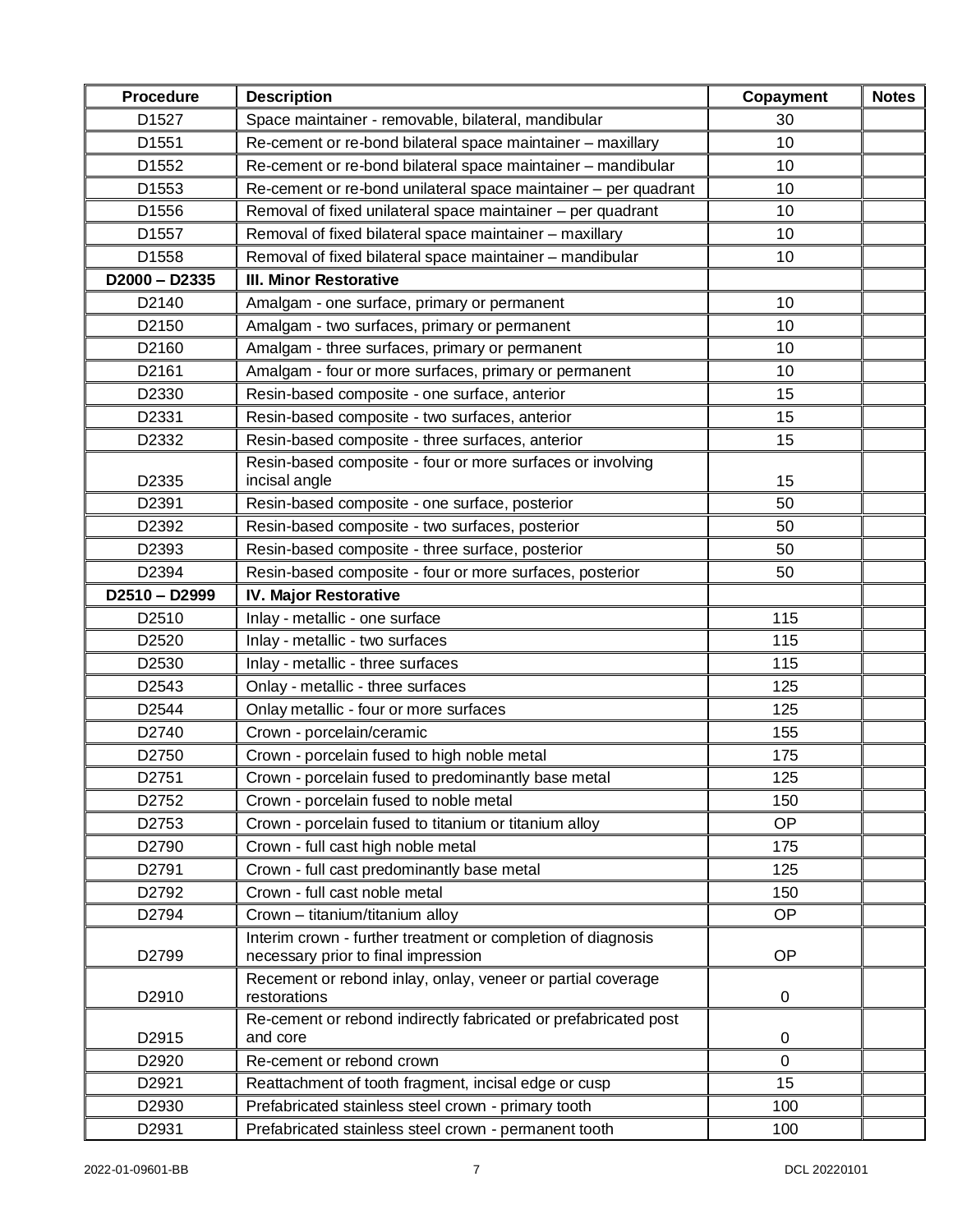| Prefabricated resin crown anterior teeth only<br>100<br>D2932<br>Gap<br>D2940<br>Sedative filling<br>20<br>Restorative foundation for an indirect restoration<br>D2941<br>20<br>D2950<br>Crown build-up (substructure) including any pins when required<br>0<br>D2951<br>Pin retention - per tooth, in addition to restoration<br>0<br>D2952<br>Post and core in addition to crown, indirectly fabricated<br>0<br>D2953<br>Each additional indirectly fabricated post - same tooth<br>0<br>Prefabricated post and core in addition to crown<br>D2954<br>0<br>Each additional prefabricated post - same tooth<br>D2957<br>0<br>Additional procedures to customize a crown to fit under an<br>existing partial denture framework<br>D2971<br>$\pmb{0}$<br>Crown repair necessitated by restorative material failure<br>D2980<br>30<br>Inlay repair necessitated by restorative material failure<br>D2981<br>30<br>D2982<br>Onlay repair necessitated by restorative material failure<br>30<br>D2983<br>Veneer repair necessitated by restorative material failure<br>30<br>D3000 - D3999<br><b>V. Endodontics</b><br>D3110<br>Pulp cap-direct (excluding final restoration)<br>$\pmb{0}$<br>Pulp cap-indirect (excluding final restoration)<br>D3120<br>0<br>Therapeutic pulpotomy (excluding final restoration) - removal of<br>D3220<br>0<br>pulp<br>Gross pulpal debridement, primary and permanent teeth<br>D3221<br><b>NB</b><br>Pulpal therapy(resorbable filling, primary tooth(exclude final<br>D3230<br>restoration)<br><b>NB</b><br>Pulpal therapy(resorbable filling, primary tooth(exclude final<br>restoration)<br><b>NB</b><br>D3240<br>Root canal therapy - anterior (excluding final restoration)<br>D3310<br>100<br>D3320<br>Root canal therapy - premolar (excluding final restoration)<br>125<br>D3330<br>Root canal therapy - molar tooth (excluding final restoration)<br>150<br>R<br>Retreatment of previous root canal therapy - anterior<br>D3346<br>100<br>R<br>D3347<br>Retreatment of previous root canal therapy - premolar<br>125<br>$\mathsf{R}$<br>D3348<br>Retreatment of previous root canal therapy - molar<br>150<br>R<br>Apexification/recalcification - initial visit (apical closure / calcific<br>repair of perforations, root resorption, pulp space disinfection,<br>D3351<br>10<br>R<br>$etc.$ )<br>D3352<br>Apexification/recalcification - interim visit<br>10<br>R<br>Apexification/recalcification - final visit<br>D3353<br>R<br>10<br>D3410<br>70<br>$\mathsf{R}$<br>Apicoectomy - anterior<br>D3421<br>Apicoectomy - premolar (first root)<br>R<br>50<br>Apicoectomy molar (1st root)<br>D3425<br>$\mathsf{R}$<br>100<br>D3426<br>Apicoectomy (additional root)<br>25<br>R<br>Bone graft in conjunction with periradicular surgery – per tooth;<br>D3428<br>first surgical site<br>100<br>Bone graft in conjunction with periradicular surgery - each<br>D3429<br>additional contiguous tooth in the same surgical site<br>50<br>Retrograde filling - per root<br>D3430<br>5<br>R<br>D3450<br>$\mathbf 0$<br>R<br>Root amputation - per root | <b>Procedure</b> | <b>Description</b>                            | Copayment | <b>Notes</b> |
|---------------------------------------------------------------------------------------------------------------------------------------------------------------------------------------------------------------------------------------------------------------------------------------------------------------------------------------------------------------------------------------------------------------------------------------------------------------------------------------------------------------------------------------------------------------------------------------------------------------------------------------------------------------------------------------------------------------------------------------------------------------------------------------------------------------------------------------------------------------------------------------------------------------------------------------------------------------------------------------------------------------------------------------------------------------------------------------------------------------------------------------------------------------------------------------------------------------------------------------------------------------------------------------------------------------------------------------------------------------------------------------------------------------------------------------------------------------------------------------------------------------------------------------------------------------------------------------------------------------------------------------------------------------------------------------------------------------------------------------------------------------------------------------------------------------------------------------------------------------------------------------------------------------------------------------------------------------------------------------------------------------------------------------------------------------------------------------------------------------------------------------------------------------------------------------------------------------------------------------------------------------------------------------------------------------------------------------------------------------------------------------------------------------------------------------------------------------------------------------------------------------------------------------------------------------------------------------------------------------------------------------------------------------------------------------------------------------------------------------------------------------------------------------------------------------------------------------------------------------------------------------------------------------------------------------------------------------------------------------------------------------------------------------------------------------------------------------------|------------------|-----------------------------------------------|-----------|--------------|
|                                                                                                                                                                                                                                                                                                                                                                                                                                                                                                                                                                                                                                                                                                                                                                                                                                                                                                                                                                                                                                                                                                                                                                                                                                                                                                                                                                                                                                                                                                                                                                                                                                                                                                                                                                                                                                                                                                                                                                                                                                                                                                                                                                                                                                                                                                                                                                                                                                                                                                                                                                                                                                                                                                                                                                                                                                                                                                                                                                                                                                                                                             |                  |                                               |           |              |
|                                                                                                                                                                                                                                                                                                                                                                                                                                                                                                                                                                                                                                                                                                                                                                                                                                                                                                                                                                                                                                                                                                                                                                                                                                                                                                                                                                                                                                                                                                                                                                                                                                                                                                                                                                                                                                                                                                                                                                                                                                                                                                                                                                                                                                                                                                                                                                                                                                                                                                                                                                                                                                                                                                                                                                                                                                                                                                                                                                                                                                                                                             |                  |                                               |           |              |
|                                                                                                                                                                                                                                                                                                                                                                                                                                                                                                                                                                                                                                                                                                                                                                                                                                                                                                                                                                                                                                                                                                                                                                                                                                                                                                                                                                                                                                                                                                                                                                                                                                                                                                                                                                                                                                                                                                                                                                                                                                                                                                                                                                                                                                                                                                                                                                                                                                                                                                                                                                                                                                                                                                                                                                                                                                                                                                                                                                                                                                                                                             |                  |                                               |           |              |
|                                                                                                                                                                                                                                                                                                                                                                                                                                                                                                                                                                                                                                                                                                                                                                                                                                                                                                                                                                                                                                                                                                                                                                                                                                                                                                                                                                                                                                                                                                                                                                                                                                                                                                                                                                                                                                                                                                                                                                                                                                                                                                                                                                                                                                                                                                                                                                                                                                                                                                                                                                                                                                                                                                                                                                                                                                                                                                                                                                                                                                                                                             |                  |                                               |           |              |
|                                                                                                                                                                                                                                                                                                                                                                                                                                                                                                                                                                                                                                                                                                                                                                                                                                                                                                                                                                                                                                                                                                                                                                                                                                                                                                                                                                                                                                                                                                                                                                                                                                                                                                                                                                                                                                                                                                                                                                                                                                                                                                                                                                                                                                                                                                                                                                                                                                                                                                                                                                                                                                                                                                                                                                                                                                                                                                                                                                                                                                                                                             |                  |                                               |           |              |
|                                                                                                                                                                                                                                                                                                                                                                                                                                                                                                                                                                                                                                                                                                                                                                                                                                                                                                                                                                                                                                                                                                                                                                                                                                                                                                                                                                                                                                                                                                                                                                                                                                                                                                                                                                                                                                                                                                                                                                                                                                                                                                                                                                                                                                                                                                                                                                                                                                                                                                                                                                                                                                                                                                                                                                                                                                                                                                                                                                                                                                                                                             |                  |                                               |           |              |
|                                                                                                                                                                                                                                                                                                                                                                                                                                                                                                                                                                                                                                                                                                                                                                                                                                                                                                                                                                                                                                                                                                                                                                                                                                                                                                                                                                                                                                                                                                                                                                                                                                                                                                                                                                                                                                                                                                                                                                                                                                                                                                                                                                                                                                                                                                                                                                                                                                                                                                                                                                                                                                                                                                                                                                                                                                                                                                                                                                                                                                                                                             |                  |                                               |           |              |
|                                                                                                                                                                                                                                                                                                                                                                                                                                                                                                                                                                                                                                                                                                                                                                                                                                                                                                                                                                                                                                                                                                                                                                                                                                                                                                                                                                                                                                                                                                                                                                                                                                                                                                                                                                                                                                                                                                                                                                                                                                                                                                                                                                                                                                                                                                                                                                                                                                                                                                                                                                                                                                                                                                                                                                                                                                                                                                                                                                                                                                                                                             |                  |                                               |           |              |
|                                                                                                                                                                                                                                                                                                                                                                                                                                                                                                                                                                                                                                                                                                                                                                                                                                                                                                                                                                                                                                                                                                                                                                                                                                                                                                                                                                                                                                                                                                                                                                                                                                                                                                                                                                                                                                                                                                                                                                                                                                                                                                                                                                                                                                                                                                                                                                                                                                                                                                                                                                                                                                                                                                                                                                                                                                                                                                                                                                                                                                                                                             |                  |                                               |           |              |
|                                                                                                                                                                                                                                                                                                                                                                                                                                                                                                                                                                                                                                                                                                                                                                                                                                                                                                                                                                                                                                                                                                                                                                                                                                                                                                                                                                                                                                                                                                                                                                                                                                                                                                                                                                                                                                                                                                                                                                                                                                                                                                                                                                                                                                                                                                                                                                                                                                                                                                                                                                                                                                                                                                                                                                                                                                                                                                                                                                                                                                                                                             |                  |                                               |           |              |
|                                                                                                                                                                                                                                                                                                                                                                                                                                                                                                                                                                                                                                                                                                                                                                                                                                                                                                                                                                                                                                                                                                                                                                                                                                                                                                                                                                                                                                                                                                                                                                                                                                                                                                                                                                                                                                                                                                                                                                                                                                                                                                                                                                                                                                                                                                                                                                                                                                                                                                                                                                                                                                                                                                                                                                                                                                                                                                                                                                                                                                                                                             |                  |                                               |           |              |
|                                                                                                                                                                                                                                                                                                                                                                                                                                                                                                                                                                                                                                                                                                                                                                                                                                                                                                                                                                                                                                                                                                                                                                                                                                                                                                                                                                                                                                                                                                                                                                                                                                                                                                                                                                                                                                                                                                                                                                                                                                                                                                                                                                                                                                                                                                                                                                                                                                                                                                                                                                                                                                                                                                                                                                                                                                                                                                                                                                                                                                                                                             |                  |                                               |           |              |
|                                                                                                                                                                                                                                                                                                                                                                                                                                                                                                                                                                                                                                                                                                                                                                                                                                                                                                                                                                                                                                                                                                                                                                                                                                                                                                                                                                                                                                                                                                                                                                                                                                                                                                                                                                                                                                                                                                                                                                                                                                                                                                                                                                                                                                                                                                                                                                                                                                                                                                                                                                                                                                                                                                                                                                                                                                                                                                                                                                                                                                                                                             |                  |                                               |           |              |
|                                                                                                                                                                                                                                                                                                                                                                                                                                                                                                                                                                                                                                                                                                                                                                                                                                                                                                                                                                                                                                                                                                                                                                                                                                                                                                                                                                                                                                                                                                                                                                                                                                                                                                                                                                                                                                                                                                                                                                                                                                                                                                                                                                                                                                                                                                                                                                                                                                                                                                                                                                                                                                                                                                                                                                                                                                                                                                                                                                                                                                                                                             |                  |                                               |           |              |
|                                                                                                                                                                                                                                                                                                                                                                                                                                                                                                                                                                                                                                                                                                                                                                                                                                                                                                                                                                                                                                                                                                                                                                                                                                                                                                                                                                                                                                                                                                                                                                                                                                                                                                                                                                                                                                                                                                                                                                                                                                                                                                                                                                                                                                                                                                                                                                                                                                                                                                                                                                                                                                                                                                                                                                                                                                                                                                                                                                                                                                                                                             |                  |                                               |           |              |
|                                                                                                                                                                                                                                                                                                                                                                                                                                                                                                                                                                                                                                                                                                                                                                                                                                                                                                                                                                                                                                                                                                                                                                                                                                                                                                                                                                                                                                                                                                                                                                                                                                                                                                                                                                                                                                                                                                                                                                                                                                                                                                                                                                                                                                                                                                                                                                                                                                                                                                                                                                                                                                                                                                                                                                                                                                                                                                                                                                                                                                                                                             |                  |                                               |           |              |
|                                                                                                                                                                                                                                                                                                                                                                                                                                                                                                                                                                                                                                                                                                                                                                                                                                                                                                                                                                                                                                                                                                                                                                                                                                                                                                                                                                                                                                                                                                                                                                                                                                                                                                                                                                                                                                                                                                                                                                                                                                                                                                                                                                                                                                                                                                                                                                                                                                                                                                                                                                                                                                                                                                                                                                                                                                                                                                                                                                                                                                                                                             |                  |                                               |           |              |
|                                                                                                                                                                                                                                                                                                                                                                                                                                                                                                                                                                                                                                                                                                                                                                                                                                                                                                                                                                                                                                                                                                                                                                                                                                                                                                                                                                                                                                                                                                                                                                                                                                                                                                                                                                                                                                                                                                                                                                                                                                                                                                                                                                                                                                                                                                                                                                                                                                                                                                                                                                                                                                                                                                                                                                                                                                                                                                                                                                                                                                                                                             |                  |                                               |           |              |
|                                                                                                                                                                                                                                                                                                                                                                                                                                                                                                                                                                                                                                                                                                                                                                                                                                                                                                                                                                                                                                                                                                                                                                                                                                                                                                                                                                                                                                                                                                                                                                                                                                                                                                                                                                                                                                                                                                                                                                                                                                                                                                                                                                                                                                                                                                                                                                                                                                                                                                                                                                                                                                                                                                                                                                                                                                                                                                                                                                                                                                                                                             |                  |                                               |           |              |
|                                                                                                                                                                                                                                                                                                                                                                                                                                                                                                                                                                                                                                                                                                                                                                                                                                                                                                                                                                                                                                                                                                                                                                                                                                                                                                                                                                                                                                                                                                                                                                                                                                                                                                                                                                                                                                                                                                                                                                                                                                                                                                                                                                                                                                                                                                                                                                                                                                                                                                                                                                                                                                                                                                                                                                                                                                                                                                                                                                                                                                                                                             |                  |                                               |           |              |
|                                                                                                                                                                                                                                                                                                                                                                                                                                                                                                                                                                                                                                                                                                                                                                                                                                                                                                                                                                                                                                                                                                                                                                                                                                                                                                                                                                                                                                                                                                                                                                                                                                                                                                                                                                                                                                                                                                                                                                                                                                                                                                                                                                                                                                                                                                                                                                                                                                                                                                                                                                                                                                                                                                                                                                                                                                                                                                                                                                                                                                                                                             |                  |                                               |           |              |
|                                                                                                                                                                                                                                                                                                                                                                                                                                                                                                                                                                                                                                                                                                                                                                                                                                                                                                                                                                                                                                                                                                                                                                                                                                                                                                                                                                                                                                                                                                                                                                                                                                                                                                                                                                                                                                                                                                                                                                                                                                                                                                                                                                                                                                                                                                                                                                                                                                                                                                                                                                                                                                                                                                                                                                                                                                                                                                                                                                                                                                                                                             |                  |                                               |           |              |
|                                                                                                                                                                                                                                                                                                                                                                                                                                                                                                                                                                                                                                                                                                                                                                                                                                                                                                                                                                                                                                                                                                                                                                                                                                                                                                                                                                                                                                                                                                                                                                                                                                                                                                                                                                                                                                                                                                                                                                                                                                                                                                                                                                                                                                                                                                                                                                                                                                                                                                                                                                                                                                                                                                                                                                                                                                                                                                                                                                                                                                                                                             |                  |                                               |           |              |
|                                                                                                                                                                                                                                                                                                                                                                                                                                                                                                                                                                                                                                                                                                                                                                                                                                                                                                                                                                                                                                                                                                                                                                                                                                                                                                                                                                                                                                                                                                                                                                                                                                                                                                                                                                                                                                                                                                                                                                                                                                                                                                                                                                                                                                                                                                                                                                                                                                                                                                                                                                                                                                                                                                                                                                                                                                                                                                                                                                                                                                                                                             |                  |                                               |           |              |
|                                                                                                                                                                                                                                                                                                                                                                                                                                                                                                                                                                                                                                                                                                                                                                                                                                                                                                                                                                                                                                                                                                                                                                                                                                                                                                                                                                                                                                                                                                                                                                                                                                                                                                                                                                                                                                                                                                                                                                                                                                                                                                                                                                                                                                                                                                                                                                                                                                                                                                                                                                                                                                                                                                                                                                                                                                                                                                                                                                                                                                                                                             |                  |                                               |           |              |
|                                                                                                                                                                                                                                                                                                                                                                                                                                                                                                                                                                                                                                                                                                                                                                                                                                                                                                                                                                                                                                                                                                                                                                                                                                                                                                                                                                                                                                                                                                                                                                                                                                                                                                                                                                                                                                                                                                                                                                                                                                                                                                                                                                                                                                                                                                                                                                                                                                                                                                                                                                                                                                                                                                                                                                                                                                                                                                                                                                                                                                                                                             |                  |                                               |           |              |
|                                                                                                                                                                                                                                                                                                                                                                                                                                                                                                                                                                                                                                                                                                                                                                                                                                                                                                                                                                                                                                                                                                                                                                                                                                                                                                                                                                                                                                                                                                                                                                                                                                                                                                                                                                                                                                                                                                                                                                                                                                                                                                                                                                                                                                                                                                                                                                                                                                                                                                                                                                                                                                                                                                                                                                                                                                                                                                                                                                                                                                                                                             |                  |                                               |           |              |
|                                                                                                                                                                                                                                                                                                                                                                                                                                                                                                                                                                                                                                                                                                                                                                                                                                                                                                                                                                                                                                                                                                                                                                                                                                                                                                                                                                                                                                                                                                                                                                                                                                                                                                                                                                                                                                                                                                                                                                                                                                                                                                                                                                                                                                                                                                                                                                                                                                                                                                                                                                                                                                                                                                                                                                                                                                                                                                                                                                                                                                                                                             |                  |                                               |           |              |
|                                                                                                                                                                                                                                                                                                                                                                                                                                                                                                                                                                                                                                                                                                                                                                                                                                                                                                                                                                                                                                                                                                                                                                                                                                                                                                                                                                                                                                                                                                                                                                                                                                                                                                                                                                                                                                                                                                                                                                                                                                                                                                                                                                                                                                                                                                                                                                                                                                                                                                                                                                                                                                                                                                                                                                                                                                                                                                                                                                                                                                                                                             |                  |                                               |           |              |
|                                                                                                                                                                                                                                                                                                                                                                                                                                                                                                                                                                                                                                                                                                                                                                                                                                                                                                                                                                                                                                                                                                                                                                                                                                                                                                                                                                                                                                                                                                                                                                                                                                                                                                                                                                                                                                                                                                                                                                                                                                                                                                                                                                                                                                                                                                                                                                                                                                                                                                                                                                                                                                                                                                                                                                                                                                                                                                                                                                                                                                                                                             |                  |                                               |           |              |
|                                                                                                                                                                                                                                                                                                                                                                                                                                                                                                                                                                                                                                                                                                                                                                                                                                                                                                                                                                                                                                                                                                                                                                                                                                                                                                                                                                                                                                                                                                                                                                                                                                                                                                                                                                                                                                                                                                                                                                                                                                                                                                                                                                                                                                                                                                                                                                                                                                                                                                                                                                                                                                                                                                                                                                                                                                                                                                                                                                                                                                                                                             |                  |                                               |           |              |
|                                                                                                                                                                                                                                                                                                                                                                                                                                                                                                                                                                                                                                                                                                                                                                                                                                                                                                                                                                                                                                                                                                                                                                                                                                                                                                                                                                                                                                                                                                                                                                                                                                                                                                                                                                                                                                                                                                                                                                                                                                                                                                                                                                                                                                                                                                                                                                                                                                                                                                                                                                                                                                                                                                                                                                                                                                                                                                                                                                                                                                                                                             |                  |                                               |           |              |
|                                                                                                                                                                                                                                                                                                                                                                                                                                                                                                                                                                                                                                                                                                                                                                                                                                                                                                                                                                                                                                                                                                                                                                                                                                                                                                                                                                                                                                                                                                                                                                                                                                                                                                                                                                                                                                                                                                                                                                                                                                                                                                                                                                                                                                                                                                                                                                                                                                                                                                                                                                                                                                                                                                                                                                                                                                                                                                                                                                                                                                                                                             |                  |                                               |           |              |
|                                                                                                                                                                                                                                                                                                                                                                                                                                                                                                                                                                                                                                                                                                                                                                                                                                                                                                                                                                                                                                                                                                                                                                                                                                                                                                                                                                                                                                                                                                                                                                                                                                                                                                                                                                                                                                                                                                                                                                                                                                                                                                                                                                                                                                                                                                                                                                                                                                                                                                                                                                                                                                                                                                                                                                                                                                                                                                                                                                                                                                                                                             |                  |                                               |           |              |
|                                                                                                                                                                                                                                                                                                                                                                                                                                                                                                                                                                                                                                                                                                                                                                                                                                                                                                                                                                                                                                                                                                                                                                                                                                                                                                                                                                                                                                                                                                                                                                                                                                                                                                                                                                                                                                                                                                                                                                                                                                                                                                                                                                                                                                                                                                                                                                                                                                                                                                                                                                                                                                                                                                                                                                                                                                                                                                                                                                                                                                                                                             |                  |                                               |           |              |
|                                                                                                                                                                                                                                                                                                                                                                                                                                                                                                                                                                                                                                                                                                                                                                                                                                                                                                                                                                                                                                                                                                                                                                                                                                                                                                                                                                                                                                                                                                                                                                                                                                                                                                                                                                                                                                                                                                                                                                                                                                                                                                                                                                                                                                                                                                                                                                                                                                                                                                                                                                                                                                                                                                                                                                                                                                                                                                                                                                                                                                                                                             |                  |                                               |           |              |
|                                                                                                                                                                                                                                                                                                                                                                                                                                                                                                                                                                                                                                                                                                                                                                                                                                                                                                                                                                                                                                                                                                                                                                                                                                                                                                                                                                                                                                                                                                                                                                                                                                                                                                                                                                                                                                                                                                                                                                                                                                                                                                                                                                                                                                                                                                                                                                                                                                                                                                                                                                                                                                                                                                                                                                                                                                                                                                                                                                                                                                                                                             |                  |                                               |           |              |
|                                                                                                                                                                                                                                                                                                                                                                                                                                                                                                                                                                                                                                                                                                                                                                                                                                                                                                                                                                                                                                                                                                                                                                                                                                                                                                                                                                                                                                                                                                                                                                                                                                                                                                                                                                                                                                                                                                                                                                                                                                                                                                                                                                                                                                                                                                                                                                                                                                                                                                                                                                                                                                                                                                                                                                                                                                                                                                                                                                                                                                                                                             |                  |                                               |           |              |
|                                                                                                                                                                                                                                                                                                                                                                                                                                                                                                                                                                                                                                                                                                                                                                                                                                                                                                                                                                                                                                                                                                                                                                                                                                                                                                                                                                                                                                                                                                                                                                                                                                                                                                                                                                                                                                                                                                                                                                                                                                                                                                                                                                                                                                                                                                                                                                                                                                                                                                                                                                                                                                                                                                                                                                                                                                                                                                                                                                                                                                                                                             |                  |                                               |           |              |
|                                                                                                                                                                                                                                                                                                                                                                                                                                                                                                                                                                                                                                                                                                                                                                                                                                                                                                                                                                                                                                                                                                                                                                                                                                                                                                                                                                                                                                                                                                                                                                                                                                                                                                                                                                                                                                                                                                                                                                                                                                                                                                                                                                                                                                                                                                                                                                                                                                                                                                                                                                                                                                                                                                                                                                                                                                                                                                                                                                                                                                                                                             | D3471            | Surgical repair of root resorption - anterior | 35        |              |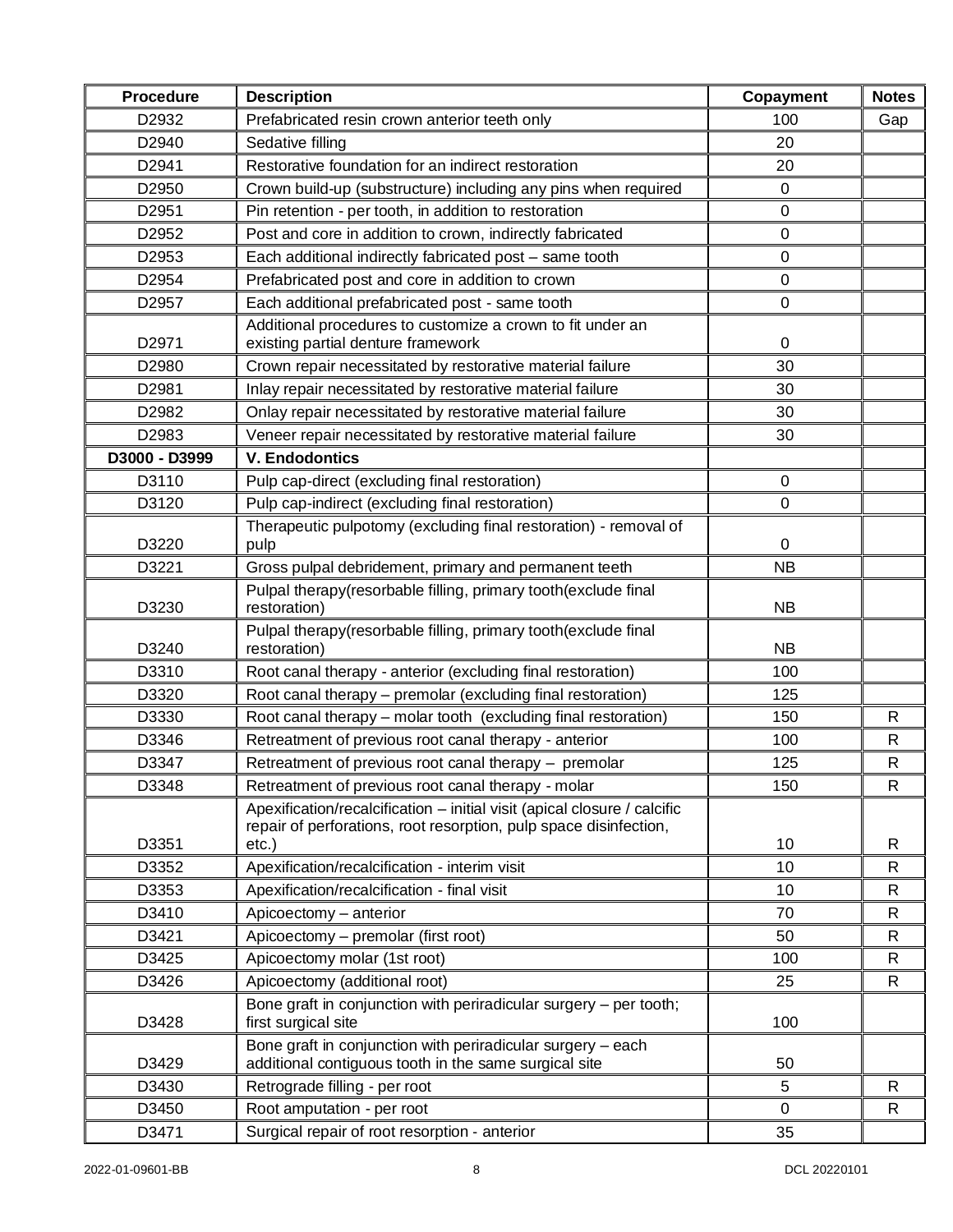| <b>Procedure</b> | <b>Description</b>                                                                                                         | Copayment | <b>Notes</b> |
|------------------|----------------------------------------------------------------------------------------------------------------------------|-----------|--------------|
| D3472            | Surgical repair of root resorption - premolar                                                                              | 35        |              |
| D3473            | Surgical repair of root resorption - molar<br>35                                                                           |           |              |
|                  | Surgical exposure of root surface without apicoectomy of repair                                                            |           |              |
| D3501            | of root resorption - anterior                                                                                              | 35        |              |
|                  | Surgical exposure of root surface without apicoectomy or repair                                                            |           |              |
| D3502            | of root resorption - premolar                                                                                              | 35        |              |
| D3503            | Surgical exposure of root surface without apicoectomy or repair<br>of root resorption - molar                              | 35        |              |
| D3911            | Intraorifice barrier                                                                                                       | 0         |              |
| D3920            | Hemisection including root removal                                                                                         | 0         | R            |
| D3921            | Decoronation or submergence of an erupted tooth                                                                            | 10        |              |
| D4000 - D4999    | <b>VI. Periodontics</b>                                                                                                    |           |              |
| D4210            | Gingivectomy or gingivoplasty - four or more teeth per quadrant                                                            | 75        |              |
| D4211            | Gingivectomy or gingivoplasty - one to three teeth per quadrant                                                            | 35        |              |
|                  | Gingivectomy or gingivoplasty to allow access for restorative                                                              |           |              |
| D4212            | procedure; per tooth                                                                                                       | 35        |              |
|                  | Gingival flap procedure - allowed only in conjunction with                                                                 |           |              |
| D4240            | D4263/D4264                                                                                                                | 0         | $\mathsf{R}$ |
| D4241            | Gingival flap procedure - allowed only in conjunction with<br>D4263/D4264                                                  | 0         | R            |
| D4245            | Apically positioned flap                                                                                                   | 0         | $\mathsf{R}$ |
| D4249            | Crown lengthening - hard/soft tissue                                                                                       | 35        | R            |
|                  | Osseous surgery (including elevation of a full thickness flap and                                                          |           |              |
|                  | closure) - four or more Contiguous teeth or tooth bounded                                                                  |           |              |
| D4260            | spaces per quadrant                                                                                                        | 100       | $\mathsf{R}$ |
|                  | Osseous surgery (including elevation of a full thickness flap and                                                          |           |              |
| D4261            | closure) – one to three contiguous teeth or tooth bounded spaces<br>per quadrant                                           | 75        | R            |
| D4263            | Bone replacement Graft - first site in quadrant                                                                            | 100       | R            |
| D4264            | Bone replacement Graft - each additional site in quadrant                                                                  | 50        | R            |
| D4270            | Pedicle soft tissue graft procedure                                                                                        | 100       | $\mathsf{R}$ |
|                  | Free soft tissue graft procedure (including recipient and donor                                                            |           |              |
|                  | surgical sites) first tooth, implant, or edentulous tooth position in                                                      |           |              |
| D4277            | graft                                                                                                                      | 50        |              |
|                  | Free soft tissue graft procedure (including recipient and donor                                                            |           |              |
| D4278            | surgical sites) each additional contiguous tooth, implant, or<br>edentulous tooth position in same graft site              | 25        |              |
| D4341            | Periodontal root planing - four or more teeth per quadrant                                                                 | 35        |              |
| D4342            |                                                                                                                            | 15        |              |
|                  | Periodontal root planing - one to three teeth per quadrant<br>Full Mouth debridement, once every 12months and diagnosis on |           |              |
| D4355            | subsequent visit.                                                                                                          | 25        |              |
|                  | Localized delivery of antimicrobial agents via a controlled release                                                        |           |              |
| D4381            | vehicle into diseased crevicular tissue, per tooth                                                                         | 0         | R            |
| D4910            | Periodontal maintenance following active therapy                                                                           | 35        |              |
| D5000 - D5899    | VII. Prosthodontics, removable                                                                                             |           |              |
| D5110            | Complete denture, maxillary                                                                                                | 140       |              |
| D5120            | Complete denture, mandibular                                                                                               | 140       |              |
| D5130            | Immediate denture, maxillary                                                                                               | 140       |              |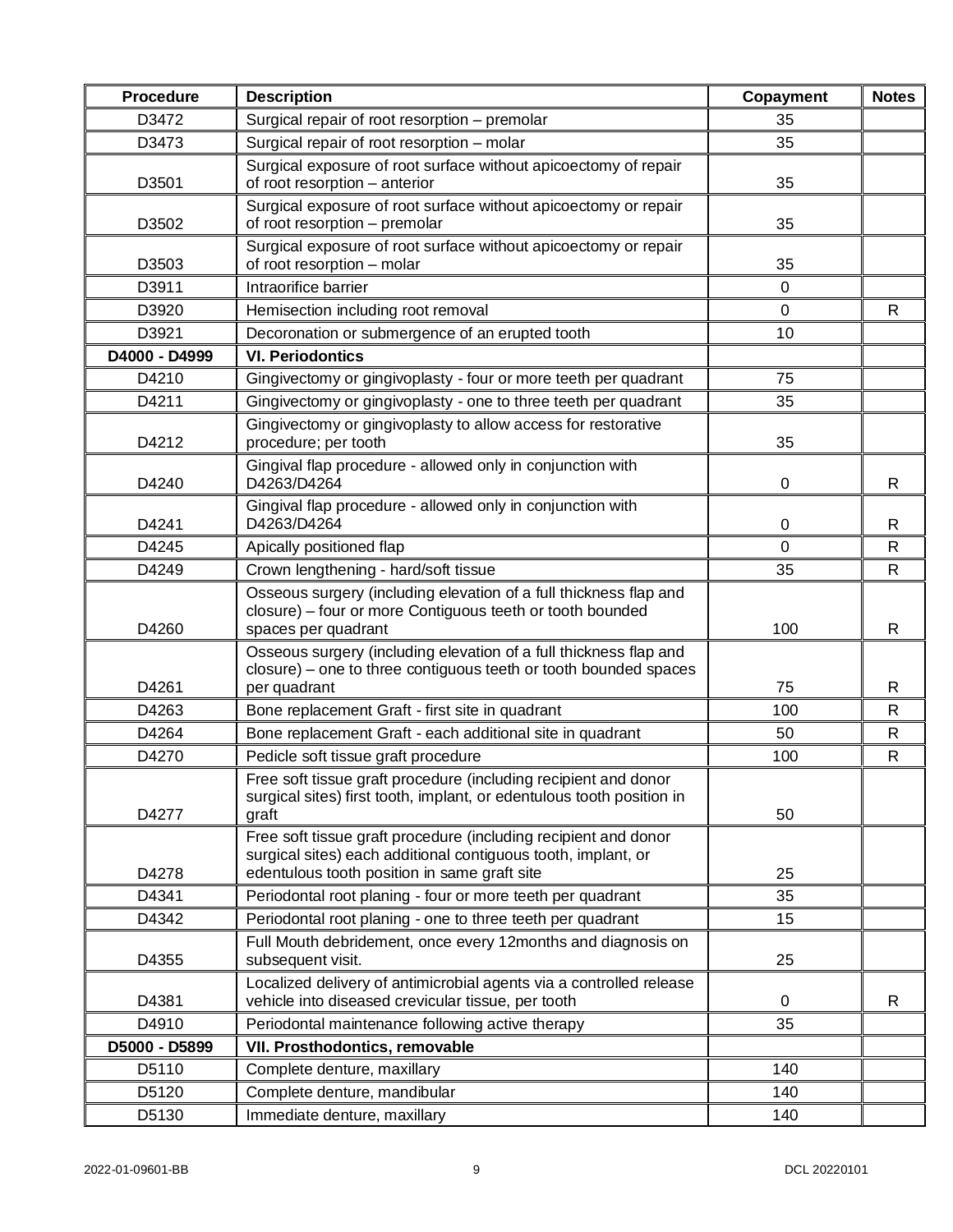| <b>Procedure</b>                                                                                                 | <b>Description</b><br>Copayment                                                                                                                          |             | <b>Notes</b> |
|------------------------------------------------------------------------------------------------------------------|----------------------------------------------------------------------------------------------------------------------------------------------------------|-------------|--------------|
| D5140                                                                                                            | Immediate denture, mandibular                                                                                                                            | 140         |              |
| D5211                                                                                                            | Maxillary partial denture - resin base (including retentive/clasping<br>materials, rests, and teeth)                                                     |             | GAP          |
| D5212                                                                                                            | Mandibular partial denture - resin base resin base (including<br>retentive/clasping materials, rests, and teeth)                                         | 140         | GAP          |
| D5213                                                                                                            | Maxillary partial denture - cast metal framework with resin<br>denture bases (including any retentive/clasping materials, rests<br>and teeth)            | 140         |              |
| D5214                                                                                                            | Mandibular partial denture - cast metal framework with resin<br>denture bases (including any retentive/clasping materials, rests<br>and teeth)           | 140         |              |
| D5221                                                                                                            | Immediate maxillary partial denture - resin base (including any<br>retentive/clasping materials, rests and teeth)                                        | 140         |              |
| D5222                                                                                                            | Immediate mandibular partial denture - resin base (including any<br>retentive/clasping materials, rests and teeth)                                       | 140         |              |
| D5223                                                                                                            | Immediate maxillary partial denture - cast metal framework with<br>resin denture bases (including any retentive/clasping materials,<br>rests and teeth)  | 140         |              |
| D5224                                                                                                            | Immediate mandibular partial denture - cast metal framework<br>with resin denture bases (including any retentive/clasping<br>materials, rests and teeth) | 140         |              |
| Maxillary partial denture - flexible base (including<br>D5225<br>retentive/clasping materials, rests, and teeth) |                                                                                                                                                          | OP          |              |
| D5226                                                                                                            | Mandibular partial denture - flexible base (including<br>retentive/clasping materials, rests, and teeth)                                                 | OP          |              |
| D5227                                                                                                            | Immediate maxillary partial denture - flexible base (including any<br>clasps, rests and teeth)                                                           | 140         |              |
| D5228                                                                                                            | Immediate mandibular partial denture - flexible base (including<br>any clasps, rests and teeth)                                                          | 140         |              |
| D5284                                                                                                            | Removable unilateral partial denture - one piece flexible base<br>(including retentive/clasping materials, rests, and teeth) - per<br>quadrant           | <b>NB</b>   |              |
| D5286                                                                                                            | Removable unilateral partial denture - one piece resin (including<br>retentive/clasping materials, rests, and teeth) - per quadrant                      | <b>NB</b>   |              |
| D5410                                                                                                            | Adjust complete denture - maxillary                                                                                                                      | 0           |              |
| D5411                                                                                                            | Adjust complete denture - mandibular                                                                                                                     | $\mathbf 0$ |              |
| D5421                                                                                                            | Adjust partial denture - maxillary                                                                                                                       | $\pmb{0}$   |              |
| Adjust partial denture - mandibular<br>D5422                                                                     |                                                                                                                                                          | $\mathbf 0$ |              |
| Repair broken complete denture base, maxillary<br>D5512                                                          |                                                                                                                                                          | 15          |              |
| D5520                                                                                                            | Replace missing or broken teeth - complete denture<br>15                                                                                                 |             |              |
| D5612                                                                                                            | Repair resin partial denture base, maxillary<br>15                                                                                                       |             |              |
| Repair cast partial framework, mandibular<br>D5621<br>45                                                         |                                                                                                                                                          |             |              |
| D5622                                                                                                            | Repair cast partial framework, maxillary                                                                                                                 | 45          |              |
| D5630                                                                                                            | Repair or replace broken retentive clasping materials - per tooth                                                                                        | 30          |              |
| D5640                                                                                                            | Replace broken teeth - per tooth                                                                                                                         | 10          |              |
| D5650                                                                                                            | Add tooth to existing partial denture                                                                                                                    | 20          |              |
| D5660                                                                                                            | Add clasp to existing partial denture - per tooth                                                                                                        | 20          |              |
| D5670                                                                                                            | Replace teeth and acrylic on cast metal framework (mandibular)                                                                                           | <b>NB</b>   |              |
| D5671                                                                                                            | Replace teeth and acrylic on cast metal framework (maxillary)<br><b>NB</b>                                                                               |             |              |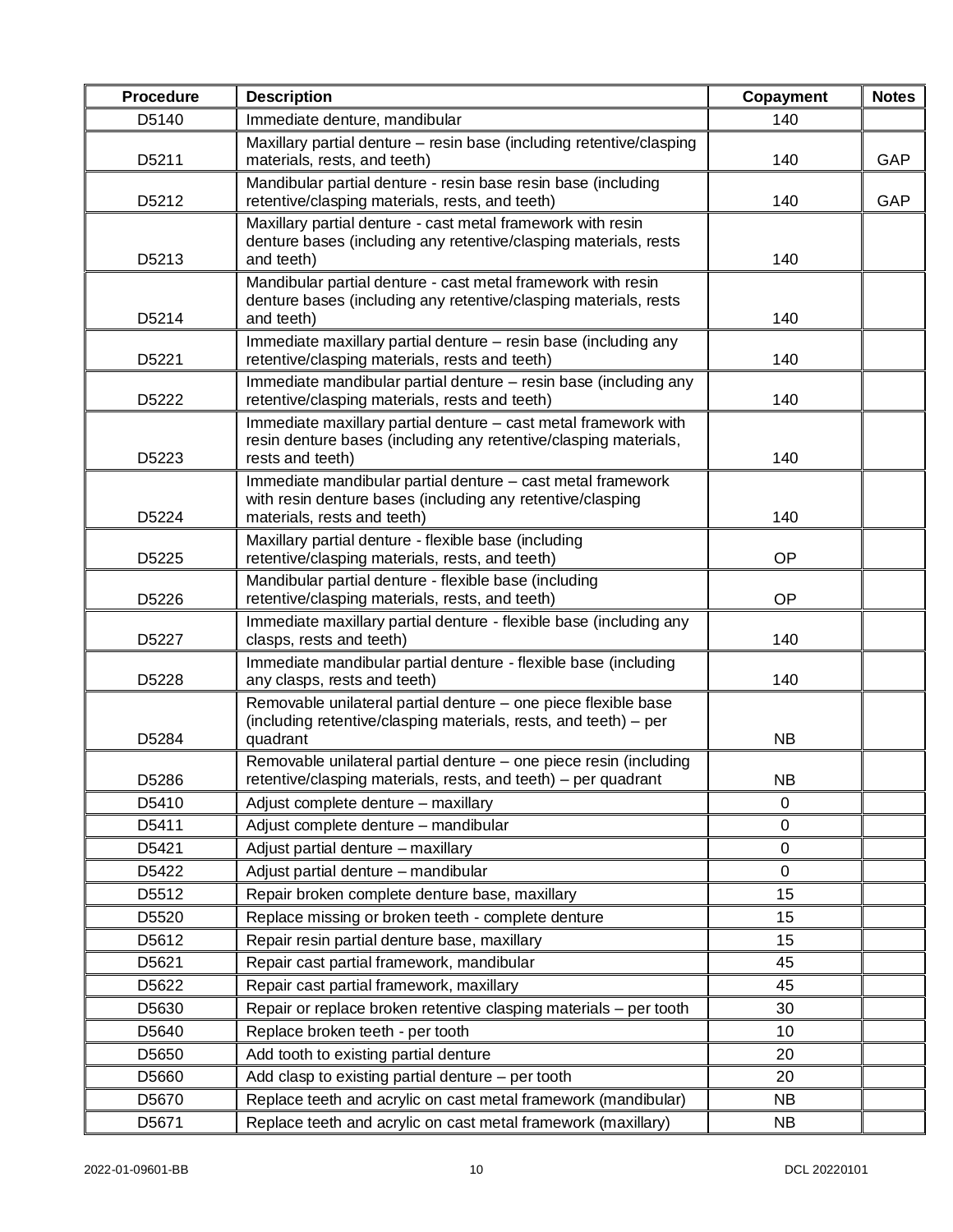| <b>Procedure</b> | <b>Description</b>                                                    | Copayment | <b>Notes</b> |
|------------------|-----------------------------------------------------------------------|-----------|--------------|
| D5710            | Rebase complete maxillary denture                                     | 60        |              |
| D5711            | Rebase complete mandibular denture                                    | 60        |              |
| D5720            | Rebase maxillary partial denture                                      | 40        |              |
| D5721            | Rebase mandibular partial denture                                     | 40        |              |
| D5725            | Rebase hybrid prosthesis                                              | 40        |              |
| D5730            | Reline complete maxillary denture (chairside)                         | 40        |              |
| D5731            | Reline complete mandibular denture (chairside)                        | 40        |              |
| D5740            | Reline maxillary partial denture (chairside)                          | 40        |              |
| D5741            | Reline mandibular partial denture (chairside)                         | 40        |              |
| D5750            | Reline complete maxillary denture (laboratory)                        | 50        |              |
| D5751            | Reline complete mandibular denture (laboratory)                       | 50        |              |
| D5760            | Reline maxillary partial denture (laboratory)                         | 50        |              |
| D5761            | Reline mandibular partial denture (laboratory)                        | 50        |              |
| D5765            | Soft liner for complete or partial removable denture - indirect       | 50        |              |
| D5850            | Tissue conditioning, maxillary                                        | 15        |              |
| D5851            | Tissue conditioning, mandibular                                       | 15        |              |
| D5863            | Overdenture - complete upper                                          | 175       |              |
| D5864            | Overdenture - partial upper                                           | 175       |              |
| D5865            | Overdenture - complete lower                                          | 175       |              |
| D5866            | Overdenture - partial lower                                           | 175       |              |
| D6000-D6199      | <b>VIII. Implant Services</b>                                         |           |              |
|                  | <b>Pre-Implant Consultation Fees</b>                                  | 25        | R            |
|                  | Initial Implant Exam or Consultation                                  |           |              |
|                  | Detailed and Extensive Oral Evaluation                                | 125       | $\mathsf{R}$ |
|                  | Implant Fees - Case Rates                                             |           |              |
|                  | Single Tooth<br>2,800                                                 |           | R            |
|                  | Two Teeth                                                             | 5,464     |              |
|                  | <b>Three Teeth</b>                                                    | 7,644     | $\mathsf{R}$ |
|                  | Full Denture (two implants)                                           | 5,120     | $\mathsf{R}$ |
|                  | Full Denture (three implants)                                         | 6,885     | ${\sf R}$    |
|                  | Each additional tooth                                                 | 2,095     | R            |
| D6200 - D6999    | IX. Prosthodontics, Fixed                                             |           |              |
| D6210            | Pontic - cast high noble metal                                        | 175       |              |
| D6211            | Pontic - cast predominantly base metal                                | 125       |              |
| D6212            | Pontic - cast noble metal                                             | 150       |              |
| D6240            | Pontic - porcelain fused to high noble metal                          | 175       |              |
| D6241            | Pontic - porcelain fused to predominantly base metal                  | 125       |              |
| D6242            | Pontic - porcelain fused to noble metal                               | 150       |              |
| D6243            | Pontic - porcelain fused to titanium or titanium alloys               | <b>NB</b> |              |
| D6251            | Pontic - resin with predominantly base metal                          | 150       |              |
| D6252            | Pontic - resin with noble metal                                       | <b>OP</b> |              |
| D6750            | Crown - porcelain fused to high noble metal                           | 175       |              |
| D6751            | Crown - porcelain fused to predominantly base metal                   | 125       |              |
| D6752            | Crown - porcelain fused to noble metal                                | 150       |              |
| D6753            | Retainer crown - porcelain fused to titanium or titanium alloys<br>NB |           |              |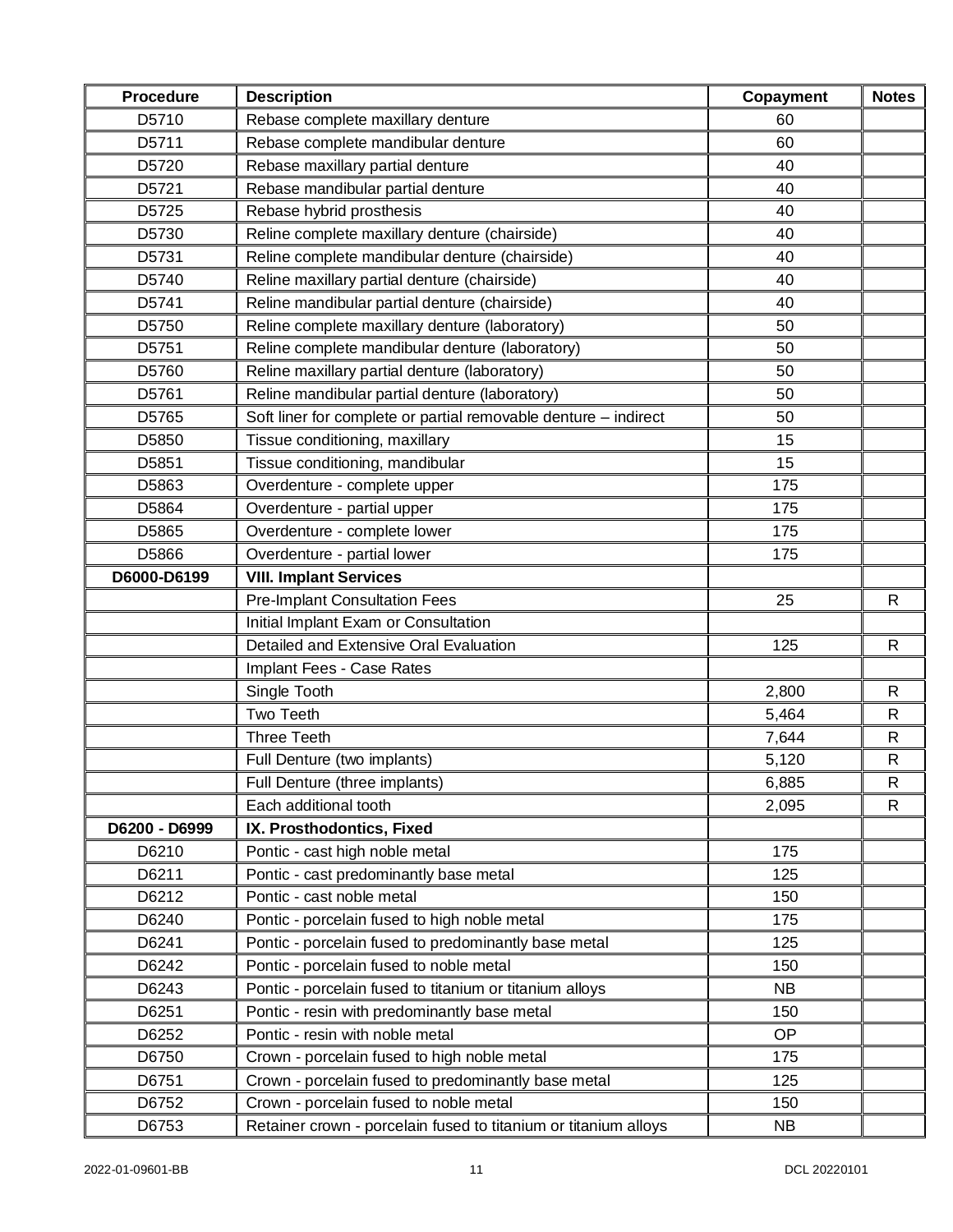| <b>Procedure</b> | <b>Description</b>                                                                                       | Copayment   | <b>Notes</b> |
|------------------|----------------------------------------------------------------------------------------------------------|-------------|--------------|
| D6780            | Crown - 3/4 cast high noble metal                                                                        | 175         |              |
| D6784            | Retainer crown 3⁄4 - titanium and titanium alloys                                                        | <b>NB</b>   |              |
| D6790            | Crown - full cast high noble metal                                                                       | 175         |              |
| D6791            | Crown - full cast predominantly base metal                                                               | 120         |              |
| D6792            | Crown - full cast noble metal                                                                            | 150         |              |
| D6930            | Re-cement or rebond fixed partial denture                                                                | 0           |              |
| D6940            | <b>Stress breaker</b>                                                                                    | 65          |              |
| D6980            | Fixed partial denture repair necessitated by restorative material<br>failure                             | <b>NB</b>   |              |
| D7000 - D7999    | X. Oral Surgery                                                                                          |             |              |
| D7111            | Extraction, coronal remnants - primary tooth                                                             | 10          |              |
| D7140            | Extraction, erupted tooth or exposed root                                                                | 10          |              |
| D7210            | Surgical removal of erupted tooth                                                                        | 10          |              |
| D7220            | Removal of impacted tooth - soft tissue                                                                  | 30          | $\mathsf{R}$ |
| D7230            | Removal of impacted tooth - partially bony                                                               | 40          | $\mathsf{R}$ |
| D7240            | Removal of impacted tooth - completely bony                                                              | 50          | $\mathsf{R}$ |
| D7241            | Removal of impacted tooth-completely bony w/complications                                                | 50          | $\mathsf{R}$ |
| D7250            | Surgical removal of residual tooth roots                                                                 | 50          | $\mathsf{R}$ |
| D7280            | Surgical exposure impacted/unerupted tooth - ortho                                                       | 15          | $\mathsf{R}$ |
| D7283            | Placement of device to facilitate eruption of impacted tooth                                             | 15          | $\mathsf{R}$ |
| D7286            | Incisional biopsy of oral tissue-soft                                                                    | $\mathbf 0$ | $\mathsf{R}$ |
| D7310            | Alveoloplasty in conjunction with extractions - four or more teeth<br>or tooth spaces - per quadrant     | 0           |              |
| D7311            | Alveoloplasty in conj. With extractions - one to three teeth per<br>quad                                 | 0           |              |
| D7320            | Alveoloplasty not in conjunction with extractions - four or more<br>teeth or tooth spaces - per quadrant |             |              |
| D7321            | Alveoloplasty not in conj. With extractions - one to three teeth per<br>quad                             | 0           |              |
| D7340            | Vestibuloplasty                                                                                          | <b>NB</b>   | $\mathsf{R}$ |
| D7350            | Vestibuloplasty - ridge extension                                                                        | <b>NB</b>   | $\mathsf{R}$ |
| D7471            | Removal of exostosis - maxilla or mandible                                                               | 0           | $\mathsf{R}$ |
| D7472            | Removal of torus palatinus                                                                               | $\Omega$    | $\mathsf{R}$ |
| D7473            | Removal of torus mandibularis                                                                            | $\pmb{0}$   | R            |
| D7510            | Incision and drainage of abscess                                                                         | $\Omega$    | $\mathsf{R}$ |
| D7881            | Occlusal orthotic device adjustment                                                                      | <b>TMJ</b>  | R            |
| D7922            | Placement of intra-socket biological dressing to aid in hemostasis<br>or clot stabilization, per site    | 0           |              |
| D7961            | Buccal/labial frenectomy (frenulectomy)                                                                  | 20          | $\mathsf{R}$ |
| D7962            | Lingual frenectomy (frenulectomy)                                                                        | 20          | R            |
| D7970            | Excision of hyperplastic tissue - per arch                                                               | 30          | $\mathsf{R}$ |
| D8000 - D8999    | XI. Orthodontic Services                                                                                 |             |              |
| D8660            | Initial orthodontic diagnostic work-up and X-rays                                                        | 50          |              |
| D8070            | <b>Full Orthodontic Services</b>                                                                         | 1500        |              |
|                  | Limited Orthodontic treatment of the primary dentition                                                   | Prorated    |              |
|                  | Limited Orthodontic treatment of the transitional dentition                                              | Prorated    |              |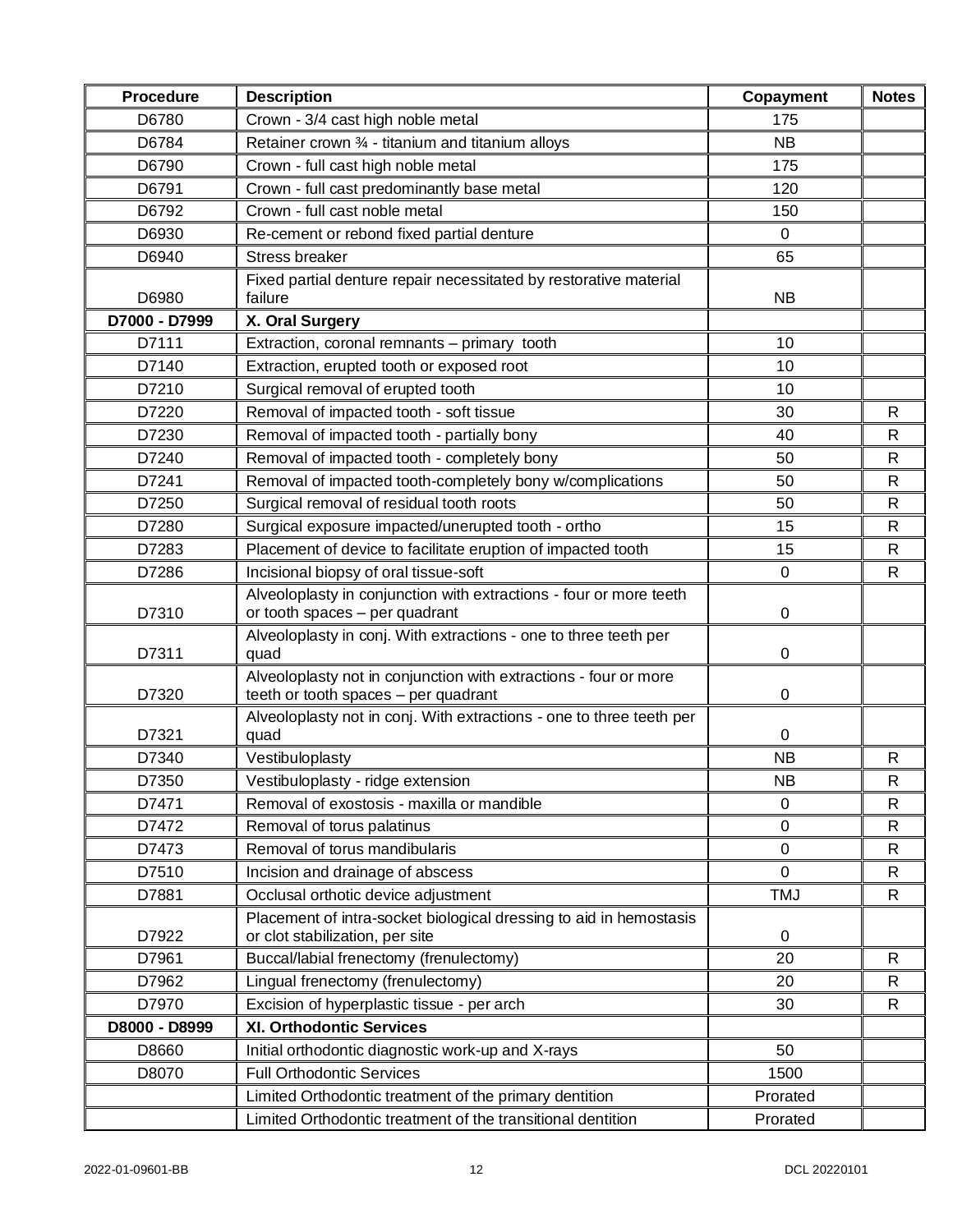| <b>Procedure</b>                   | <b>Description</b>                                                                                               | Copayment              | <b>Notes</b> |
|------------------------------------|------------------------------------------------------------------------------------------------------------------|------------------------|--------------|
|                                    | Limited Orthodontic treatment of the adolescent dentition                                                        | Prorated               |              |
|                                    | Limited Orthodontic treatment of the adult dentition                                                             |                        |              |
|                                    | Final orthodontic diagnosis, work-up and X-rays                                                                  | Included               |              |
| Lost metal bands or loose brackets |                                                                                                                  | $\star$                |              |
|                                    | * see orthodontic benefits per plan                                                                              |                        |              |
|                                    | <b>Orthognathic Surgery</b>                                                                                      | Lifetime max<br>\$5000 |              |
|                                    | Orthognathic surgery                                                                                             | Pre-determination      |              |
|                                    | Temporomandibular Joint Treatment                                                                                | Lifetime max<br>\$5000 |              |
|                                    | TMJ consultation                                                                                                 | 30                     |              |
|                                    | <b>TMJ</b> treatment                                                                                             | C                      |              |
| D9000 - D9999                      | <b>XII. Additional Procedures</b>                                                                                |                        |              |
| D9110                              | Palliative treatment                                                                                             | 15                     |              |
| D9211                              | Regional block anesthesia                                                                                        | 0                      |              |
| D9212                              | Trigeminal division block anesthesia                                                                             | 0                      |              |
| D9215                              | Local anesthesia                                                                                                 | $\Omega$               |              |
| D9222                              | Deep sedation/general anesthesia - first 15 minutes                                                              | $25*$                  |              |
| D9223                              | Deep sedation/general anesthesia - each subsequent 15 minute<br>increment                                        | $25*$                  | $\mathsf{R}$ |
| D9239                              | intravenous moderate (conscious) sedation/analgesia-first 15<br>minutes                                          | 25                     |              |
| D9243                              | Intravenous moderate (conscious) sedation/analgesia - each<br>subsequent 15 minute increment                     | $25*$                  | $\mathsf{R}$ |
| D9310                              | Consultation - diagnostic service provided by dentist or physician<br>other than requesting dentist or physician | $\pmb{0}$              |              |
| D9440                              | Office visit - after regularly scheduled hours (nights and<br>weekends)                                          | 20                     |              |
| D9912                              | Pre-visit patient screening                                                                                      | 0                      |              |
| D9944                              | occlusal guard - hard appliance, full arch                                                                       | 50                     |              |
| D9945                              | occlusal guard - soft appliance, full arch                                                                       | 13                     |              |
| D9946                              | occlusal guard - hard appliance, partial arch                                                                    | 25                     |              |
| D9951                              | Occlusal adjustment - limited                                                                                    | 35                     |              |
| D9952                              | Occlusal adjustment - complete                                                                                   | 50                     |              |
| D9986                              | Missed appointment                                                                                               | 10                     |              |
| D9987                              | Canceled appointment                                                                                             | 10                     |              |
| D9997                              | Dental case management - patients with special health care<br>needs                                              | NB                     |              |

|            | = Confirmation of Treatment and |
|------------|---------------------------------|
| C          | <b>Cost recommended</b>         |
|            | = Referable to a specialist     |
| <b>TMJ</b> | = TMJ Covered                   |
| <b>GAP</b> | = Guidelines apply              |
| <b>NB</b>  | $=$ Not a Benefit on plan       |
|            | = Optional Treatment            |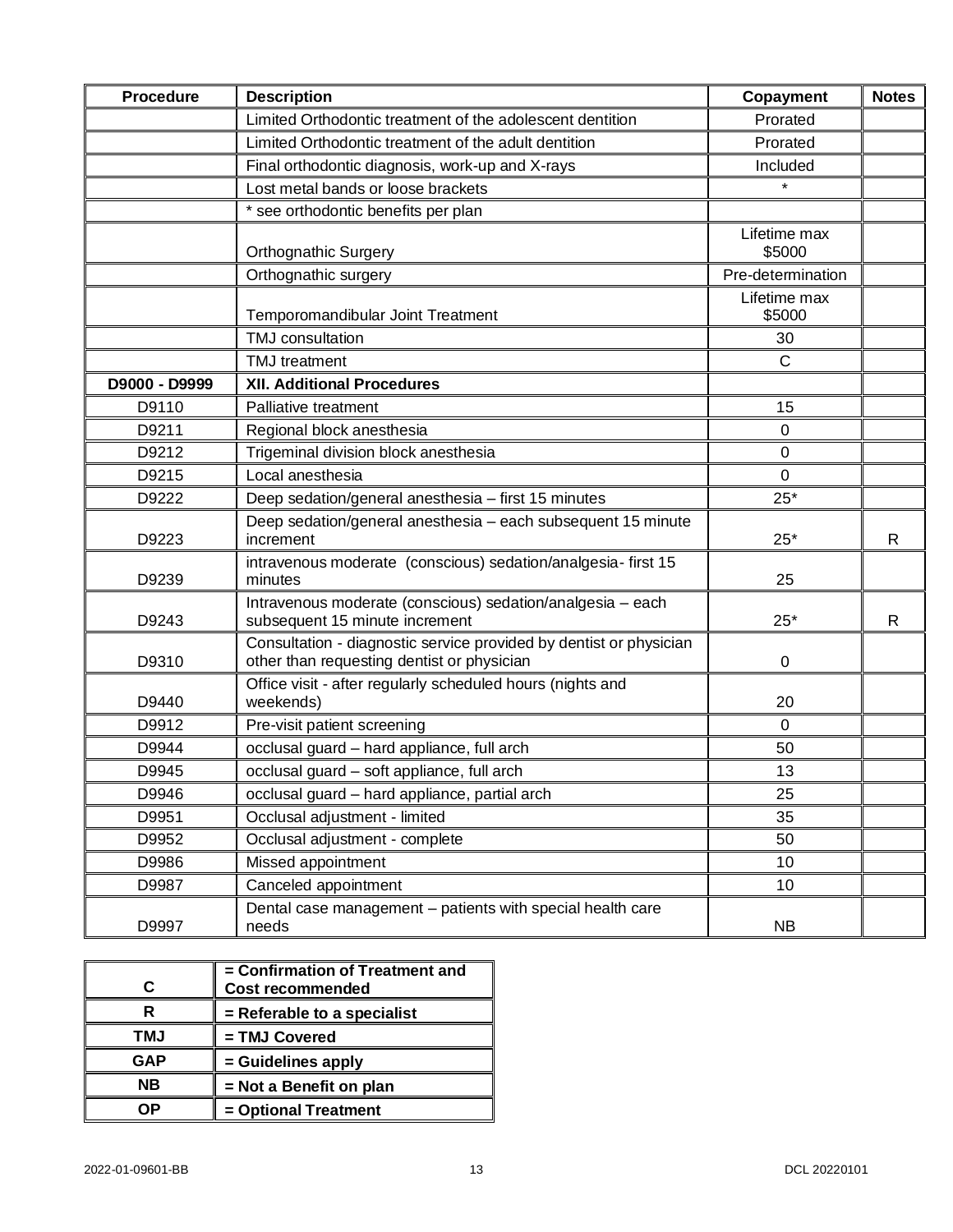\* Coverage for general anesthesia is provided for children age 6 and under, or for children of any age with a developmental or physical disability, when medically necessary.

Unlisted dental procedures and treatments that are not specifically excluded will be assigned copayments consistent with those above, based upon comparative complexity and cost.

## <span id="page-17-0"></span>**Basic Benefits**

The following basic benefits will be covered subject to the copayment amounts:

- 1. Oral Examination Exam of the mouth and teeth.
- 2. Prophylaxis Cleaning, scaling and polishing of teeth.
- 3. Topical Fluoride Application Applying fluoride to the exposed tooth surface.
- 4. Periapical and Bitewing X-rays Dental X-rays of the inside of the mouth. Periapical X-rays reveal the entire tooth and surrounding bone and gum tissue. Bitewing X-rays reveal some of the upper and lower teeth in the same film.
- 5. Extractions The surgical removal or pulling of teeth.
- 6. Fillings Silver amalgam, resin based composites or Silicate or plastic restorative material is covered.
- 7. Palliative Emergency Treatment Emergency treatment primarily for relief, not cure.
- 8. Space Maintainers An appliance to preserve the space between teeth caused by premature loss of a primary tooth. The primary teeth are the first teeth, sometimes known as baby teeth.
- 9. Repair of Dentures and Bridges Repair or reline artificial teeth.
- 10. Oral Surgery Surgery for dental purposes pertaining to the gums, teeth or tooth structure and treatment of dislocations.
- 11. Apicoectomy Surgical removal of the tip of the tooth root.
- 12. Endodontics The prevention, diagnosis, and treatment of diseases and injuries of the tooth pulp, root and surrounding tissue. This includes pulpotomy, pulp capping and root canal treatment.
- 13. Periodontic Services and Periodontic Maintenance Procedures Services related to connective tissues around and supporting the teeth; surgical periodontic exams, gingival curettage, gingivectomy, osseous surgery including flap entry and closure, mucogingivoplastic surgery, frenectomy, periodontal grafts, root planing and curettage, and management of acute infection and oral lesions related to the tooth structure.

#### <span id="page-17-1"></span>**Prosthodontic Services**

Dentures, bridges, partial dentures, related items — including crowns placed on dental implants — and the adjustment or repair of an existing prosthetic device are covered under this benefit.

Replacement of missing teeth with full or partial dentures, crowns or bridges is limited to the charge for the standard procedure.

These services do not include and do not cover:

- 1. Personalized restoration, precision attachments and special techniques.
- 2. Replacement of an existing denture, crown or bridge less than five years after the date of the most recent placement.
- 3. Denture replacements made necessary by loss, theft or breakage.

#### <span id="page-17-2"></span>**Implant Services**

Dental implant Services are available to SEBB members enrolled in the DeltaCare Dental Plan offered by Delta Dental of Washington. Implant Services will be available at select dental offices experienced in providing dental implants. Implant Services will not be available at every participating DeltaCare dental office location.

Enrollees who have been determined by their Primary Care Provider to be candidates for dental implants will be referred to the nearest select dental office trained in the surgical placement of implants.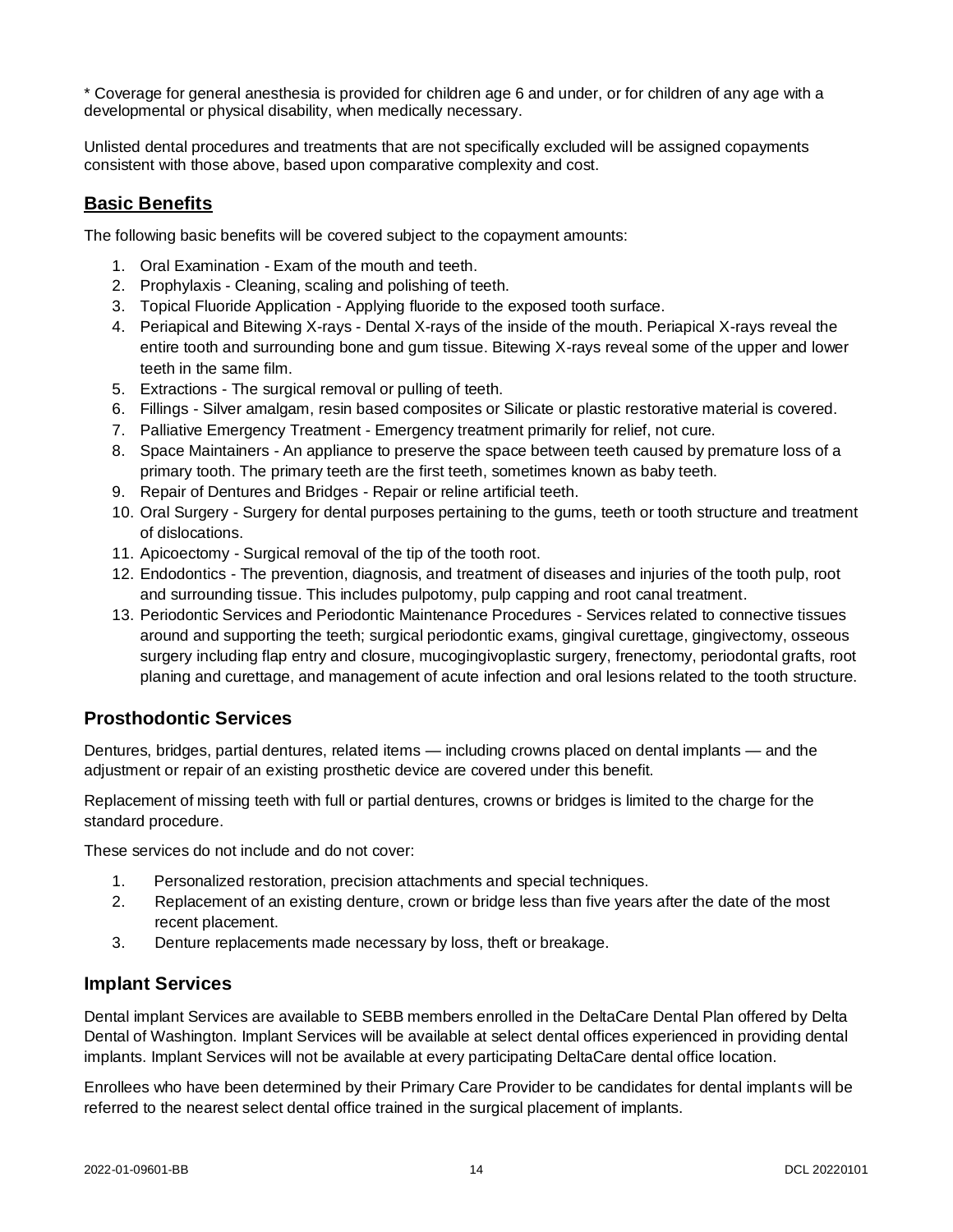Delta Dental of Washington strongly suggests that any implant services be submitted to Delta Dental of Washington for Confirmation of Treatment and Cost prior to commencement of treatment.

Initial Implant Exam or Consultation is subject to a copayment by the subscriber. However, should the enrollee or an enrolled dependent initiate implant services at the office performing the initial Implant Exam or Consultation, the copayment for the Initial Implant Exam or Consultation will be deducted from the copayment of the implant service provided.

## <span id="page-18-0"></span>**Orthodontic Services**

Delta Dental of Washington strongly suggests that orthodontic treatment be submitted to, and confirmed by, DDWA prior to commencement of treatment.

Initial orthodontic diagnostic work-up and X-rays are subject to a copayment. However, should the enrollee or an enrolled dependent undergo orthodontic treatment, the initial orthodontia copayment will be deducted from either the partial or full orthodontia copayment.

The copayment for limited orthodontic treatment will be prorated according to the extent of orthodontia services provided. The length of treatment of full orthodontic treatment is not limited. Orthodontic treatment must be provided by a DeltaCare orthodontist.

## <span id="page-18-1"></span>**Temporomandibular Joint Treatment**

All treatments of temporomandibular joint disorders (TMJ) must be confirmed before treatment begins. Benefits will be denied if treatment is not confirmed.

Services covered shall include but are not limited to: TMJ examination, X-rays (including TMJ film and arthrogram), temporary repositioning splint, occlusal orthotic device (occlusal guard), removable metal overlay stabilizing appliance, fixed stabilizing appliance, occlusal equilibration, arthrocentesis and manipulation under anesthesia.

Benefits for surgical and nonsurgical treatment of TMJ are paid at 70% to a lifetime maximum of \$5,000. Annual maximum of \$1,000. Covered services must be: 1) appropriate for the treatment of a disorder of the temporomandibular joint; 2) effective for the control or elimination of one or more of the following, caused by a disorder of the temporomandibular joint: pain, infection, disease, difficulty in speaking, or difficulty in chewing or swallowing food; 3) recognized as effective, according to the professional standards of good dental practice; 4) not investigational; and 5) not primarily for cosmetic purposes. All services must be provided or ordered by the enrollee's dentist. Any procedures that are performed in conjunction with TMJ services, and are covered benefits under another portion of the dental plan, are not covered under this portion.

## <span id="page-18-2"></span>**Orthognathic Surgery**

All orthognathic treatment must be authorized before treatment begins. Benefits will be denied if a Confirmation of Treatment and Cost is not confirmed.

Orthognathic treatment performed by a licensed dentist or physician is defined as the necessary surgical procedures or treatment to correct the malposition of the maxilla (upper jawbone) and/or the mandible (lower jawbone).

Benefits for orthognathic treatment are paid at 70% of the lesser of the maximum allowable fees or the fees actually charged. The lifetime maximum for orthognathic benefits is \$5,000.

Complications will be covered only if treatment begins within 30 days of the original treatment.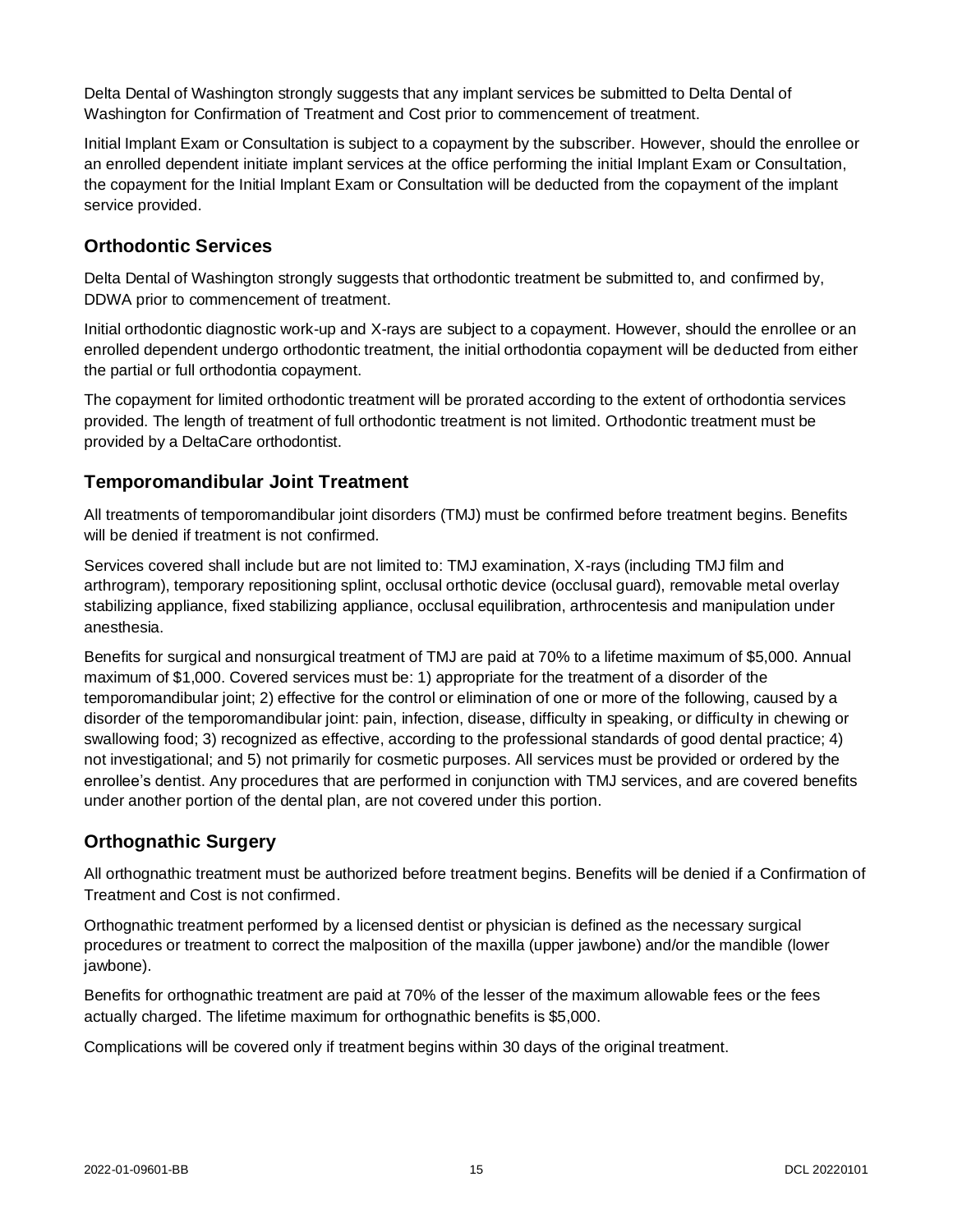## <span id="page-19-0"></span>**Dental Limitations and Exclusions**

## **Limitations**

#### **Diagnostic**

- Examination is covered once in a 6-month period;
- Full mouth or panoramic X-rays limited to one set every 36 consecutive months;
- Bitewing X-rays limited to not more than one series of 4 films in any 6-month period;

#### **Preventive**

- Prophylaxis limited to one treatment in a 6-month period.
- Topical application of fluoride or fluoride varnish is covered twice in a calendar year. Preventive therapies (e.g., fluoridated varnishes) approved by DeltaCare are a covered benefit under certain conditions of oral health when performed at the suggested regimen for that therapy.
- Fissure sealants are limited to non-carious, non-restored permanent first and second molars through the age of 14. The application of fissure sealants or preventive resin restoration is a covered benefit only once in a 3-year period.
- Preventive Resin Restoration is limited to non-carious, non-restored permanent first and second molars through the age of 14. The application of preventive resin restoration or fissure sealant is a covered benefit only once in a 3-year period.
- Space maintainers are covered through age 17 for the same quadrant.

## **Restorative**

- Restorations on the same surface(s) of the same tooth are covered once in a 2-year period;
- Crowns are covered once in a 5-year period;
- Stainless steel crowns or prefabricated crowns on primary teeth are covered once in a 2-year period;
- Crowns on implants are covered as a specialty procedure once in a 5 year period, may be referred to specialist.

#### **Periodontics**

- Root planing/subgingival curettage is covered once in a 12-month period;
- Limited occlusal adjustments are covered once in a 12-month period;
- Site specific therapies (localized delivery of antimicrobial agents) are a covered benefit under certain conditions of oral health such as your gums have pocket depth readings of 5mm (or greater);
- Periodontal surgery is covered once in a 3-year period;
- Soft tissue grafts are covered once in a 3-year period;
- Periodontal surgery and localized delivery of antimicrobial agents must be preceded by scaling and root planing a minimum of 6 weeks and a maximum of 6 months, or the patient must have been in active supportive periodontal therapy, prior to such treatment;
- One periodontal maintenance therapy treatment, specifically periodontal prophylaxis, is covered once in a 6-month period and is to be charged at the applicable copayment level. Periodontal prophylaxis treatments over one in a 6-month period will be a benefit if in the professional judgment of the DeltaCare primary care dentist the services are necessary for the oral health of the patient. Limited to one cleaning every three months.
- Full-mouth debridement is covered once in a 3-year period;

#### **Endodontics**

— Root canal treatment on the same tooth is covered only once in a 2-year period;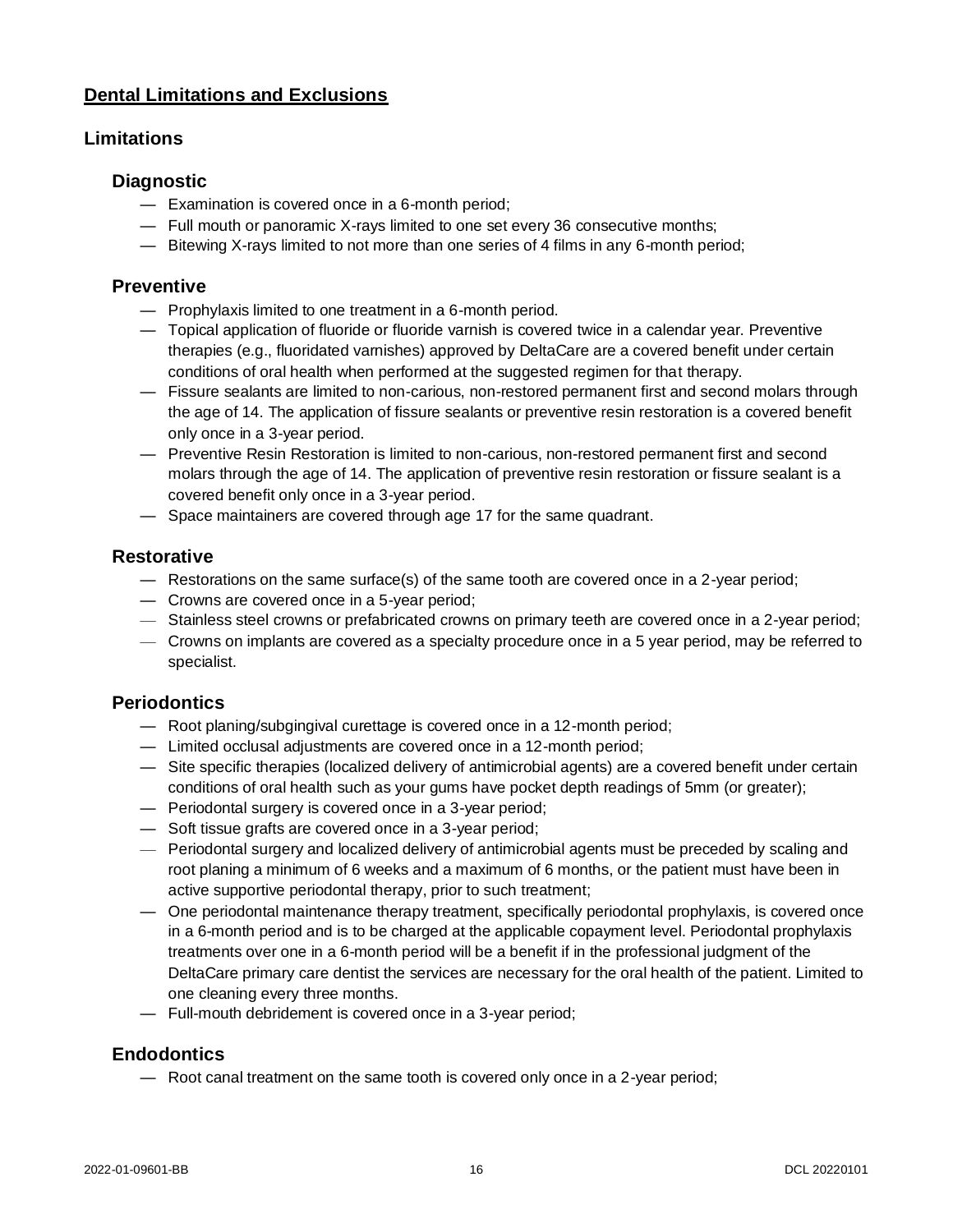## **Prosthodontics**

- Full upper and/or lower dentures are not to exceed one each in any 5-year period and only then if it is unserviceable and cannot be made serviceable;
- Partial dentures are not to be replaced within any 5-year period from initial placement unless necessary due to natural tooth loss where the addition or replacement of teeth to the existing partial is not feasible:
- Denture relines are limited to one per denture during any 12 consecutive months except in the case of an immediate denture then a reline is a benefit 6 months after the initial placement;

## **Accidental Injury**

- Accidental injury. Accidental injury is defined as damage to the hard and soft tissues of the oral cavity resulting from forces external to the mouth. Damages to the hard and soft tissues of the oral cavity from normal masticatory (chewing) function will be covered at the normal schedule of benefits;
- Accidental injury benefits are payable at 100% for an eligible person up to a maximum of \$1,600 per patient per benefit period. Dental accidental injury benefits shall be limited to services provided to an eligible person when evaluation of treatment and development of a written treatment plan is performed within 30 days from the date of injury and shall not include any services for conditions caused by an accident occurring prior to the patient's eligibility date.
- Accidental injury. This program does not provide benefits for services or supplies to the extent that benefits are payable for them under any motor vehicle medical, motor vehicle no-fault, uninsured motorist, underinsured motorist, personal injury protection (PIP), commercial liability, homeowner's policy, or other similar type of coverage;

## **Implant Limitations**

- This benefit is limited to surgical placement of implants where the bone and soft tissues are sound and healthy.
- Additional surgery required to improve the site in order to support an implant is not covered.
- This benefit includes restoration of implants to replace single missing teeth and implants placed to support full or removable partial dentures and the full or partial denture that attaches to the implant.
- This benefit does not include an implant-supported bridge to replace multiple missing teeth.
- Implant services will only be covered if the entire implant procedure (including surgery and prosthetics) is performed while a Member or Dependent is covered under the Contract.

## **Orthodontic Limitations**

This program provides coverage for orthodontic treatment plans provided through DeltaCare Primary Care orthodontists. The cost to the patient for the treatment plan is listed in the Schedule of Benefits and Copayments subject to the following:

- 1. Orthodontic treatment must be provided by a DeltaCare orthodontist.
- 2. Plan benefits cover active comprehensive orthodontic treatment. They include initial examination, diagnosis, consultation, initial banding, active treatment, de-banding and the retention phase of treatment. The retention phase includes the initial construction, placement and adjustments to retainers and office visits.
- 3. Should a patient's coverage be canceled or terminated for any reason, and at the time of cancellation or termination be receiving any orthodontic treatment, the patient and not DeltaCare will be responsible for payment of balance due for treatment provided after cancellation or termination. In such a case the patient's payment shall be based on the provider's allowable fee at the beginning of treatment. The amount will be pro-rated over the number of months to completion of the treatment and, will be payable by the patient on such terms and conditions as are arranged between the patient and the orthodontist.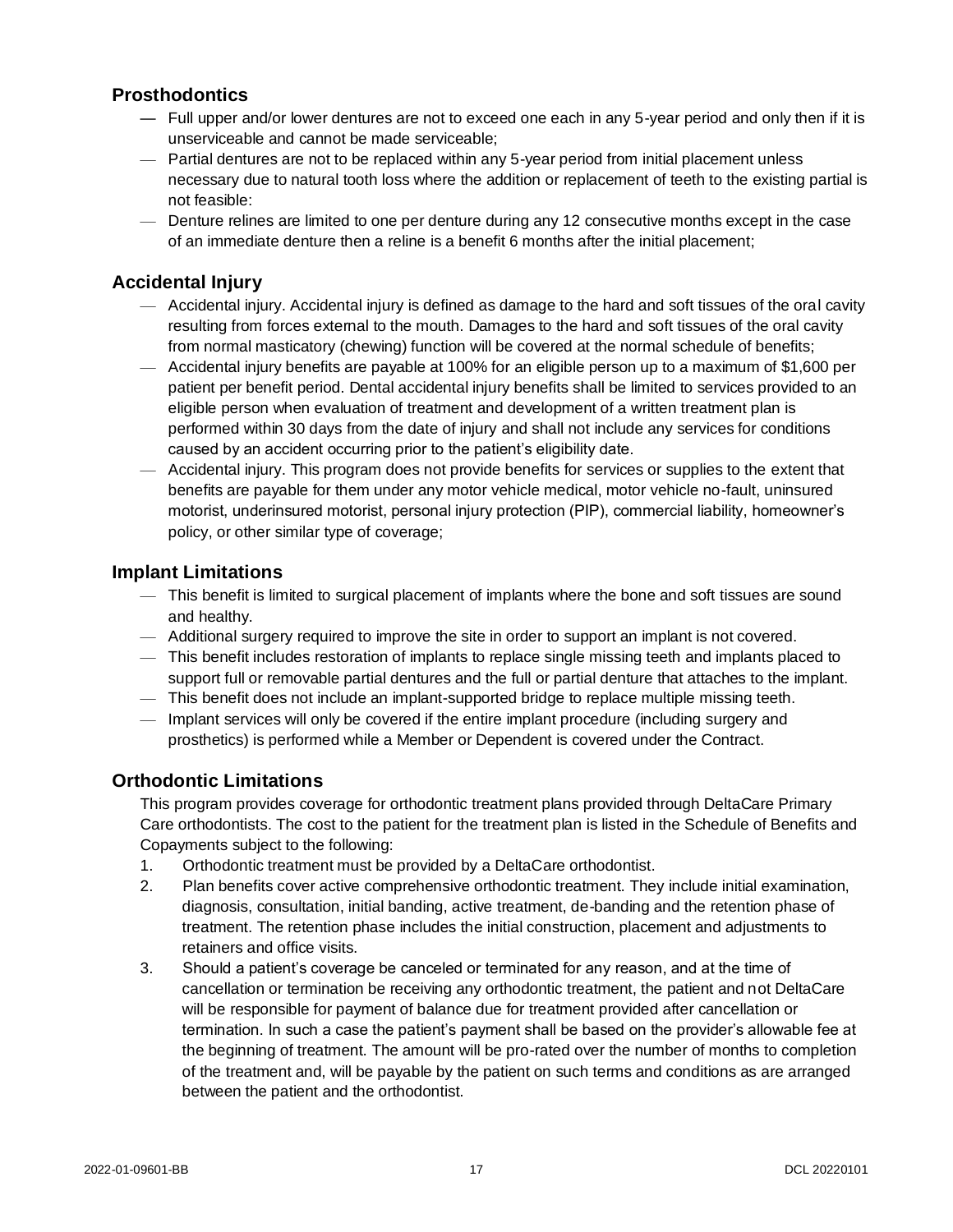- 4. If treatment is not required or the patient chooses not to start treatment after the diagnosis and consultation have been completed by the orthodontist, the patient will be charged a consultation fee of \$25 in addition to diagnostic record fees.
- 5. Comprehensive orthodontic treatment (Phase II) consists of repositioning all or nearly all of the permanent teeth in an effort to make the patient's occlusion as ideal as possible. This treatment usually requires complete fixed appliances; however, when the DeltaCare orthodontist deems it suitable, a European or removable appliance therapy may be substituted at the same coinsurance amount as for fixed appliances.

## **Orthodontic Exclusions**

- 1. Lost, stolen or broken orthodontic appliances, functional appliances, headgear, retainers and expansion appliances;
- 2. Retreatment of orthodontic cases;
- 3. Changes in treatment necessitated by accident of any kind, and/or lack of patient cooperation;
- 4. Surgical procedures incidental to orthodontic treatment;
- 5. Myofunctional therapy;
- 6. Surgical procedures related to cleft palate, micrognathia, or macrognathia;
- 7. Treatment related to temporomandibular joint disturbances;
- 8. Supplemental appliances not routinely utilized in typical Phase II orthodontics;
- 9. Restorative work caused by orthodontic treatment;
- 10. Phase I\* orthodontics is an exclusion as well as activator appliances and minor treatment for tooth guidance and/or arch expansion;
- 11. Extractions solely for the purpose of orthodontics;
- 12. Treatment that began prior to the start of coverage will be prorated: Payment is based on the balance remaining after the down payment and charges prior to the date of eligibility are deducted, except for Orthodontic treatment plans transferred to DDWA from Willamette, which will be prorated based on the amount of months the patient still has remaining in treatment, and any applicable patent co-payments;
- 13. Charges and/or payments incurred before transfer after banding has been initiated will be prorated: Payment is based on the balance remaining after the down payment and charges prior to the date of eligibility are deducted, except for Orthodontic treatment plans transferred to DDWA from Willamette, which will be prorated based on the amount of months the patient still has remaining in treatment, and any applicable patent co-payments
- 14. Transfer after banding has been initiated (except for Orthodontic treatment plans transferred to DDWA from Willamette;
- 15. Composite bands and lingual adaptation of orthodontic bands are considered optional treatment and would be subject to additional charges.
- \*Phase I is defined as early treatment including interceptive orthodontia prior to the development of late mixed dentition.

## **Orthognathic Surgery Limitations**

- 1. Services that would be provided under medical care including but not limited to, hospital and professional services.
- 2. Diagnostic procedures not otherwise covered under this plan.
- 3. Any procedures that are performed in conjunction with orthognathic surgery and are covered benefits under another portion of this plan.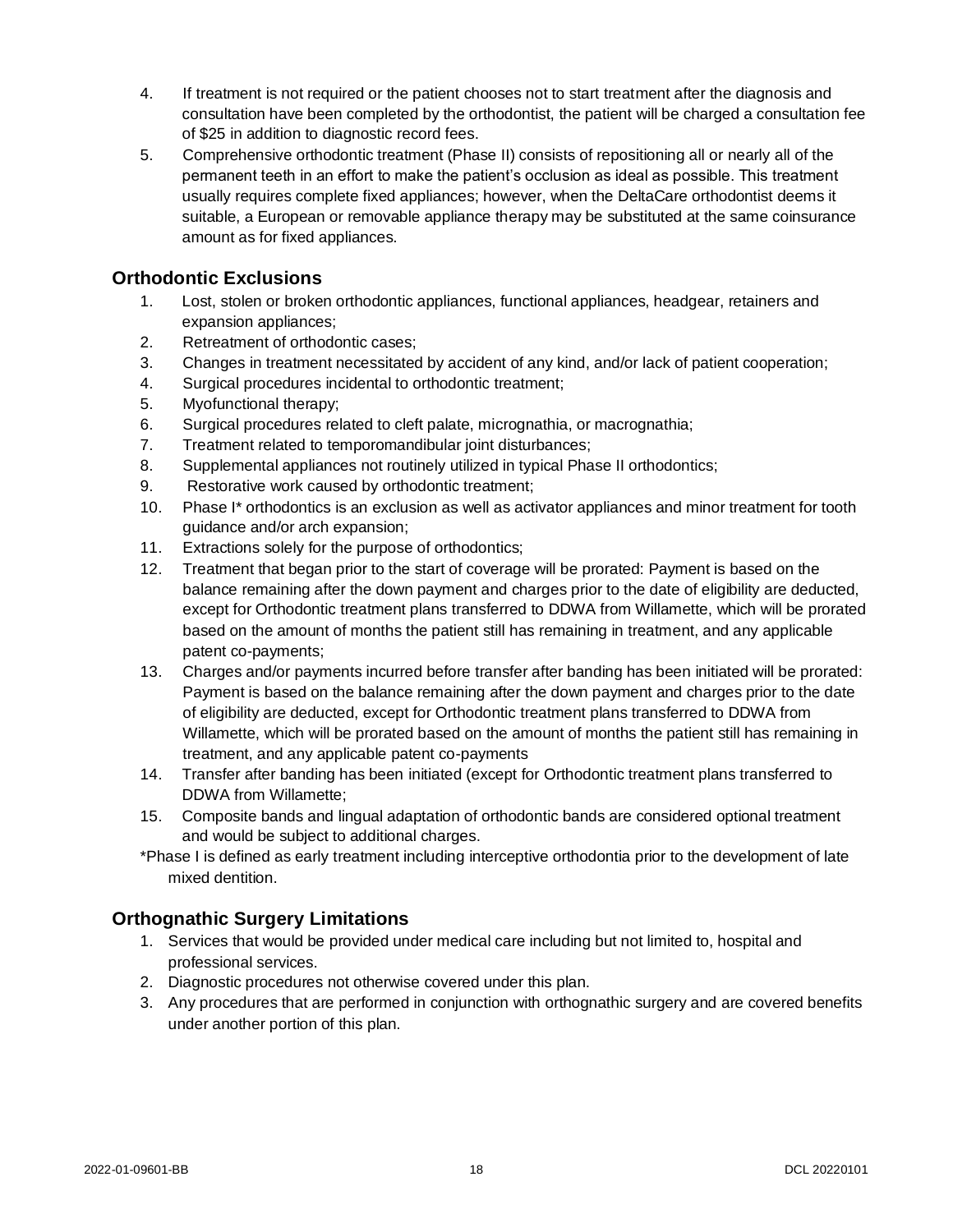## <span id="page-22-0"></span>**General Exclusions**

- General Anesthesia, intravenous and inhalation sedation, and the services of a special anesthesiologist, except that coverage will be provided for general anesthesia and intravenous sedation services in conjunction with any covered dental procedure performed in a dental office if such anesthesia services are medically necessary for enrolled members through age 6, or physically or developmentally disabled;
- Cosmetic dental care. Cosmetic services include, but are not limited to, laminates, veneers or tooth bleaching;
- Services for injuries or conditions which are compensable under Worker's Compensation or Employers' Liability laws, and services which are provided to the eligible person by any federal or state or provincial government agency or provided without cost to the eligible person by any municipality, county or other political subdivision, other than medical assistance in this state, under medical assistance RCW 74.09.500, or any other state, under 42 U.S.C., Section 1396a, section 1902 of the Social Security Act;
- Restorations or appliances necessary to correct vertical dimension or to restore the occlusion; such procedures include restoration of tooth structure lost from attrition, abrasion or erosion without sensitivity and restorations for malalignment of teeth;
- Application of desensitizing agents (treatment for sensitivity or adhesive resin application);
- Experimental services or supplies. Experimental services or supplies are those whose use and acceptance as a course of dental treatment for a specific condition is still under investigation/observation.
- Dental services performed in a hospital and related hospital fees. However, this exclusion will not apply and benefits will be provided for services rendered during such hospital care, including outpatient charges, if all these requirements are met:
	- a. A hospital setting for the dental care must be medically necessary.
	- b. Expenses for such care are not covered under the enrollee's employer-sponsored medical plan.
	- c. Prior to hospitalization, a request for Confirmation of Treatment and Cost of dental treatment performed at a hospital is submitted to and approved by DeltaCare. Such request for Confirmation of Treatment and Cost must be accompanied by a physician's statement of dental necessity.

If hospital or facility care is approved, available benefits will be provided at the same percentage rate as those performed by a participating dental provider, up to the available benefit maximum.

- Loss or theft of fixed or removable prosthetics (crowns, bridges, full or partial dentures);
- Dental expenses incurred in connection with any dental procedure started after termination of eligibility of coverage;
- Dental expenses incurred in connection with any dental procedure started prior to the enrollee's eligibility (except for Orthodontic treatment plans transferred to DDWA from Willamette);
- Cysts and malignancies;
- Laboratory examination of tissue specimen;

Laboratory tests and laboratory exams;

- Any drugs or medicines, even if they are prescribed. This includes analgesics (medications to relieve pain) and patient management drugs, such as pre-medication and nitrous oxide;
- Cases which in the professional judgment of the attending dentist a satisfactory result cannot be obtained or where the prognosis is poor or guarded;
- Prophylactic removal of impactions (asymptomatic, nonpathological);
- Specialist consultations for non-covered benefits;
- Orthodontic treatment which involves therapy for myofunctional problems, TMJ, dysfunctions, micrognathia, macroglossia, or hormonal imbalances causing growth and developmental abnormalities;
- All other services not specifically included on the patient's copayment schedule as a Covered Dental Benefit;
- Treatment of fractures and dislocations to the jaw;
- Dental services received from any dental office other than the assigned dental office, unless expressly authorized in writing by DeltaCare or as cited under "Emergency Care or Urgent Care".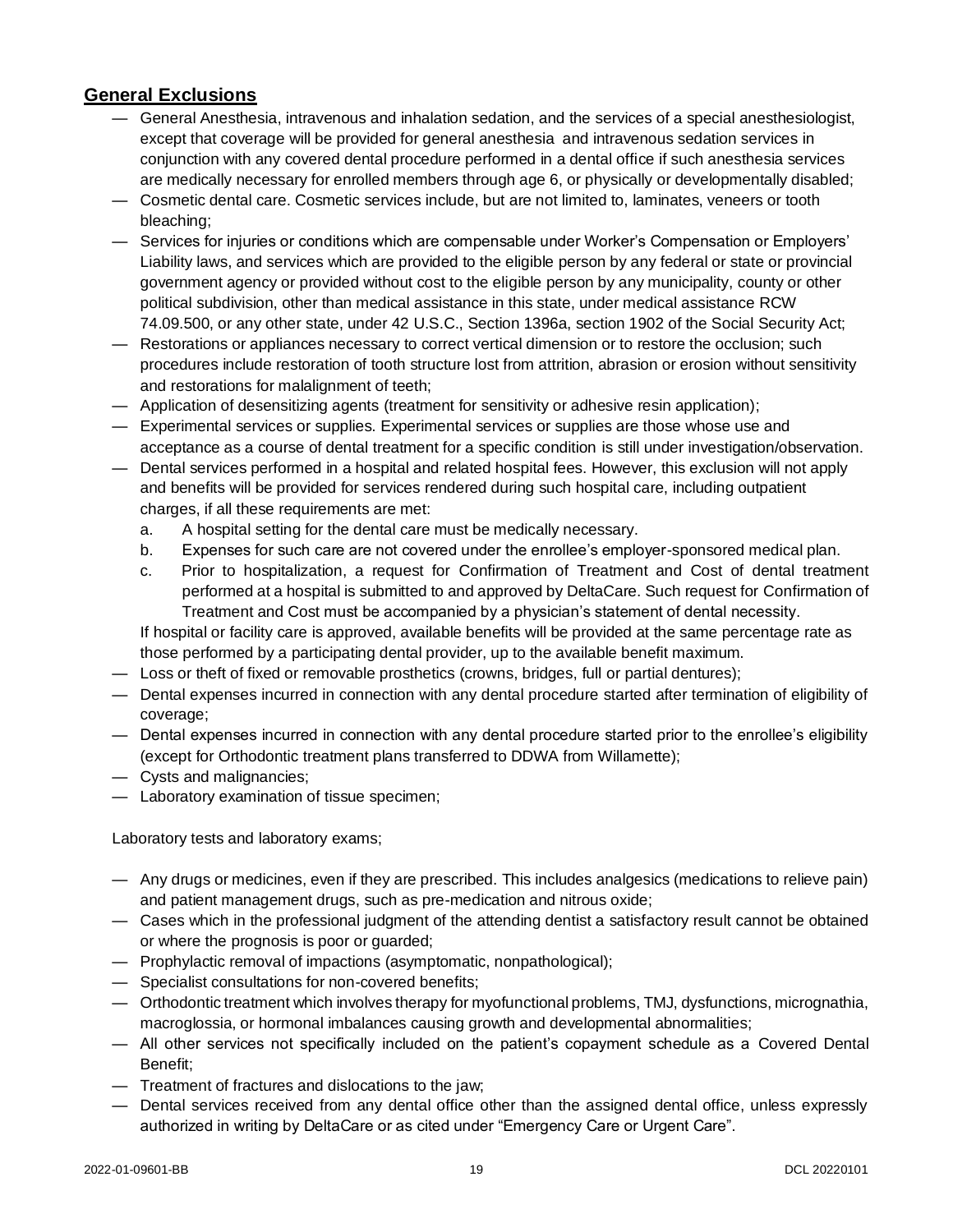## <span id="page-23-0"></span>**Governing Administrative Policies**

The following guidelines are an integral part of the dental program and are consistent with the principles of accepted dental practice and the continued maintenance of good dental health.

In all cases in which the patient selects a more expensive plan of treatment that is not a covered benefit, the more expensive treatment is considered optional. The patient must pay the difference in cost between the dentist's DDWA filed fees for the covered benefit and the optional treatment plus any co-payment for covered benefits.

Failure to pay a scheduled co-payment at the time of service may prevent future dental services from being rendered with the exception of emergency services.

Replacement of prosthetic appliances (crowns, bridges, partials and full dentures) shall be considered only if the existing appliance is no longer functional or cannot be made functional by repair or adjustment and meets the five year limitation for replacement.

#### **Partial Dentures**

- 1. A removable cast metal partial denture is considered the covered benefit in cases where one or more posterior teeth is missing in a dental arch or a combination of one or more posterior and anterior teeth are missing in a dental arch. A three unit bridge is considered the covered benefit if only one anterior tooth is missing in a dental arch. If the patient selects another course of treatment, the patient must pay the difference in cost between the dentists' DDWA filed fees for the covered benefit and the optional treatment, plus any co-payment for the covered benefit.
- 2. If a cast metal partial denture will restore the case, the Primary Care Dentist will apply the difference of the cost of such procedure toward any alternative treatments which the patient and dentist may choose to use. The patient must pay the difference in cost between the dentist's DDWA filed fees for the covered benefit and the optional treatment plus any co-payment for the covered benefit.
- 3. An acrylic partial denture may be considered a covered benefit in cases involving extensive periodontal disease. Patients will pay the applicable co-payment for a cast metal partial denture.

#### **Complete Dentures**

- 4. If, in the construction of a denture, the patient and the Primary Care Dentist decide on personalized restorations or employ specialized techniques as opposed to standard procedures, the patient must pay the difference in cost between the dentist's DDWA filed fees for the covered benefit (a standard denture) and optional treatment (a personalized denture or a denture that employed specialized techniques), plus any co-payment for the covered benefit.
- 5. Full upper and/or lower dentures are not to exceed one each in any five year period from initial placement. The patient is entitled to a new upper or lower denture only if the existing denture is more than five years old and cannot be made satisfactory by either reline or repair.

#### **Fillings and Crowns**

- 6. Crowns will be covered only if there is not enough retention and resistance form left in the tooth to hold a filling. For example, the buccal or lingual walls are either fractured or decayed to the extent that they will not hold a filling.
- 7. In most plans a full cast predominantly metal crown (D2791) is the covered benefit on molar teeth. In these plans all other crowns (high noble, noble, porcelain, porcelain fused to metal) on molar teeth are considered optional treatment. When optional treatment is performed, the patient must pay the difference in cost between the dentist's DDWA filed fees for the covered benefit and the DDWA filed fee for the optional treatment (not to exceed \$200.00), plus any co-payment for the covered benefit. In some plans all crown types are a covered benefit on molar teeth and there is no optional treatment. Always consult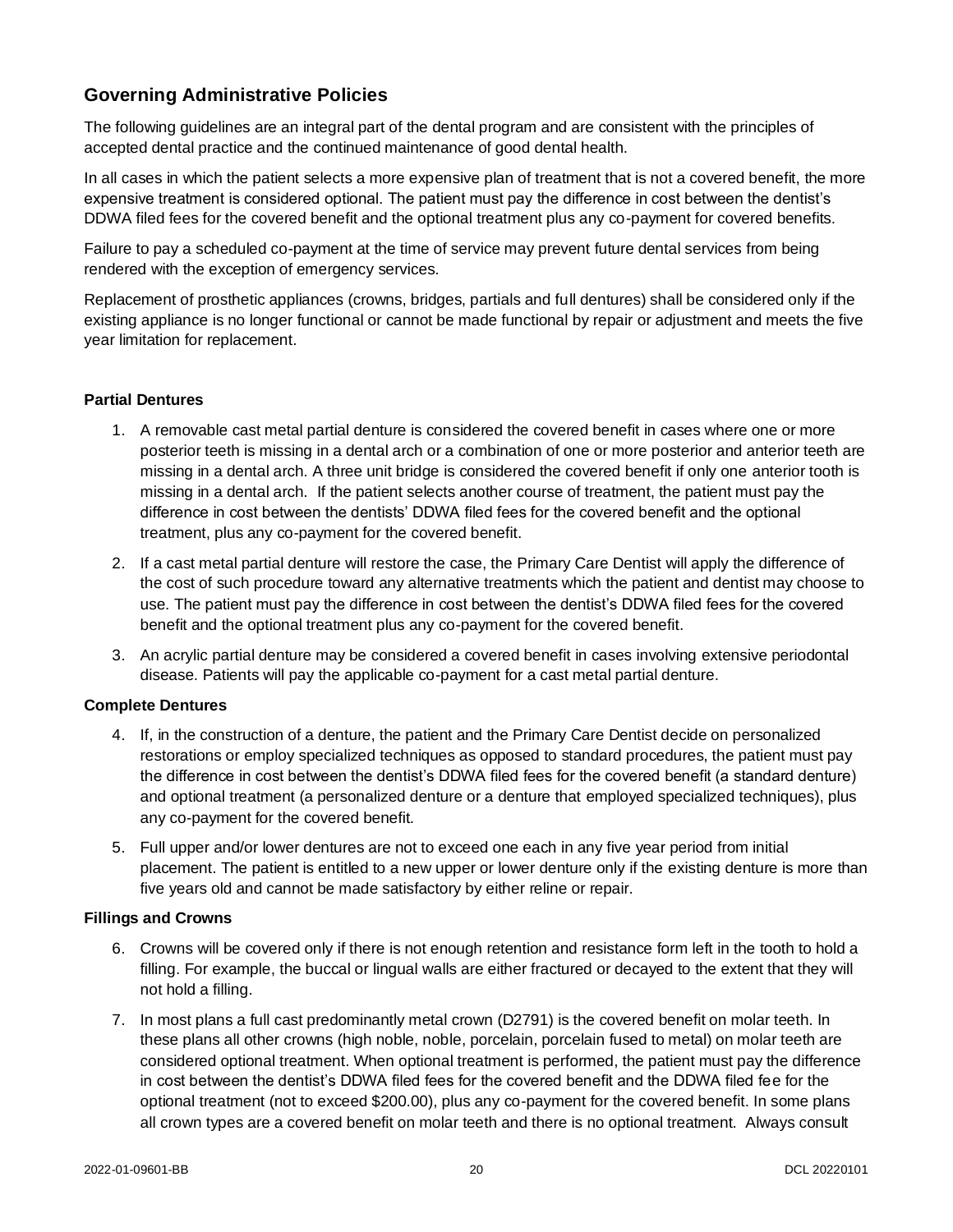the patients benefit plan. The patient must be permitted the option of the cast metal crown as a benefit if desired.

- 8. The DeltaCare program provides amalgam (posterior) and resin-based (anterior) restorations for treatment of caries. If the tooth can be restored with such materials, any other restoration such as a crown or jacket is considered optional, and if provided, the patient must pay the difference in cost between the dentist's DDWA filed fees for the covered benefit and optional treatment, plus any copayment for the covered benefit.
- 9. A restoration is a covered benefit only when required for restorative reasons (radiographic evidence of decay or missing tooth structure). Restorations placed for any other purposes including, but not limited to cosmetics, abrasion, erosion, restoring or altering vertical dimension, or the anticipation of future fractures, are not covered benefits.
- 10. Composite resin restorations in posterior teeth are a covered benefit once in a two-year period.
- 11. Anterior porcelain crowns, porcelain fused to metal or plastic processed to metal type crowns are not a benefit for children under 16 years of age. An allowance will be made for an acrylic crown. If performed, the patient must pay the difference in cost between the dentist's DDWA filed fees for the covered benefit and optional treatment, plus any co-payment for the covered benefit.
- 12. A crown placed on a specific tooth is allowable only once in a five year period from initial placement.
- 13. A crown used as an abutment to a partial denture for purposes of re-contouring, repositioning or to provide additional retention is not covered unless the tooth is decayed to the extent that a crown would be required to restore the tooth whether or not a partial denture is required.

#### **Fixed Bridges**

- 14. A fixed bridge to replace ONE missing permanent anterior tooth is covered for patients 16 or older. Such treatment will be covered if the patient's oral health and general condition permits.
- 15. Fixed bridges for patients under the age of 16 are optional to a partial denture.
- 16. A fixed bridge to replace more than one permanent anterior tooth or any number of permanent posterior teeth is optional to a removable partial denture. The patient must pay the difference in cost between the dentist's filed fee for the covered benefit (a removable partial denture) and the optional treatment (a fixed bridge), plus any co-payment for the covered benefit.
- 17. Fixed bridges are not a benefit when provided in connection with a partial denture on the same arch. A fixed bridge is not a covered benefit once a removable partial denture has been delivered in the same arch.
- 18. Replacement of an existing fixed bridge (to replace ONE missing permanent anterior tooth) is covered after five years from initial placement and only if it involves the same teeth as the prior bridge.

#### **Reconstruction**

19. The DeltaCare Plan provides coverage for procedures necessary to eliminate oral disease and to replace missing teeth. Appliances or restorations necessary to increase vertical dimension, replace or stabilize tooth structure loss by attrition, realignment of teeth, periodontal splinting, gnathologic recordings, equilibration or treatment of disturbances of the temporomandibular joint (TMJ) are not covered benefits, unless the treatment is specifically to manage a TMJ disorder and the group has TMJ benefits specifically included above.

Extensive treatment plans involving 10 or more crowns or units of fixed bridgework is considered full mouth reconstruction. Confirmation of Treatment and Cost must include full treatment plan, full mouth x rays and narratives on requested treatment. Build ups will be included in the full mouth treatment plans. Maximum payable, if approved, is \$3,000 annually up to \$9,000 over 3 consecutive years.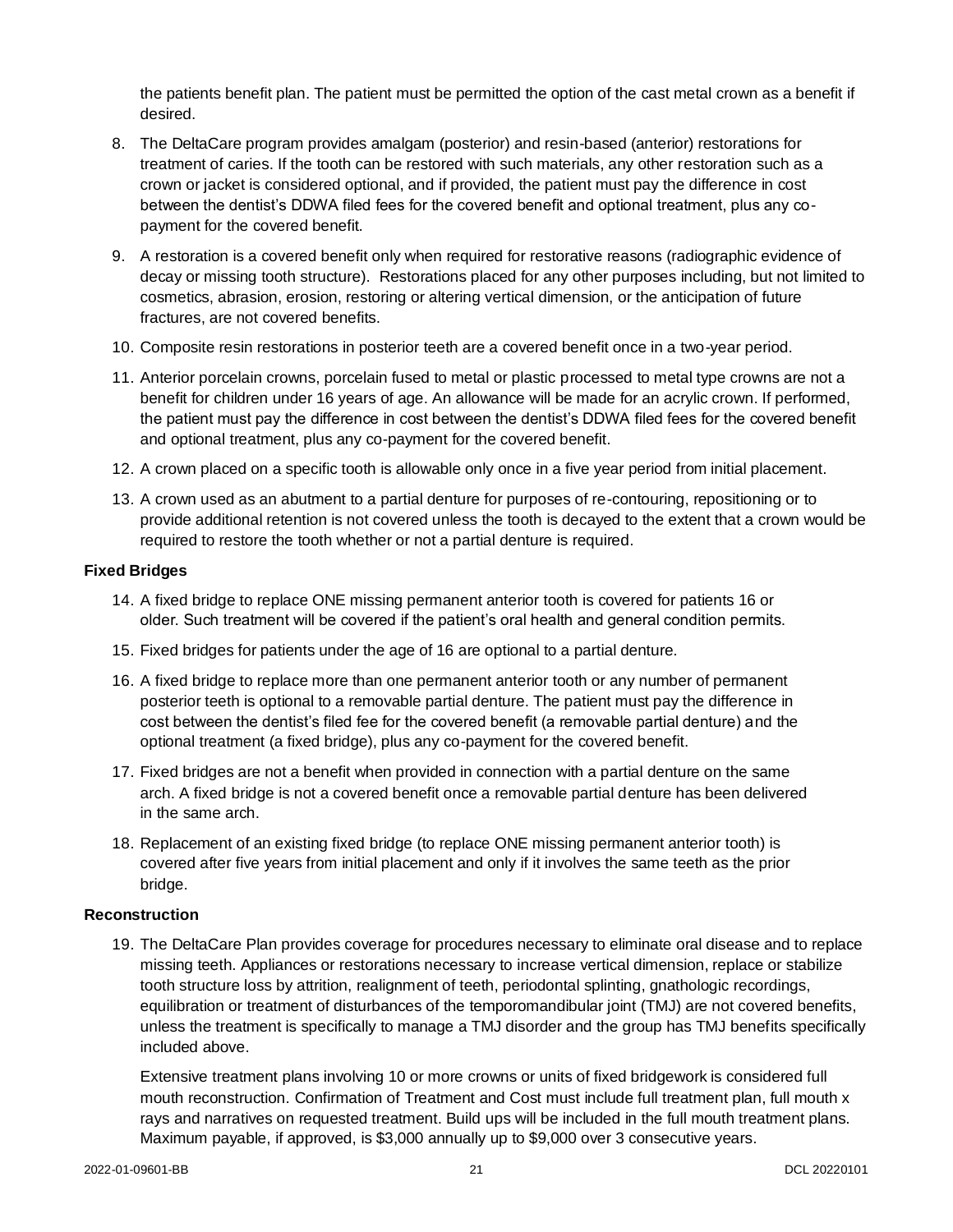#### **Specialized Techniques**

20. Noble or titanium metal for removable appliances, crowns, precision abutments for partials or bridges (overlays, implants, and appliances associated therewith), personalization and characterization, are all considered optional treatment. If performed, the patient must pay the difference in cost between the dentist's DDWA filed fees for the covered benefit and optional treatment, plus any co-payment for the covered benefit. (As long as the patient has the option of the covered benefit procedure.)

#### **Preventive Control Programs**

- 21. Soft tissue management programs are not covered. Periodontal pocket charting, root planing/scaling/curettage, oral hygiene instruction and prophylaxis are covered benefits and, if performed as part of a soft tissue management program, will be provided for listed co-payments, if any.
- 22. Follow-up examinations for reevaluation, particularly periodontal reevaluation, are considered to be part of the general services rendered.

#### **Interim partials (Stayplates)**

23. Interim partials (Stayplates) in conjunction with fixed or removable appliances are only a benefit to replace recently extracted anterior permanent teeth during a healing period.

#### **Frenectomy**

24. The frenum can be excised when the tongue has limited mobility; or there is a large diastema between anterior teeth; or when the frenum interferes with a prosthetic appliance.

#### **Pedodontia**

25. Referrals to a pediatric Dentist must be preauthorized by DeltaCare. Benefits for dependent children through age three are covered at 100% of the agreed upon fee less any applicable co-payments for covered benefits and children four years and older are covered at 50% of agreed upon fee less any applicable co-payments for covered services.

#### **Treatment Planning**

- 26. The objective of this program is to see that all patients are brought to a good level of oral health and that this level of oral health is maintained. To achieve these objectives takes treatment planning. Priorities have been established on the following basis:
	- a. Pain and dysfunction
	- b. Active dental disease active decay and periodontal disease
	- c. Replacement of missing teeth
	- d. Exceptions are made to this treatment planning concept based on individual circumstances.

## **Dental Plan Eligibility and Enrollment**

In these sections, "health plan" is used to refer to a plan offering medical, vision, or dental coverage, or a combination developed by the School Employees Benefits Board (SEBB) and provided by a contracted vendor or self-insured plans administered by the Health Care Authority (HCA).

## <span id="page-25-0"></span>**Eligibility**

The school employee's SEBB organization will inform the school employee in writing whether or not they are eligible for SEBB benefits upon employment and whenever their eligibility status changes. The written notice will include information about the school employee's right to appeal eligibility and enrollment decisions. Information about a school employee's right to an appeal can be found in the section titled "*Appeal Rights*." For information on how to enroll, see the section titled "*Enrollment*."

The SEBB Program determines eligibility for continuation coverage. If the subscriber is not eligible for continuation coverage, the SEBB Program will notify them of the right to appeal. Information about appealing a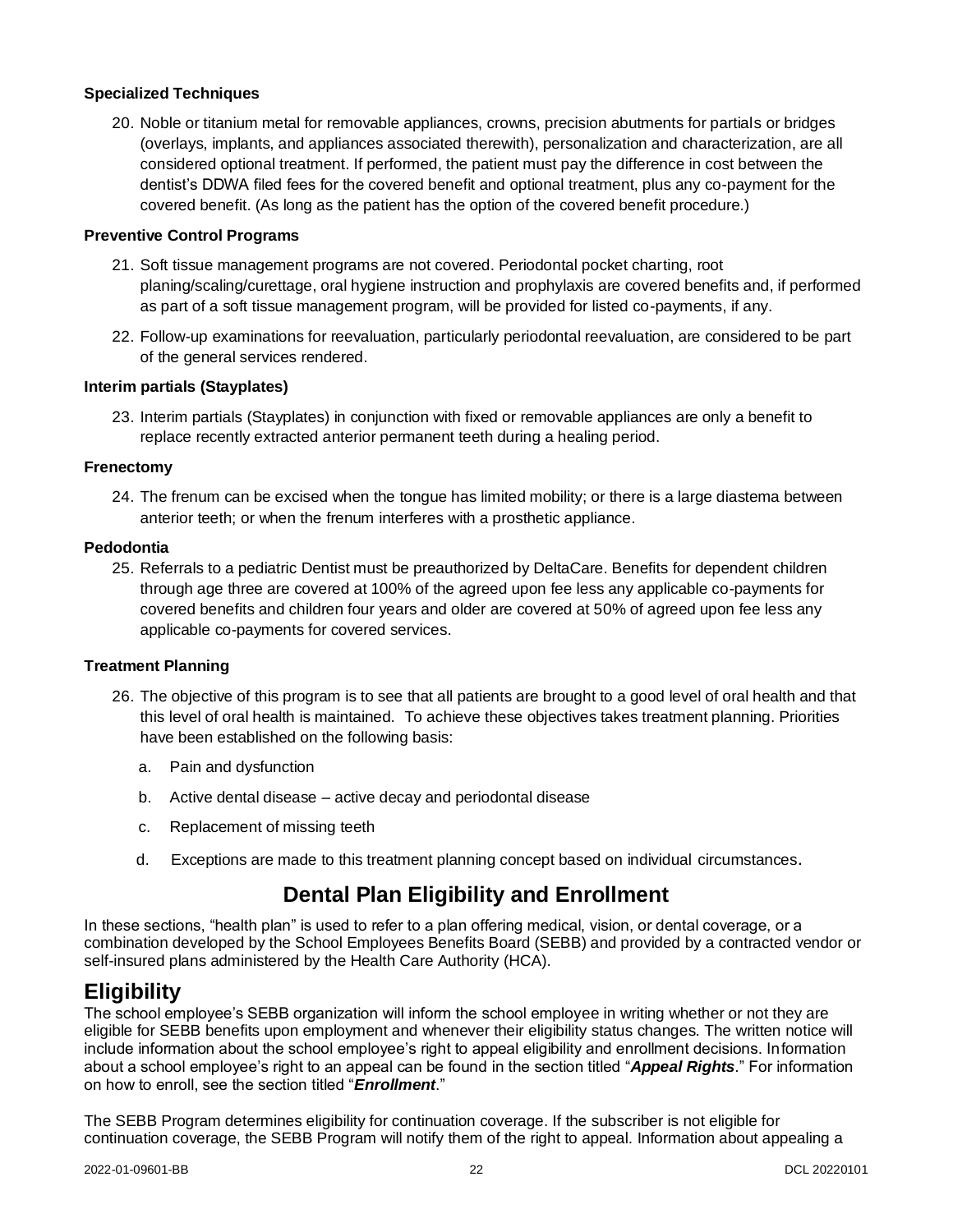SEBB Program decision can be found in the section titled "*Appeal Rights*." For information on how to enroll, see the section titled "*Enrollment*."

To enroll an eligible dependent the subscriber must follow the procedural requirements described in the section titled "*Enrollment*." The SEBB Program or SEBB organization verifies the eligibility of all dependents and requires the subscriber to provide documents that prove a dependent's eligibility.

The following are eligible as dependents:

- 1. Legal spouse.
- 2. State-registered domestic partner as defined in Washington State statute and substantially equivalent legal unions from other jurisdictions as defined in Washington State statute.
- 3. Children. Children are eligible through the last day of the month in which their 26th birthday occurred except as described in subsection (g) of this section. Children are defined as the subscriber's:
	- a. Children as defined in Washington State statutes that establish a parent-child relationship, except when parental rights have been terminated;
	- b. Children of the subscriber's spouse, based on the spouse's establishment of a parent-child relationship, except when parental rights have been terminated. The stepchild's relationship to a subscriber (and eligibility as a dependent) ends on the same date the marriage with the spouse ends through divorce, annulment, dissolution, termination, or death;
	- c. Children for whom the subscriber has assumed a legal obligation for total or partial support in anticipation of adoption of the child;
	- d. Children of the subscriber's state-registered domestic partner, based on the state-registered domestic partner's establishment of a parent-child relationship, except when parental rights have been terminated. The child's relationship to the subscriber (and eligibility as a dependent) ends on the same date the subscriber's legal relationship with the state-registered domestic partner ends through divorce, annulment, dissolution, termination, or death;
	- e. Children specified in a court order or divorce decree for whom the subscriber has a legal obligation to provide support or health care coverage;
	- f. Extended dependent in the legal custody or legal guardianship of the subscriber, the subscriber's spouse, or the subscriber's state-registered domestic partner. The legal responsibility is demonstrated by a valid court order and the child's official residence with the custodian or guardian. Extended dependent child does not include a foster child unless the subscriber, the subscriber's spouse, or the subscriber's state-registered domestic partner has assumed a legal obligation for total or partial support in anticipation of adoption; and
	- g. Children of any age with a developmental or physical disability that renders the child incapable of selfsustaining employment and chiefly dependent upon the subscriber for support and maintenance provided such condition occurs before the age of 26. The following requirements apply to a dependent child with a disability:
		- The subscriber must provide proof of the disability and dependency within 60 days of the child's attainment of age 26;
		- The subscriber must notify the SEBB Program in writing when the child is no longer eligible under this subsection;
		- A child with a developmental or physical disability who becomes self-supporting is not eligible under this subsection as of the last day of the month in which they become capable of self-support;
		- A child with a developmental or physical disability age 26 and older who becomes capable of selfsupport does not regain eligibility under this subsection if they later become incapable of self-support; and
		- The SEBB Program (with input from the medical plan if enrolled in medical) will periodically verify the eligibility of a dependent child with a disability beginning at age 26, but no more frequently than annually after the two-year period following the child's 26th birthday. Verification will require renewed proof of disability and dependence from the subscriber.

## <span id="page-26-0"></span>**Enrollment**

A subscriber or their dependent who has more than one source of eligibility for enrollment is limited to a single enrollment in a dental plan in the SEBB Program or either the SEBB or Public Employees Benefits Board (PEBB) Program.

For example: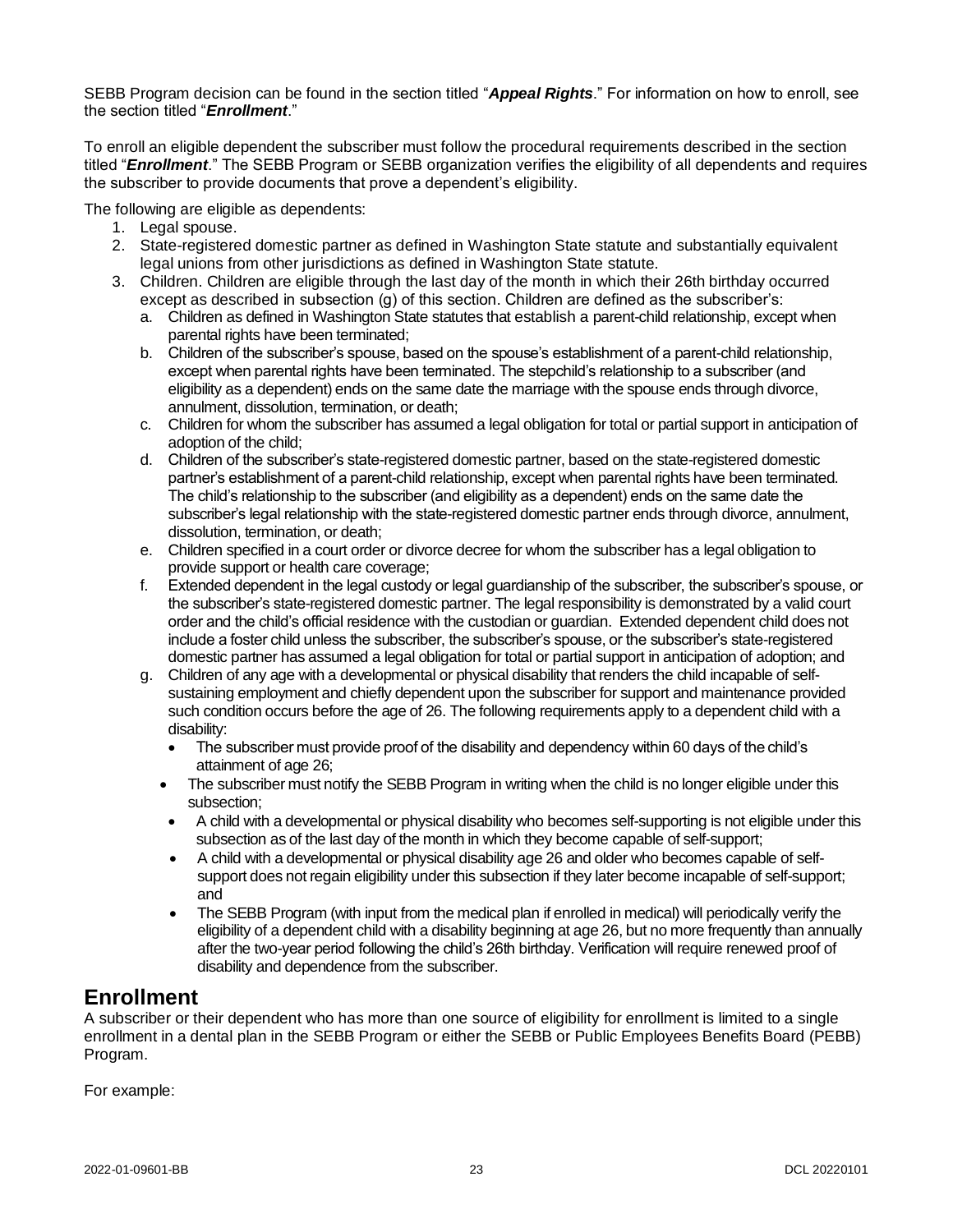- A dependent child who is eligible for enrollment under two parents working for the same or different SEBB organizations may be enrolled as a dependent under both parents but is limited to a single enrollment in SEBB dental; or
- A dependent child who is an eligible dependent of a school employee in the SEBB Program and an eligible dependent of an employee in the PEBB Program may only be enrolled as a dependent under one parent under either the SEBB or PEBB Program.

**A school employee is required to enroll in a dental plan as described in SEBB Program rules.** Any dependents enrolled in SEBB dental coverage will be enrolled in the same dental plan as the school employee.

**A continuation coverage subscriber may enroll in a dental plan.** Any dependents enrolled in SEBB dental coverage will be enrolled in the same dental plan as the subscriber.

#### **How to Enroll**

**A school employee** must submit their enrollment elections online in SEBB My Account or return a *School Employee Enrollment* form to their SEBB organization when they become newly eligible or regain eligibility for SEBB benefits. The form must be received no later than 31 days after the date the school employee becomes eligible or regains eligibility. If the school employee does not return the form by the deadline, the school employee will be enrolled in the Uniform Dental Plan, and any eligible dependents cannot be enrolled until the SEBB Program's next annual open enrollment or when a qualifying event occurs that creates a special open enrollment for enrolling a dependent.

**To enroll an eligible dependent**, the school employee must include the dependent's information in SEBB My Account or on the form and provide the required document(s) as proof of the dependent's eligibility. A dependent must be enrolled in the same health plan coverage as the subscriber. The dependent will not be enrolled in SEBB health plan coverage if the SEBB Program or the SEBB organization is unable to verify their eligibility within the SEBB Program enrollment timelines.

**All other subscribers** may enroll by submitting the required forms to the SEBB Program. The SEBB Program must receive the election no later than 60 days from the date the enrollee's SEBB health plan coverage ended or from the postmark date on the election notice sent by the SEBB Program, whichever is later. The first premium payment and applicable premium surcharges are due no later than 45 days after the election period ends as described above. Premiums associated with continuing SEBB dental must be made to HCA. For more information, see the section titled "*Options For Continuing SEBB Dental Coverage*."

A subscriber or their dependent may also enroll during the SEBB Program's annual open enrollment (see the section titled "*Annual Open Enrollment*") or during a special open enrollment (see the section titled "*Special Open Enrollment*"). The subscriber must provide evidence of the event that created the special open enrollment.

**A subscriber must provide notice to remove a dependent** who is no longer eligible due to divorce, annulment, dissolution, or a qualifying event of a dependent ceasing to be eligible as a dependent child. The notice must be received within 60 days of the last day of the month the dependent no longer meets the eligibility criteria described in the section titled "*Eligibility***." A school employee** must notify their SEBB organization. **All other subscribers** must notify the SEBB Program. Consequences for not submitting notice within 60 days may include, but are not limited to:

- The dependent losing eligibility to continue SEBB dental coverage under one of the continuation coverage options described in the section titled "*Options For Continuing SEBB Dental Coverage*;"
- The subscriber being billed for claims paid by the dental plan for services that were received after the dependent lost eligibility;
- The subscriber being unable to recover subscriber-paid insurance premiums for the dependent that lost their eligibility; and
- The subscriber being responsible for premiums paid by the state for the dependent's dental plan coverage after the dependent lost eligibility.

#### <span id="page-27-0"></span>**When Dental Coverage Begins**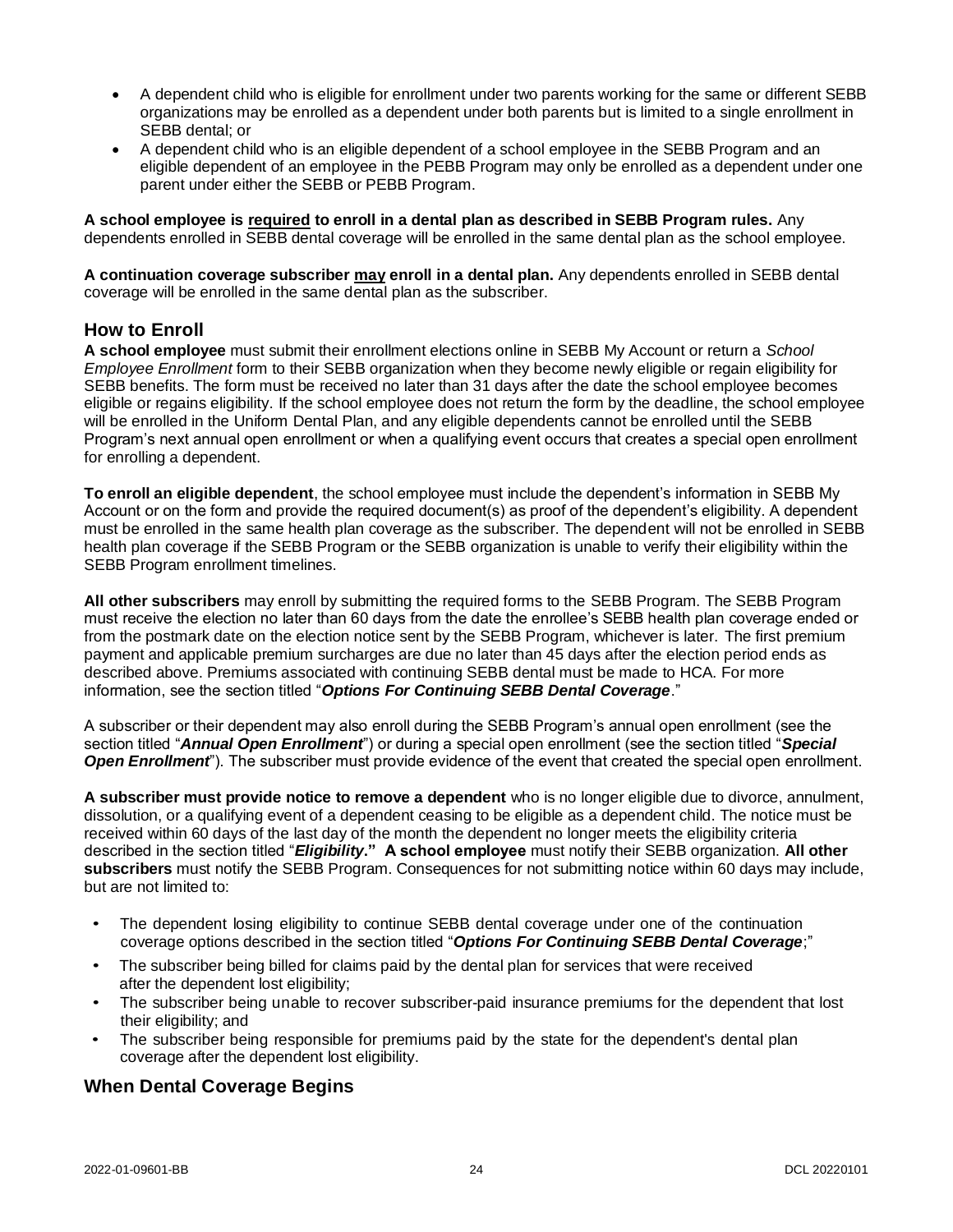**For a school employee and their eligible dependents enrolling when the school employee is newly eligible**, dental coverage begins the first day of the month following the date the school employee becomes eligible.

Exceptions:

- 1. Dental coverage begins on the school employee's first day of work when their first day of work is on or after September 1, but not later than the first day of school for the current school year as established by the SEBB organization.
- 2. When a school employee establishes eligibility toward SEBB benefits at any time in the month of August, dental coverage begins on September 1 only if the school employee is also determined to be eligible for the school year that begins on September 1.

**For a school employee and their eligible dependents enrolling when the school employee regains eligibility** following a period of leave described in SEBB Program rules, dental coverage begins the first day of the month following the school employee's return to work if the school employee is anticipated to be eligible for the employer contribution.

**For a continuation coverage subscriber** and their eligible dependents enrolling when newly eligible due to a qualifying event, dental coverage begins the first day of the month following the day they lost eligibility for SEBB dental plan coverage.

**For a subscriber or their eligible dependents enrolling during the SEBB Program's annual open enrollment**, dental coverage begins January 1 of the following year.

**For a subscriber or their eligible dependents enrolling during a special open enrollment**, dental coverage begins the first day of the month following the later of the event date or the date the enrollment election in SEBB My Account or the required form is received. If that day is the first of the month, dental coverage begins on that day.

#### Exceptions:

- 1. If the special open enrollment is due to the birth or adoption of a child, or when the subscriber has assumed a legal obligation for total or partial support in anticipation of adoption of a child, dental coverage will begin as follows:
	- For a school employee, dental coverage will begin the first day of the month in which the event occurs;
	- For a newly born child, dental coverage will begin the date of birth;
	- For a newly adopted child, dental coverage will begin on the date of placement or the date a legal obligation is assumed in anticipation of adoption, whichever is earlier; or
	- For a spouse or state-registered domestic partner of a subscriber, dental coverage will begin the first day of the month in which the event occurs.
- 2. If the special open enrollment is due to the enrollment of an extended dependent or a dependent child with a disability, dental coverage will begin the first day of the month following the later of the event date or eligibility certification.

#### <span id="page-28-0"></span>**Annual Open Enrollment**

A school employee may make the following changes to their enrollment during the SEBB Program's annual open enrollment:

- Enroll or remove eligible dependents
- Change their dental plan

All other subscribers may make the following changes to their enrollment during the SEBB Program's annual open enrollment:

- Enroll in or terminate enrollment in a dental plan
- Enroll or remove eligible dependents
- Change their dental plan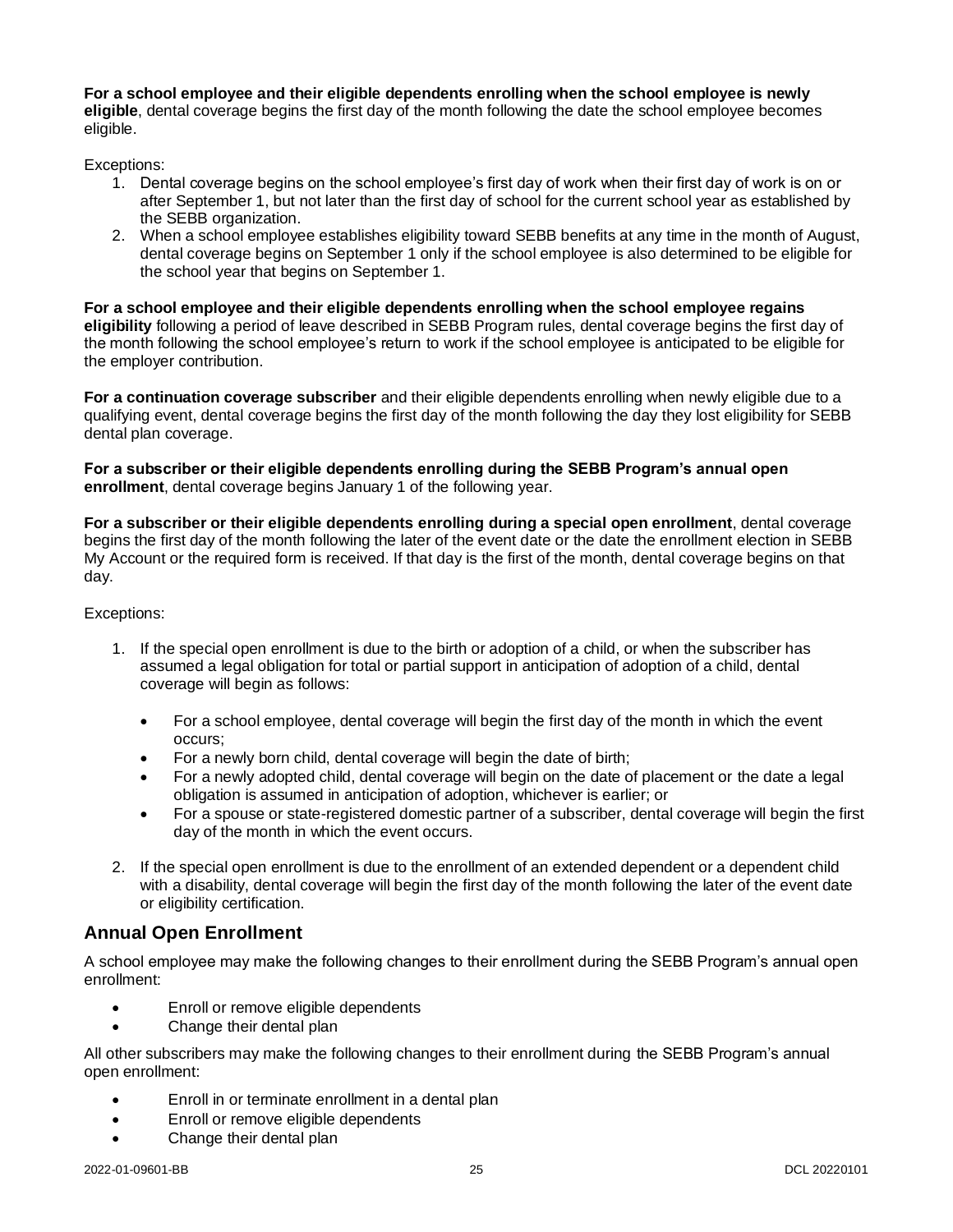The school employee must submit the election change online in SEBB My Account or return the required form to their SEBB organization. All other subscribers must submit the required form to the SEBB Program. The form must be received no later than the last day of the annual open enrollment. The enrollment change will become effective January 1 of the following year.

**Exception:** A continuation coverage subscriber may voluntarily terminate enrollment in a dental plan at any time by submitting a request in writing to the SEBB Program. Enrollment in the dental plan will be terminated the last day of the month in which the SEBB Program receives the request or on the last day of the month specified in the termination request, whichever is later. If the request is received on the first day of the month, dental plan enrollment will be terminated on the last day of the previous month.

## **Special Open Enrollment**

A subscriber may change their enrollment outside of the annual open enrollment if a special open enrollment event occurs. However, the change in enrollment must be allowable under Internal Revenue Code (IRC) and Treasury Regulations, and correspond to, and be consistent with, the event that creates the special open enrollment for the subscriber, their dependent, or both. A special open enrollment event must be an event other than a school employee gaining initial eligibility or regaining eligibility for SEBB benefits.

The special open enrollment may allow a subscriber to:

- Enroll in or change their dental plan
- Enroll or remove eligible dependents

To make an enrollment change, the school employee must make the change online in SEBB My Account or submit the required forms to their SEBB organization. All other subscribers must submit the required forms to the SEBB Program. The forms must be received no later than 60 days after the event that creates the special open enrollment. In addition, the SEBB Program or SEBB organization will require the subscriber to provide proof of the dependent's eligibility, evidence of the event that created the special open enrollment, or both.

#### **Exceptions:**

- If a subscriber wants to enroll a newborn or child whom the subscriber has adopted or has assumed a legal obligation for total or partial support in anticipation of adoption in SEBB health plan coverage, the subscriber should notify their SEBB organization or the SEBB Program by submitting the required form as soon as possible to ensure timely payment of claims. If adding the child increases the premium, the required form must be received no later than 60 days after the date of the birth, adoption, or the date the legal obligation is assumed for total or partial support in anticipation of adoption. School employees should contact their SEBB organization for the required forms. All other subscribers should contact the SEBB Program.
- A continuation coverage subscriber may voluntarily terminate enrollment in a dental plan at any time by submitting a request in writing to the SEBB Program. Enrollment in the dental plan will be terminated the last day of the month in which the SEBB Program receives the request or on the last day of the month specified in the termination request, whichever is later. If the request is received on the first day of the month, dental plan enrollment will be terminated on the last day of the previous month.

#### **When may a subscriber change their health plan?**

Any one of the following events may create a special open enrollment:

- 1. Subscriber gains a new dependent due to:
	- a. Marriage or registering a state-registered domestic partnership;
	- b. Birth, adoption or when the subscriber has assumed a legal obligation for total or partial support in anticipation of adoption; or
	- c. A child becoming eligible as an extended dependent through legal custody or legal guardianship.

Note: A subscriber may not change their health plan if their state-registered domestic partner or state-registered domestic partner's child is not a tax dependent.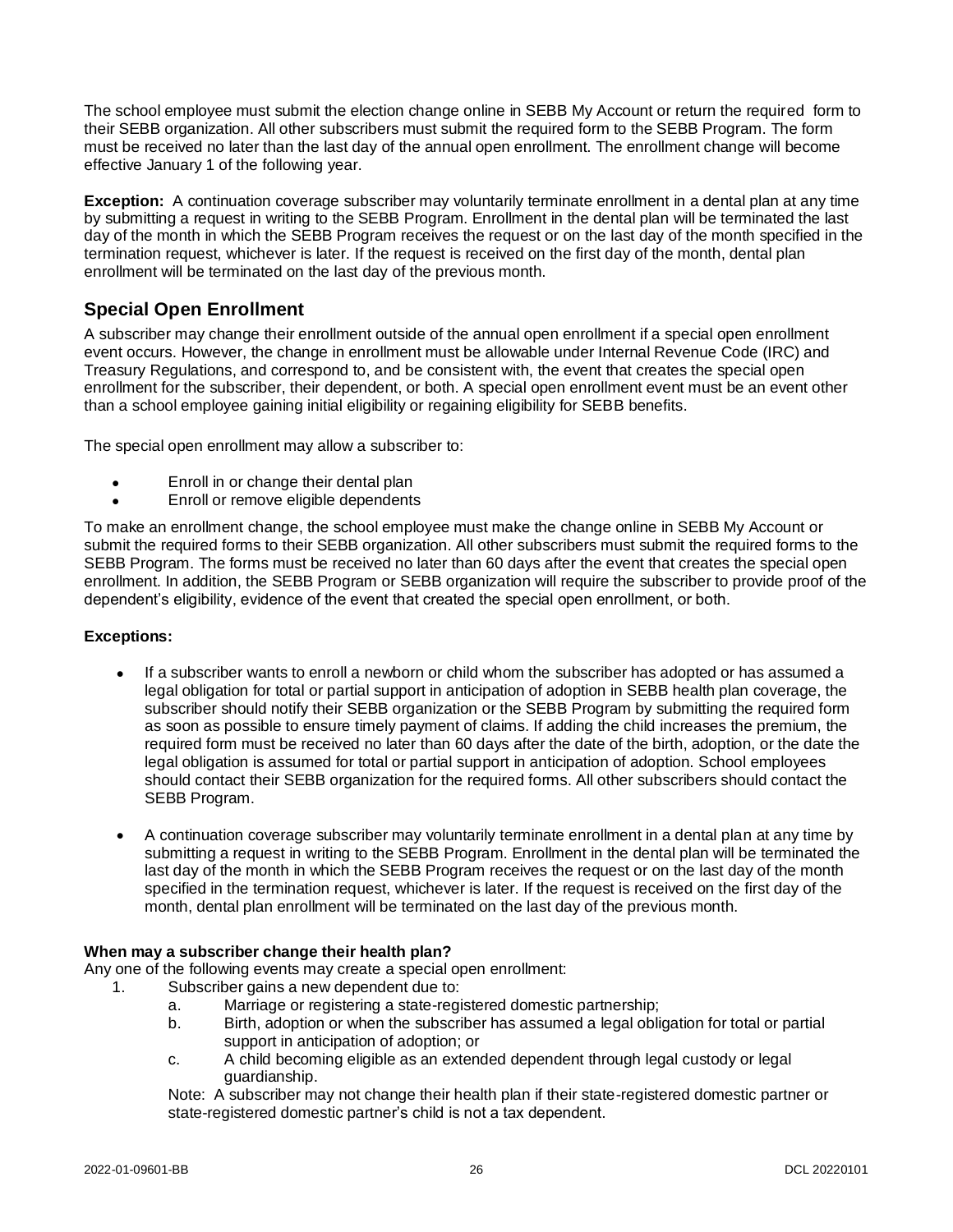- 2. Subscriber or their dependent loses other coverage under a group health plan or through health insurance coverage, as defined by the Health Insurance Portability and Accountability Act (HIPAA);
- 3. Subscriber has a change in employment status that affects their eligibility for the employer contribution toward their employer-based group health plan;
- 4. Subscriber has a change in employment from a SEBB organization to a public school district that results in the subscriber having different medical plans available. The subscriber may change their election if the change in employment causes:
	- a. The subscriber's current medical plan to no longer be available, in this case the subscriber may select from any available medical plan; or
	- b. The subscriber has one or more new medical plans available, in this case the subscriber may select to enroll in a newly available plan.
	- c. As used in this subsection the term "public school district" shall be interpreted to not include charter schools and educational service districts.
- 5. Subscriber's dependent has a change in their own employment status that affects their eligibility for the employer contribution under their employer-based group health plan; Note: "Employer contribution" means contributions made by the dependent's current or former employer toward health coverage as described in the Treasury Regulation.
- 6. Subscriber or their dependent has a change in residence that affects health plan availability. If the subscriber moves and their current health plan is not available in the new location, the subscriber must select a new health plan, otherwise there will be limited accessibility to network providers and covered services;

Exception: A dental plan is considered available if a provider is available within fifty miles of the subscriber's new residence.

- 7. A court order requires the subscriber or any other individual to provide insurance coverage for an eligible dependent of the subscriber (a former spouse or former state-registered domestic partner is not an eligible dependent);
- 8. Subscriber or their dependent enrolls in coverage under Medicaid or a state Children's Health Insurance Program (CHIP), or the subscriber or their dependent loses eligibility for coverage under Medicaid or CHIP;
- 9. Subscriber or their dependent becomes eligible for state premium assistance subsidy for SEBB health plan coverage from Medicaid or CHIP;
- 10. Subscriber or their dependent enrolls in coverage under Medicare, or the subscriber or their dependent loses eligibility for coverage under Medicare. If the subscriber's current medical plan becomes unavailable due to the subscriber's or their dependent's enrollment in Medicare, the subscriber must select a new medical plan;
- 11. Subscriber or their dependent's current health plan becomes unavailable because the subscriber or enrolled dependent is no longer eligible for a health savings account (HSA); or
- 12. Subscriber or their dependent experiences a disruption of care for active and ongoing treatment that could function as a reduction in benefits for the subscriber or their dependent. The subscriber may not change their health plan election if the subscriber or their dependent's physician stops participation with the subscriber's health plan unless the SEBB Program determines that a continuity of care issue exists. The SEBB Program will consider but is not limited to considering the following:
	- a. Active cancer treatment such as chemotherapy or radiation therapy;
	- b. Treatment following a recent organ transplant;
	- c. A scheduled surgery;
	- d. Recent major surgery still within the postoperative period; or
	- e. Treatment of a high risk pregnancy.

**Note:** If an enrollee's provider or dental care facility discontinues participation with this dental plan, the enrollee may not change dental plans until the SEBB Program's next annual open enrollment or when another qualifying event occurs that creates a special open enrollment for changing health plans, unless the SEBB Program determines that a continuity of care issue exists. This plan cannot guarantee that any dentist, facility, or other provider will be available or remain under contract with us.

#### **When may a subscriber enroll or remove eligible dependents?**

Any one of the following events may create a special open enrollment:

- 1. Subscriber gains a new dependent due to:
	- a. Marriage or registering a state-registered domestic partnership;
	- b. Birth, adoption or when a subscriber has assumed a legal obligation for total or partial support in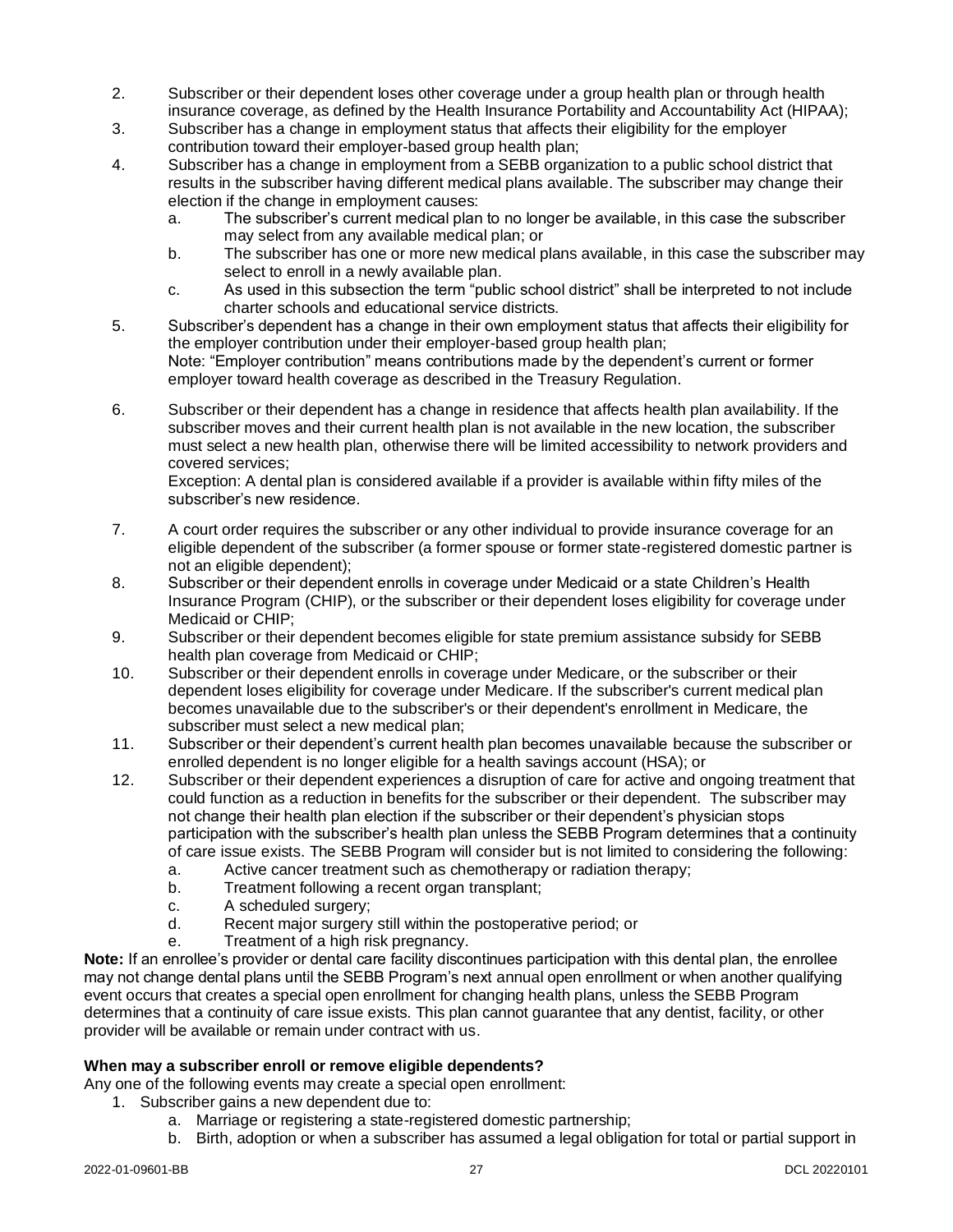anticipation of adoption; or

- c. A child becoming eligible as an extended dependent through legal custody or legal guardianship.
- 2. Subscriber or their dependent loses other coverage under a group health plan or through health insurance coverage, as defined by the HIPAA;
- 3. Subscriber has a change in employment status that affects their eligibility for the employer contribution toward their employer-based group health plan;
- 4. Subscriber's dependent has a change in their own employment status that affects their eligibility for the employer contribution under their employer-based group health plan;

Note: "Employer contribution" means contributions made by the dependent's current or former employer toward health coverage as described in the Treasury Regulation.

- 5. Subscriber or their dependent has a change in enrollment under an employer-based group health plan during its annual open enrollment that does not align with the SEBB Program's annual open enrollment;
- 6. Subscriber's dependent has a change in residence from outside of the United States to within the United States, or from within the United States to outside of the United States and that change in residence results in the dependent losing their health insurance;
- 7. A court order requires the subscriber, or any other individual to provide insurance coverage for an eligible dependent of the subscriber (a former spouse or former state-registered domestic partner is not an eligible dependent);
- 8. Subscriber or their dependent enrolls in coverage under Medicaid or a state Children's Health Insurance Program (CHIP) program, or the subscriber or a subscriber's dependent loses eligibility for coverage under Medicaid or CHIP;
- 9. Subscriber or their dependent becomes eligible for a state premium assistance subsidy for SEBB health plan coverage from Medicaid or CHIP; or
- 10. Subscriber's dependent enrolls in Medicare, or loses eligibility for Medicare.

## <span id="page-31-0"></span>**When Dental Coverage Ends**

Dental coverage ends on the following dates:

- 1. On the last day of the month any enrollee ceases to be eligible;
- 2. On the date a dental plan terminates. If that should occur, the subscriber will have the opportunity to enroll in another SEBB dental plan;
- 3. For a school employee and their dependents when the employment relationship is terminated, dental coverage ends when:
	- The school employee resigns. If this is the case, dental coverage ends on the last day of the month in which a school employee's resignation is effective; or
	- The SEBB organization terminates the employment relationship. If this is the case, dental coverage ends on the last day of the month in which the employer-initiated termination is effective.
- 4. For a continuation coverage subscriber who submits a written request to terminate dental coverage, enrollment in dental coverage will be terminated the last day of the month in which the SEBB Program receives the request or on the last day of the month specified in the termination request, whichever is later. If the request is received on the first day of the month, dental coverage will be terminated on the last day of the previous month.

Premium payments and applicable premium surcharges become due the first of the month in which dental coverage is effective. Premium payments and applicable premium surcharges are not prorated during any month, even if an enrollee dies or asks to terminate their health plan before the end of the month.

A subscriber will be responsible for payment of any services received after the date dental coverage ends as described in this subsection.

When dental coverage ends, an enrollee may be eligible for continuation coverage described in the section titled "*Options For Continuing SEBB Dental Coverage*."

If a subscriber enrolls in continuation coverage, the subscriber is responsible for timely payment of premiums and applicable premium surcharges. If the monthly premium or applicable premium surcharges remain unpaid for 30 days, it will be considered delinquent. A subscriber is allowed a grace period of 30 days from the date the monthly premiums or applicable premium surcharges become delinquent to pay the unpaid premium balance or applicable premium surcharges. If the subscriber's premium balance or applicable premium surcharges remain unpaid for 60 days from the original due date, the subscriber's dental coverage (including enrolled dependents)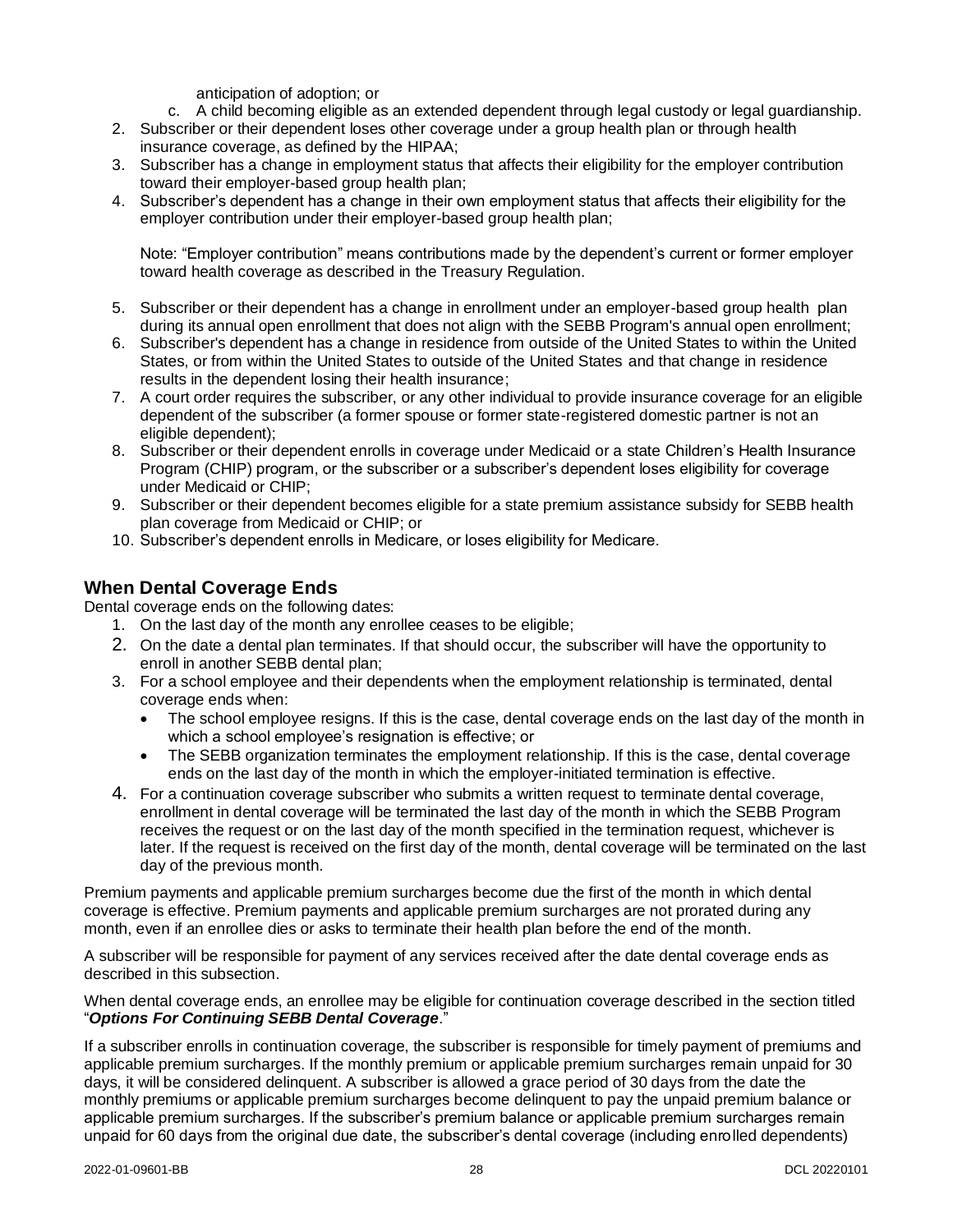will be terminated retroactive to the last day of the month for which the monthly premiums and any applicable premium surcharges were paid.

A school employee who needs the required forms for an enrollment or benefit change may contact their SEBB organization. All other subscribers may call the SEBB Program at 1-800-200-1004

#### **Medicare Eligibility and Enrollment**

If a school employee or their dependent becomes eligible for Medicare, they should contact the nearest Social Security Administration office to ask about the advantages of immediate or deferred Medicare enrollment.

If a continuation coverage subscriber or their dependent enrolls in Medicare, their dental coverage will terminate at the end of the month when they become eligible for Medicare due to turning age 65 or older, or when enrolled in Medicare due to a disability. Federal regulations allow enrollment in Medicare up to three months before turning age 65. If the subscriber or their dependent do not enroll within three months before they turn age 65, enrollment in Medicare may be delayed. If enrollment in Medicare does not occur when the subscriber or their dependent is first eligible, a late enrollment penalty may apply.

## **Options For Continuing SEBB Dental Coverage**

A subscriber and their dependents covered by this dental plan may be eligible to continue enrollment during temporary or permanent loss of eligibility. There are two continuation coverage options for a SEBB dental plan enrollee:

- 1. SEBB Continuation Coverage (COBRA)
- 2. SEBB Continuation Coverage (Unpaid Leave)

These two options temporarily extend group insurance coverage when the enrollee's SEBB dental plan coverage ends due to a qualifying event. SEBB Continuation Coverage (COBRA) includes eligibility and administrative requirements under federal law and regulation and also includes coverage for some enrollees who are not qualified beneficiaries under federal COBRA continuation coverage. SEBB Continuation Coverage (Unpaid Leave) is an alternative created by the SEBB Program with wider eligibility criteria and qualifying event types. An enrollee who qualifies for both types of SEBB Continuation Coverage (COBRA and Unpaid Leave) may choose to enroll in only one of the options. For enrollment information, see the section titled "*How to Enroll*."

The SEBB Program must be notified in writing within 30 days if, after electing SEBB Continuation Coverage (COBRA), a subscriber or their dependent becomes eligible for Medicare (Part A, Part B, or both) or becomes covered under other group health plan coverage. If a subscriber or their dependent enrolls in SEBB Continuation Coverage (COBRA) and then becomes eligible for Medicare, their enrollment in SEBB Continuation Coverage (COBRA) will be terminated at the end of the month in which they become eligible for Medicare due to turning age 65 or older, or when enrolled in Medicare due to a disability. This may cause the SEBB Continuation Coverage (COBRA) to be terminated early, before the subscriber or their dependent has used all the months they would otherwise be entitled to. A subscriber or their dependents who is already enrolled in Medicare when they enroll in SEBB Continuation Coverage (COBRA) will not have their coverage terminated early.

The SEBB Program administers both continuation coverage options. Refer to the *SEBB Continuation Coverage Election Notice* for details.

#### **Option for Coverage Under Public Employees Benefits Board (PEBB) Retiree Insurance**

A retiring school employee or a dependent becoming eligible as a survivor is eligible to continue enrollment or defer enrollment in Public Employees Benefits Board (PEBB) insurance coverage if they meet procedural and substantive eligibility requirements. See the *PEBB Retiree Enrollment Guide* for details.

#### **Transitional Continuation Coverage**

School employees and their dependents may gain temporary eligibility for SEBB benefits, on a self-pay basis, if they meet the following criteria: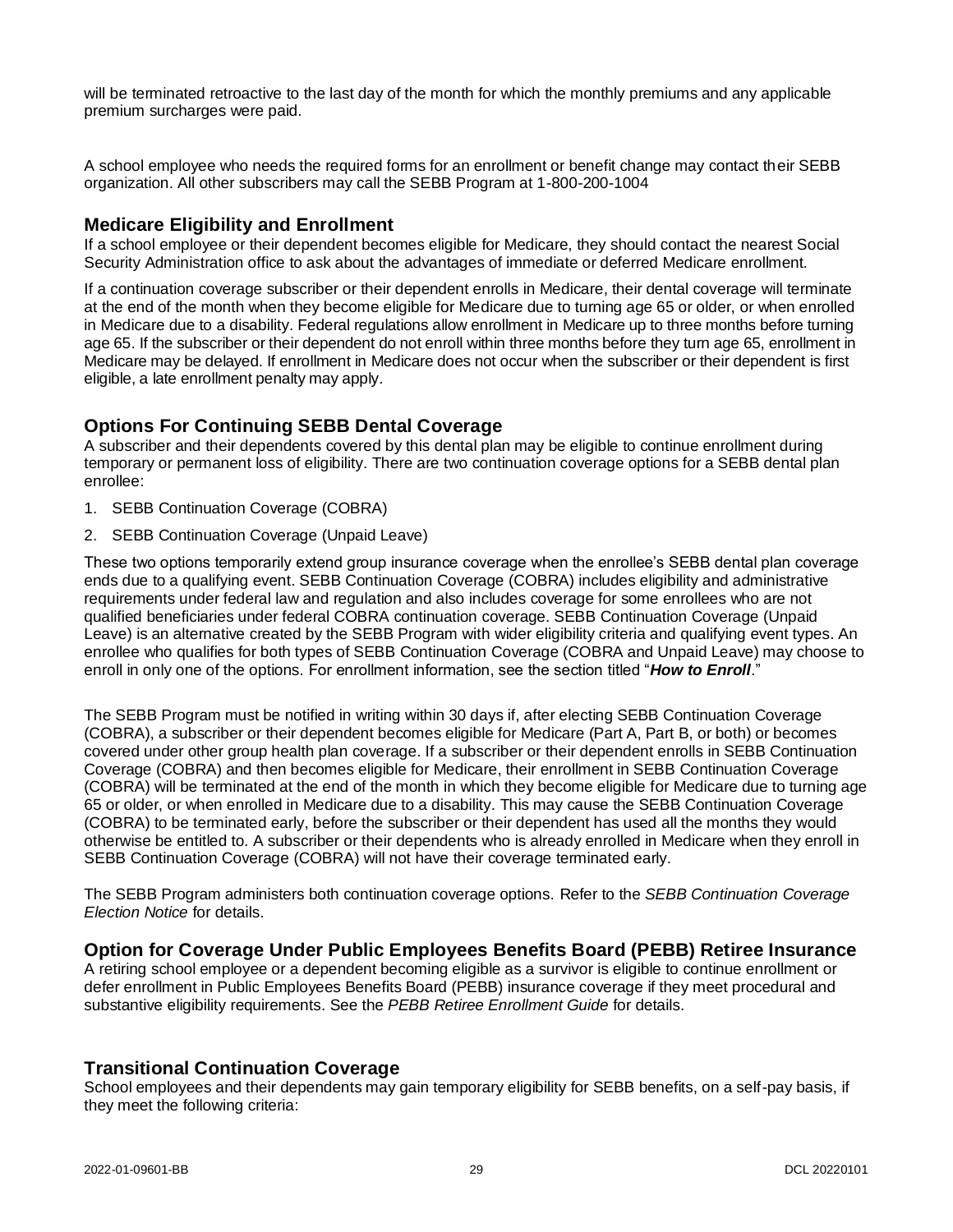- 1. A school employee and their dependents who are enrolled in medical, dental, or vision under a group plan offered by a SEBB organization on December 31, 2019, who lose eligibility because the school employee is not eligible for SEBB benefits, may elect to enroll in one or more of the following SEBB benefits: medical, dental, or vision coverage. These benefits will be provided for a maximum of 18 months.
- 2. A dependent of a SEBB eligible school employee who is enrolled in medical, dental, or vision under a school employee's account on December 31, 2019, who loses eligibility because they are not an eligible dependent may enroll in medical, dental, and vision for a maximum of 36 months.
- 3. A dependent of a school employee who is continuing medical, dental, or vision coverage through a SEBB organization on December 31, 2019, may elect to finish out their remaining months, up to the maximum number of months authorized by Consolidated Omnibus Budget Reconciliation Act (COBRA) for a similar event, by enrolling in a medical, dental, or vision plan offered through the SEBB Program**.**

#### **Family and Medical Leave Act of 1993**

A school employee on approved leave under the federal Family and Medical Leave Act (FMLA) may continue to receive the employer contribution toward SEBB benefits in accordance with the federal FMLA. The SEBB organization determines if the school employee is eligible for leave and the duration of the leave under FMLA. The school employee must continue to pay the school employee monthly premium contribution and applicable premium surcharges during this period to maintain eligibility.

If a school employee exhausts the period of leave approved under FMLA, they may continue SEBB insurance coverage by self-paying the monthly premium and applicable premium surcharges set by HCA, with no contribution from the SEBB organization. For more information on continuation coverage, see the section titled "*Options For Continuing SEBB Dental Coverage*."

#### **Paid Family and Medical Leave Act**

A school employee on approved leave under the Washington State Paid Family and Medical Leave Program may continue to receive the employer contribution toward SEBB benefits in accordance with the Paid Family and Medical Leave Program. The Employment Security Department determines if the school employee is eligible for the Paid Family and Medical Leave Program. The school employee must continue to pay the school employee monthly premium contribution and applicable premium surcharges during this period to maintain eligibility.

If a school employee exhausts the period of leave approved under the Paid Family and Medical Leave Program, they may continue SEBB insurance coverage by self-paying the monthly premium and applicable premium surcharges set by HCA, with no contribution from the SEBB organization. For more information on continuation coverage, see the section titled "*Options For Continuing SEBB Dental Coverage*."

#### **General Provisions**

#### **Payment of premium during a labor dispute**

Any school employee or dependent whose monthly premiums are paid in full or in part by the SEBB organization may pay premiums directly to HCA if the school employee's compensation is suspended or terminated directly or indirectly as a result of a strike, lockout, or any other labor dispute for a period not to exceed six months.

While the school employee's compensation is suspended or terminated, HCA shall notify the school employee immediately, by mail to the last address of record, that the school employee may pay premiums as they become due.

If coverage is no longer available to the school employee under this certificate of coverage, then the school employee may be eligible to purchase an individual dental plan from this plan at a premium rate consistent with premium rates filed with the Washington State Office of the Insurance Commissioner.

#### **Appeal rights**

Any current or former school employee of a SEBB organization or their dependent may appeal a decision made by the SEBB organization regarding SEBB eligibility, enrollment, or premium surcharges to the SEBB organization.

Any enrollee may appeal a decision made by the SEBB Program regarding SEBB eligibility, enrollment, premium payments, or premium surcharges to the SEBB Appeals Unit.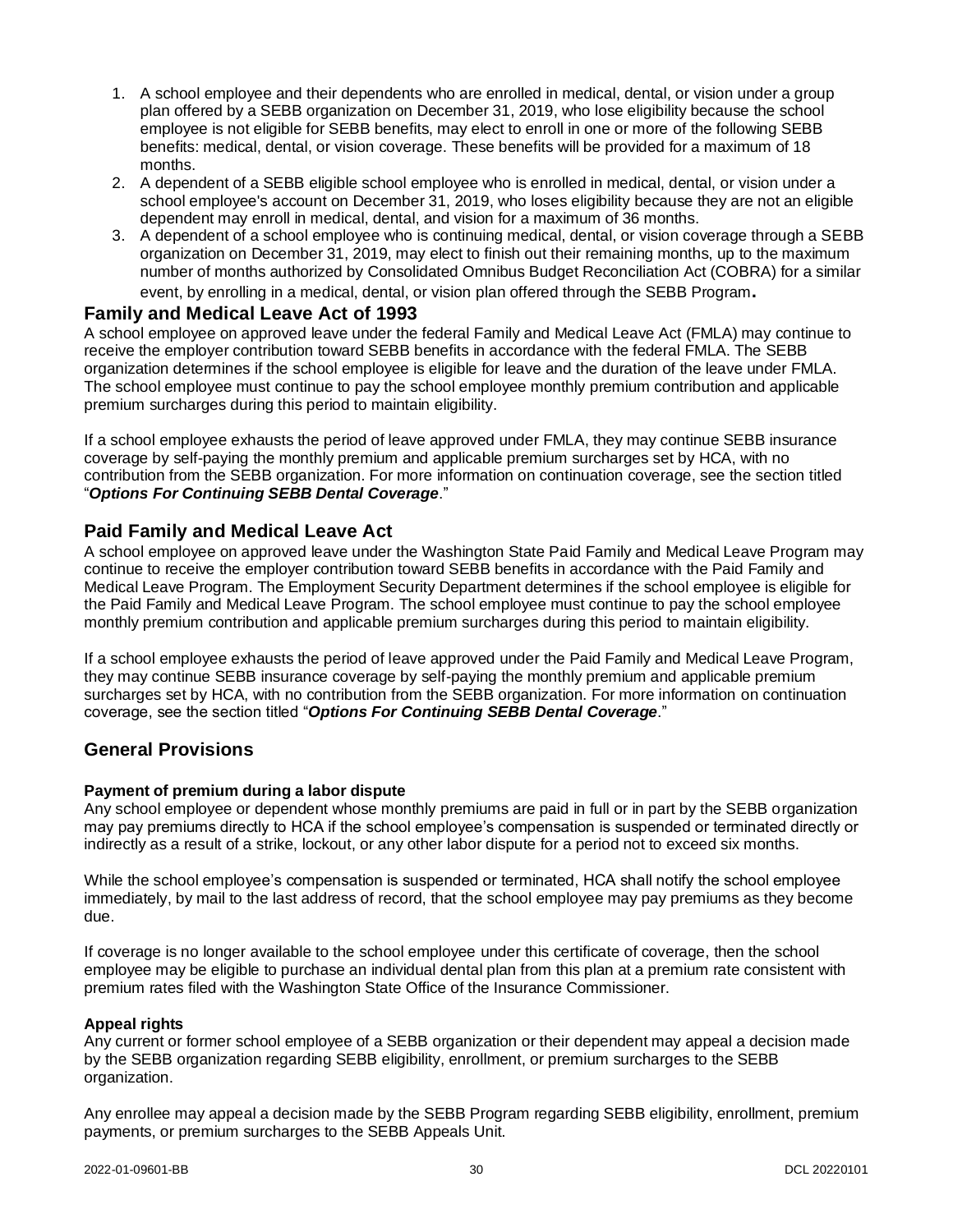Any enrollee may appeal a decision regarding the administration of a SEBB dental plan by following the appeal provisions of the plan, except when regarding eligibility, enrollment, and premium payment decisions.

#### Learn more at **hca.wa.gov/sebb-appeals**.

#### **Relationship to law and regulations**

Any provision of this certificate of coverage that is in conflict with any governing law or regulation of the state of Washington is hereby amended to comply with the minimum requirements of such law or regulation.

#### **Release of Information**

Enrollees may be required to provide DeltaCare or the HCA with information necessary to determine eligibility, administer benefits or process claims. This could include, but is not limited to, dental records. Coverage could be denied if enrollees fail to provide such information when requested.

## <span id="page-34-0"></span>**When a Third Party is Responsible for Injury or Illness (Subrogation)**

To the extent of any amounts paid by DeltaCare for an eligible person on account of services made necessary by an injury to or condition of his or her person, DeltaCare shall be subrogated to his or her rights against any third party liable for the injury or condition. DeltaCare shall, however, not be obligated to pay for such services unless and until the eligible person, or someone legally qualified and authorized to act for him or her, agrees to:

- Include those amounts in any insurance claim or in any liability claim made against the third party for the iniury or condition:
- Repay DDWA those amounts included in the claim from the excess received by the injured party, after full compensation for the loss is received;
- Cooperate fully with DeltaCare in asserting its rights under the Contract, to supply DeltaCare with any and all information and execute any and all instruments DeltaCare reasonably needs for that purpose.

Provided the injured party is in compliance with the above, DeltaCare will prorate any attorneys' fees incurred in the recovery. What this means to you is that if you receive this program's benefits for an injury or condition possibly caused by another person, you must include in your insurance claim or liability claim the amount of those benefits. After you have been fully compensated for your loss, any money recovered in excess of full compensation must be used to reimburse DDWA. DDWA will prorate any attorneys' fees against the amount owed.

#### **Uninsured or Underinsured Motorist Coverage**

This DeltaCare program does not provide benefits for services or supplies to the extent that benefits are payable for them under any motor vehicle medical, motor vehicle no-fault, uninsured motorist, underinsured motorist, personal injury protection (PIP), commercial liability, homeowner's policy or other similar type of coverage.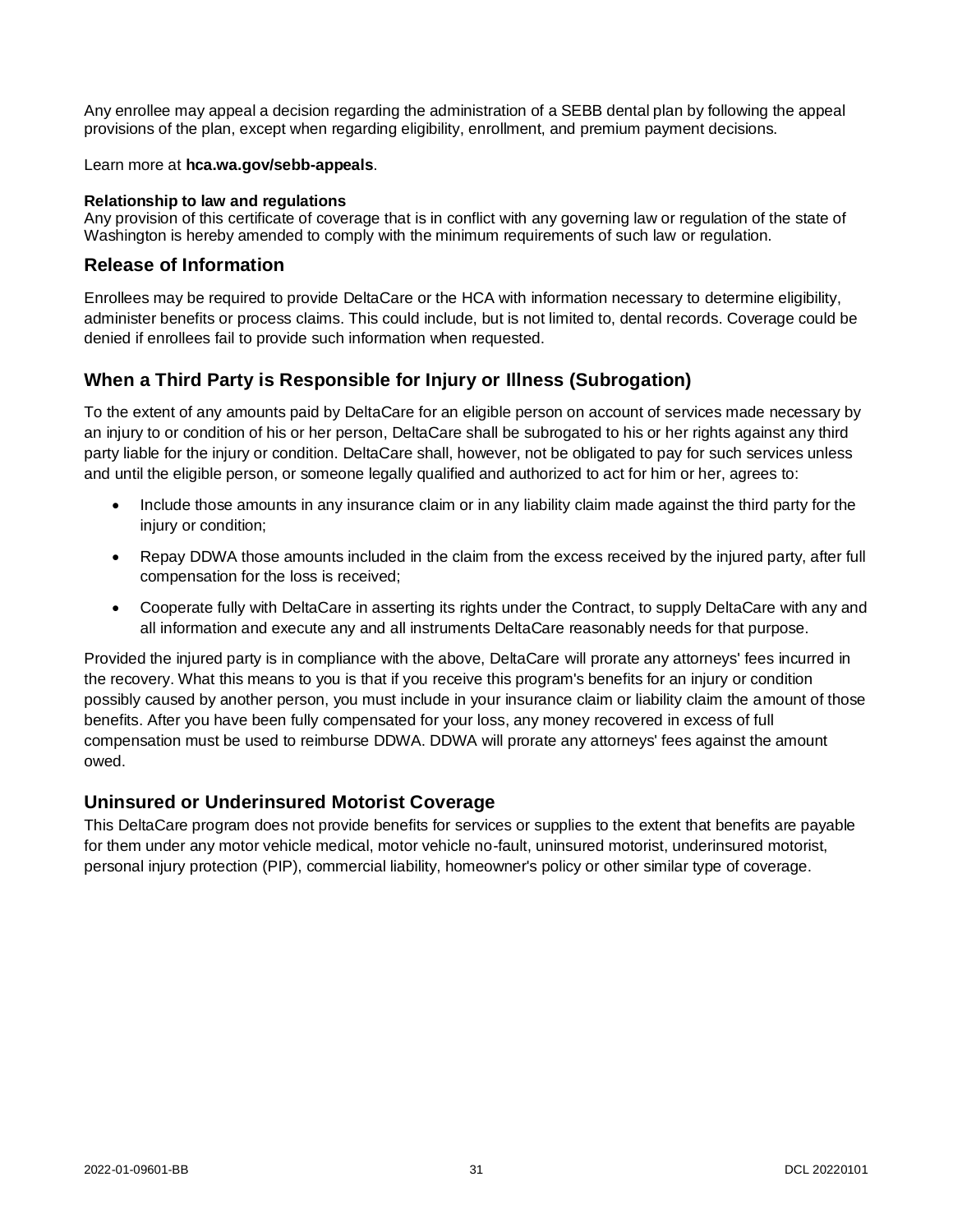## <span id="page-35-0"></span>**Claim Review and Appeal**

## <span id="page-35-1"></span>**Confirmation of Treatment and Cost**

A Confirmation of Treatment and Cost is a request made by your Dentist to DDWA to determine your benefits for a particular service. This Confirmation of Treatment and Cost will provide you and your Dentist with general coverage information regarding your benefits and your potential out-of-pocket cost for services.

A Confirmation of Treatment and Cost is not an authorization for services but a notification of Covered Dental Benefits available at the time the Confirmation of Treatment and Cost is made and is not a guarantee of payment (please refer to the "Initial Benefits Determination" section regarding claims requirements).

A standard Confirmation of Treatment and Cost is processed within 15 days from the date of receipt of all appropriate information. If the information received is incomplete, DDWA will notify you and your Dentist in writing that additional information is required in order to process the Confirmation of Treatment and Cost. Once the additional information is available your Dentist should submit a new request for a Confirmation of Treatment and Cost to DDWA.

In the event your benefits are changed, terminated, or you are no longer covered under this Plan, the Confirmation of Treatment and Cost is no longer valid. DDWA will make payments based on your coverage at the time treatment is provided.

#### <span id="page-35-2"></span>**Urgent Confirmation of Treatment and Cost Requests**

Should a Confirmation of Treatment and Cost request be of an urgent nature, whereby a delay in the standard process may seriously jeopardize life, health, the ability to regain maximum function, or could cause severe pain in the opinion of a physician or dentist who has knowledge of the medical condition, DDWA will review the request within 72-hours from receipt of the request and all supporting documentation. When practical, DDWA may provide notice of determination orally with written or electronic confirmation to follow within 72 hours.

Immediate treatment is allowed without a requirement to obtain a Confirmation of Treatment and Cost in an emergency situation subject to the contract provisions.

#### **Initial Benefit Determinations**

An initial benefit determination is conducted at the time of claim submission to DDWA for payment, modification or denial of services. In accordance with regulatory requirements, DDWA processes all clean claims within 30 days from the date of receipt. Clean claims are claims that have no defect or impropriety, including a lack of any required substantiating documentation, or particular circumstances requiring special treatment that prevents timely payments from being made on the claim. Claims not meeting this definition are paid or denied within 60 days of receipt.

If a claim is denied, in whole or in part, or is modified, you will be furnished with a written explanation of benefits (EOB) that will include the following information:

- The specific reason for the denial or modification
- Reference to the specific plan provision on which the determination was based
- Your appeal rights should you wish to dispute the original determination

#### <span id="page-35-3"></span>**Appeals of Denied Claims**

<span id="page-35-4"></span>**How to contact us**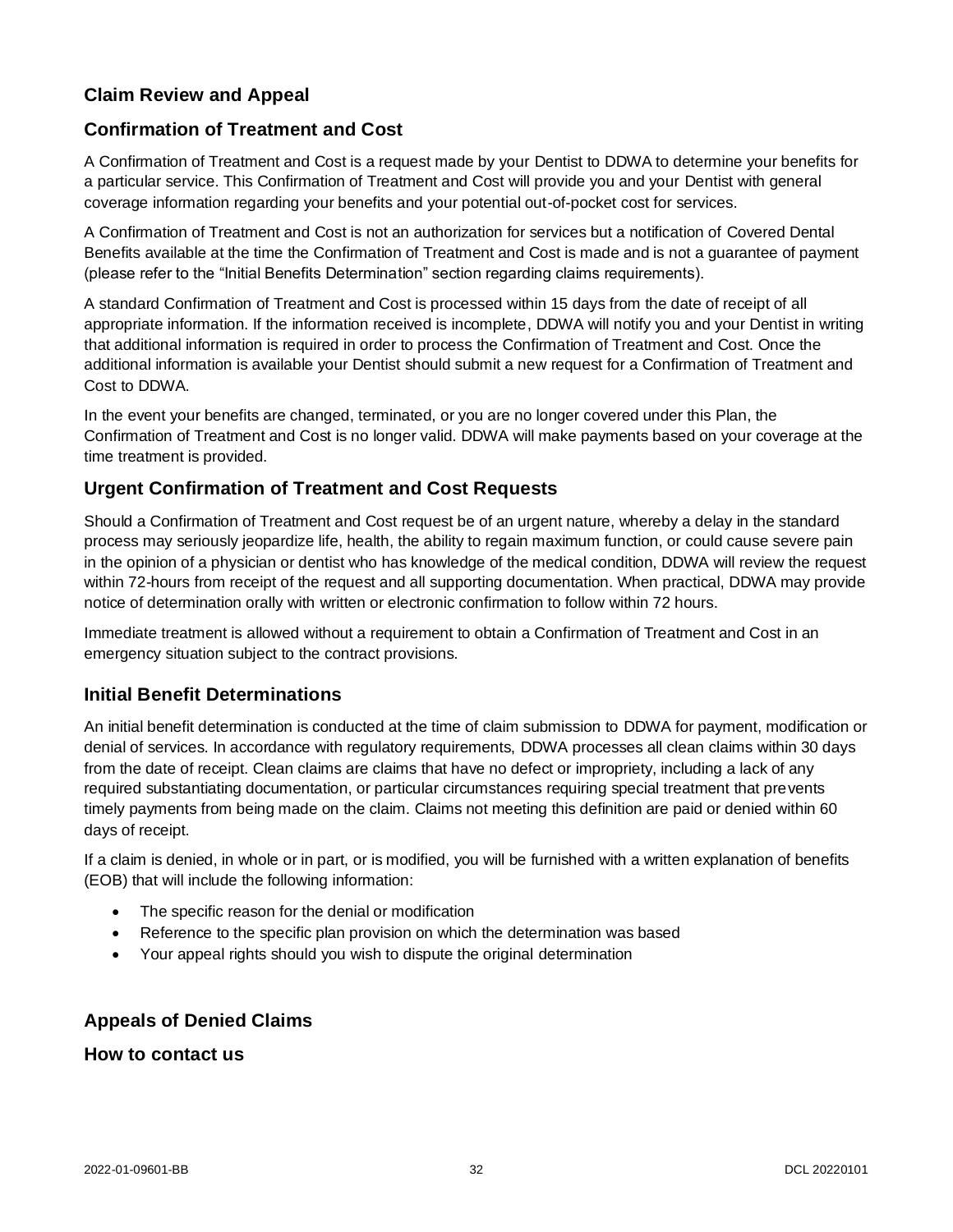DDWA will accept notice of an Urgent Care Request or Appeal if made by you, your covered dependent, or an authorized representative orally by contacting us at the telephone number below or in writing directed to Delta Dental of Washington, P.O. Box 75983, Seattle, WA 98175-0983. You may include any written comments, documents or other information that you believe supports your claim. For more information please call 1-800- 650-1583.

#### <span id="page-36-0"></span>**Authorized Representative**

You may authorize another person to represent you or your dependent and receive communications from DDWA regarding your specific appeal. The authorization must be in writing and signed by you. If an appeal is submitted by another party without this authorization, a request will be made to obtain a completed Authorized Representative form. The appeal process will not commence until this form is received. Should the form, or any other document confirming the right of the individual to act on your behalf, i.e., power of attorney, not be returned, the appeal will be closed.

#### <span id="page-36-1"></span>**Informal Review**

If your claim for dental benefits has been completely or partially denied, you have the right to request an informal review of the decision. Either you, or your authorized representative (see above), must submit your request for a review within 180 days from the date your claim was denied (please see your Explanation of Benefits form). A request for a review may be made orally or in writing and include the following information:

- Your name and ID number
- The claim number (from your Explanation of Benefits form)
- The name of the dentist

DDWA will review your claim, make a determination within 14 days of receiving your request, and may take up to an additional 16 days with the delivery of this notice, for a total of 30 days. DDWA will send you a written notification of the review decision and information regarding any further appeal rights available should the result be unfavorable to you. Upon request, you will be granted access to, and copies of, all relevant information used in making the review decision. Informal reviews of wholly or partially denied claims are conducted by persons not involved in the initial claim determination.

#### <span id="page-36-2"></span>**Formal Review**

If you are dissatisfied with the outcome of the informal review, you may request in writing that your claim be reviewed formally by the DDWA Appeals Committee. This Committee includes only persons who were not involved in either the original claim decision or the informal review.

Your request for a review by the Appeals Committee must be made within 90 days of the post-marked date of the letter notifying you of the informal review decision. Your request should include the information noted above plus a copy of the informal review decision letter. You may also submit any other documentation or information you believe supports your case.

The Appeals Committee will review your claim and make a determination within 30 days of receiving your request, and send you a written notification of the review decision. Upon request, you will be granted access to, and copies of, all relevant information used in making the review decision.

Whenever DDWA makes an adverse determination and delay would jeopardize the eligible person's life or materially jeopardize the covered person's health, DDWA shall expedite and process either a written or an oral appeal and issue a decision no later than seventy-two hours after receipt of the appeal. If the treating Licensed Professional determines that delay could jeopardize the eligible person's health or ability to regain maximum function, DDWA shall presume the need for expeditious review, including the need for an expeditious determination in any independent review consistent with applicable regulation.

## <span id="page-36-3"></span>**When the Member Has Other Dental Coverage**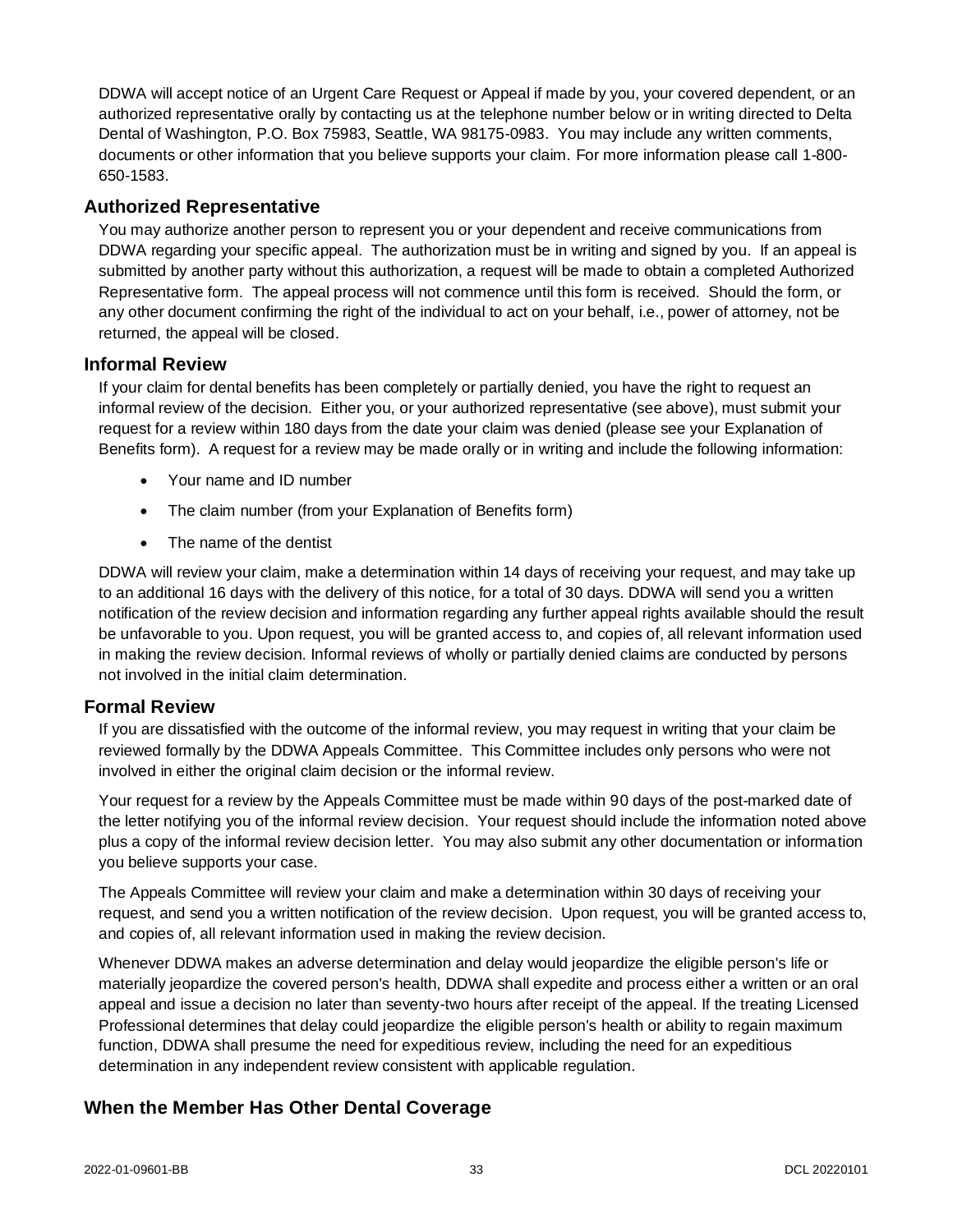Coordination of This Contract's Benefits with Other Benefits: The coordination of benefits (COB) provision applies when you have dental coverage under more than one *Plan*. *Plan* is defined below.

The order of benefit determination rules govern the order in which each *Plan* will pay a claim for benefits. The *Plan* that pays first is called the *Primary Plan*. The *Primary Plan* must pay benefits according to its policy terms without regard to the possibility that another *Plan* may cover some expenses. The *Plan* that pays after the *Primary Plan* is the *Secondary Plan*. The *Secondary Plan* may reduce the benefits it pays so that payments from all *Plan*s do not exceed 100 percent of the total *Allowable Expense*.

**Definitions:** For the purpose of this section, the following definitions shall apply:

A "*Plan*" is any of the following that provides benefits or services for dental care or treatment. If separate contracts are used to provide coordinated coverage for members of a group, the separate contracts are considered parts of the same *Plan* and there is no COB among those separate contracts. However, if COB rules do not apply to all contracts, or to all benefits in the same contract, the contract or benefit to which COB does not apply is treated as a separate *Plan*.

- *Plan* includes: group, individual or blanket disability insurance contracts, and group or individual contracts issued by health care service contractors or health maintenance organizations (HMO), *Closed Panel Plan*s or other forms of group coverage; medical care components of long-term care contracts, such as skilled nursing care; and Medicare or any other federal governmental *Plan*, as permitted by law.
- *Plan* does not include: hospital indemnity or fixed payment coverage or other fixed indemnity or fixed payment coverage; accident only coverage; specified disease or specified accident coverage; limited benefit health coverage, as defined by state law; school accident and similar coverage that cover students for accidents only, including athletic injuries, either on a twenty-four-hour basis or on a "to and from school" basis; benefits for nonmedical components of long-term care policies; automobile insurance policies required by statute to provide medical benefits; Medicare supplement policies; A state *plan* under Medicaid; A governmental *plan*, which, by law, provides benefits that are in excess of those of any private insurance *plan* or other nongovernmental *plan*; automobile insurance policies required by statute to provide medical benefits; benefits provided as part of a direct agreement with a direct patient-provider primary care practice as defined by law or coverage under other federal governmental *Plan*s, unless permitted by law.

Each contract for coverage under the above bullet points is a separate *Plan*. If a *Plan* has two parts and COB rules apply only to one of the two, each of the parts is treated as a separate *Plan*.

"*This Plan*" means, in a COB provision, the part of the contract providing the dental benefits to which the COB provision applies and which may be reduced because of the benefits of other *Plan*s. Any other part of the contract providing dental benefits is separate from *This Plan*. A contract may apply one COB provision to certain benefits, such as dental benefits, coordinating only with similar benefits, and may apply another COB provision to coordinate other benefits.

The order of benefit determination rules determine whether *This Plan* is a *Primary Plan* or *Secondary Plan* when you have dental coverage under more than one *Plan*.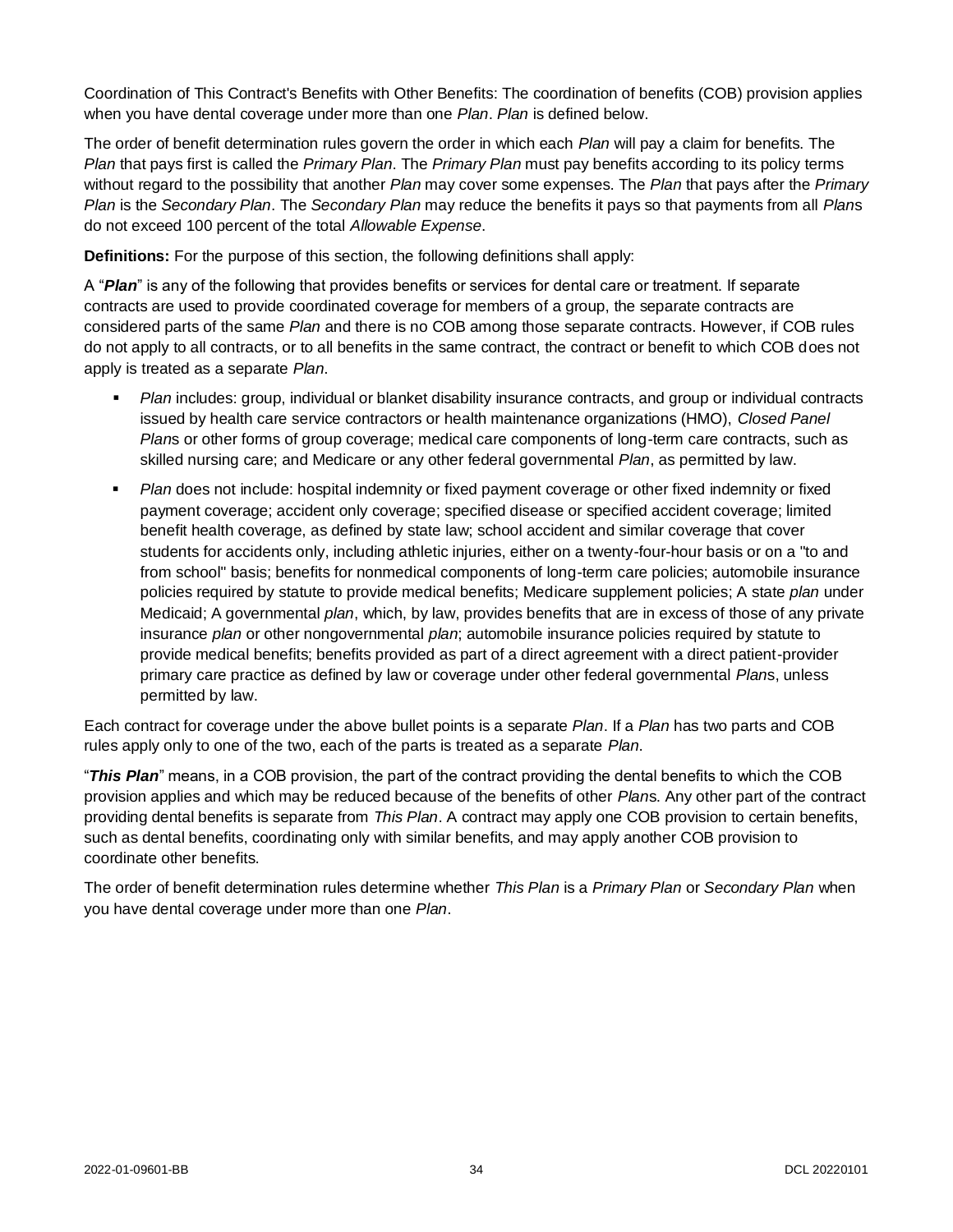When *This Plan* is primary, it determines payment for its benefits first before those of any other *Plan* without considering any other *Plan*'s benefits. When *This Plan* is secondary, it determines its benefits after those of another *Plan* and must make payment in an amount so that, when combined with the amount paid by the *Primary Plan*, the total benefits paid or provided by all *Plan*s for the claim are coordinated up to 100 percent of the total *Allowable Expense* for that claim. This means that when *This Plan* is secondary, it must pay the amount which, when combined with what the *Primary Plan* paid, does not exceed 100 percent of the *Allowable Expense*. In addition, if *This Plan* is secondary, it must calculate its savings (its amount paid subtracted from the amount it would have paid had it been the *Primary Plan*) and record these savings as a benefit reserve for you. This reserve must be used to pay any expenses during that calendar year, whether or not they are an *Allowable Expense* under *This Plan*. If *This Plan* is secondary, it will not be required to pay an amount in excess of its maximum benefit plus any accrued savings.

"*Allowable Expense ,*"except as outlined below, means any health care expense, including coinsurance or copayments and without reduction for any applicable deductible, that is covered in full or in part by any of the *Plans* covering you. When coordinating benefits as the secondary plan, Delta Dental of Washington must pay an amount which, together with the payment made by the *Primary Plan*, cannot be less than the same allowable expense as the secondary plan would have paid if it was the primary plan. In no event will Delta Dental of Washington be required to pay an amount in excess of its maximum benefit plus accrued savings. When Medicare, Part A and Part B or Part C is primary, Medicare's allowable amount is the highest expense. An expense or a portion of an expense that is not covered by any of the *plan*s is not an allowable expense. The following are examples of expenses that are not *Allowable Expense*s:

- If you are covered by two or more *Plans* that compute their benefit payments on the basis of a maximum allowable amount, relative value schedule reimbursement method or other similar reimbursement method, any amount charged by the provider in excess of the highest reimbursement amount for a specific benefit is not an *Allowable Expense*.
- If you are covered by two or more *Plan*s that provide benefits or services on the basis of negotiated fees, an amount in excess of this plan's negotiated fees is not an *Allowable Expense*.

"*Closed Panel Plan*" is a *Plan* that provides dental benefits to you in the form of services through a panel of providers who are primarily employed by the *Plan*, and that excludes coverage for services provided by other providers, except in cases of emergency or referral by a panel member.

"*Custodial Parent*" is the parent awarded custody by a court decree or, in the absence of a court decree, is the parent with whom the child resides more than one-half of the calendar year without regard to any temporary visitation.

**Order of Benefit Determination Rules:** When you are covered by two or more *Plan*s, the rules for determining the order of benefit payments are as follows:

The *Primary Plan* must pay or provide its benefits as if the *Secondary Plan* or *Plans* did not exist.

A *Plan* that does not contain a coordination of benefits provision that is consistent with Chapter 284-51 of the Washington Administrative Code is always primary unless the provisions of both *Plan*s state that the complying *Plan* is primary, except coverage that is obtained by virtue of membership in a group that is designed to supplement a part of a basic package of benefits and provides that this supplementary coverage is excess to any other parts of the *Plan* provided by the contract holder.

A *Plan* may consider the benefits paid or provided by another *Plan* in calculating payment of its benefits only when it is secondary to that other *Plan*.

Each *Plan* determines its order of benefits using the first of the following rules that apply: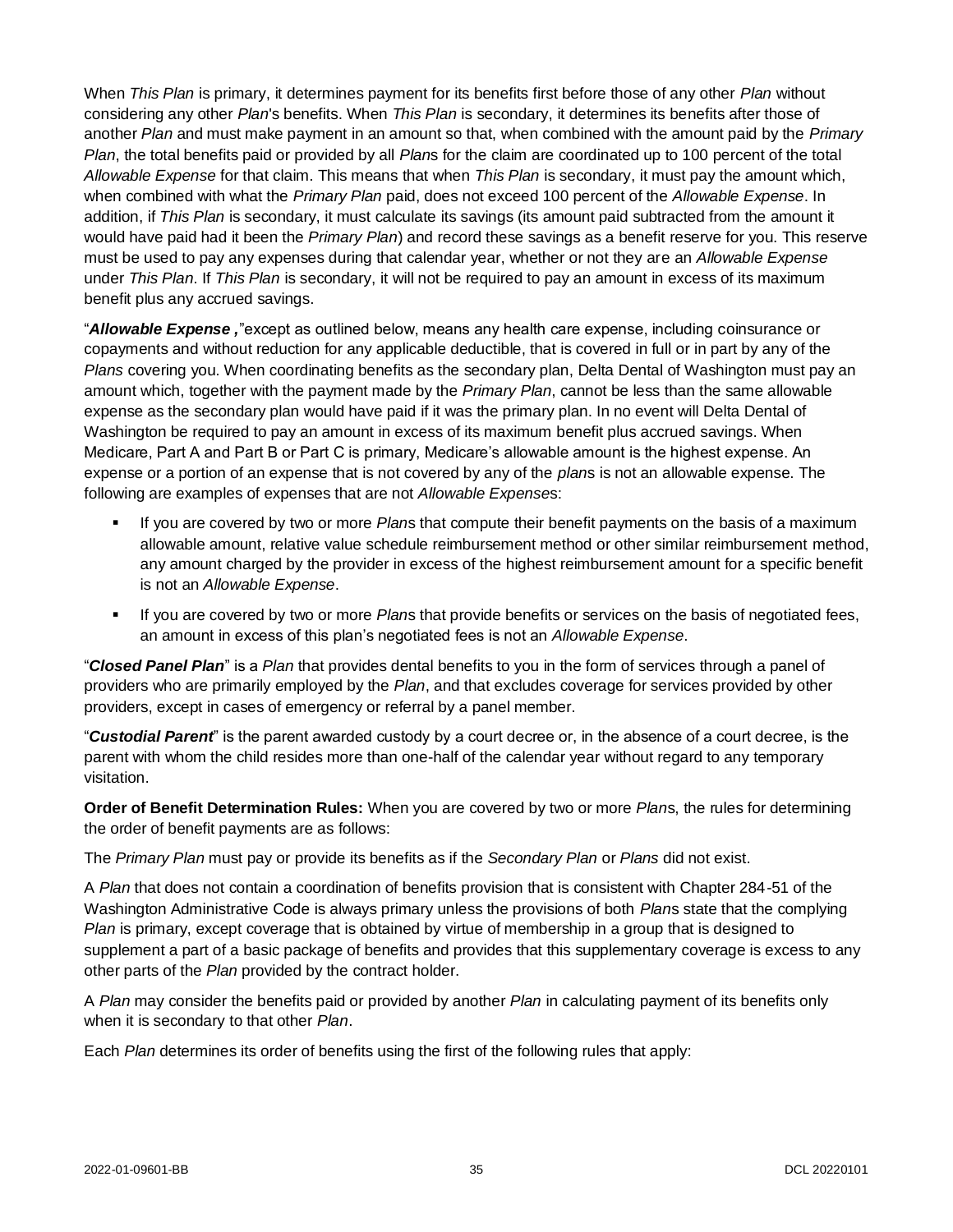"*Non-Dependent or Dependent*:" The *Plan* that covers you other than as a *Dependent*, for example as an employee, member, policyholder, subscriber or retiree is the *Primary Plan* and the *Plan* that covers you as a *Dependent* is the *Secondary Plan*. However, if you are a Medicare beneficiary and, as a result of federal law, Medicare is secondary to the *Plan* covering you as a *Dependent*, and primary to the *Plan* covering you as other than a *Dependent* (e.g., a retired employee), then the order of benefits between the two *Plan*s is reversed so that the *Plan* covering you as an employee, member, policyholder, subscriber or retiree is the *Secondary Plan* and the other *Plan* is the *Primary Plan*.

"*Dependent Child Covered Under More Than One Plan:*" Unless there is a court decree stating otherwise, when a *Dependent* child is covered by more than one *Plan* the order of benefits is determined as follows:

- 1) For a *Dependent* child whose parents are married or are living together, whether or not they have ever been married:
	- a) The *Plan* of the parent whose birthday falls earlier in the calendar year is the *Primary Plan*; or
	- b) If both parents have the same birthday, the *Plan* that has covered the parent the longest is the *Primary Plan*.
- 2) For a *Dependent* child whose parents are divorced or separated or not living together, whether or not they have ever been married:
	- a) If a court decree states that one of the parents is responsible for the Dependent child's dental expenses or dental coverage and the *Plan* of that parent has actual knowledge of those terms, that *Plan* is primary. This rule applies to claims determination periods commencing after the *Plan* is given notice of the court decree;
	- b) If a court decree states one parent is to assume primary financial responsibility for the Dependent child but does not mention responsibility for dental expenses, the *Plan* of the parent assuming financial responsibility is primary;
	- c) If a court decree states that both parents are responsible for the Dependent child's dental expenses or dental coverage, the provisions of the first bullet point above (for dependent child(ren) whose parents are married or are living together) determine the order of benefits;
	- d) If a court decree states that the parents have joint custody without specifying that one parent has responsibility for the dental expenses or dental coverage of the Dependent child, the provisions of the first bullet point above (for dependent child(ren) whose parents are married or are living together) determine the order of benefits; or
	- e) If there is no court decree allocating responsibility for the Dependent child's dental expenses or dental coverage, the order of benefits for the child is as follows:
		- I. The *Plan* covering the *Custodial Parent*, first;
		- II. The *Plan* covering the spouse of the *Custodial Parent*, second;
		- III. The *Plan* covering the non*custodial Parent*, third; and then
		- IV. The *Plan* covering the spouse of the non*custodial Parent*, last
- 3) For a *Dependent* child covered under more than one *Plan* of individuals who are not the parents of the child, the provisions of the first or second bullet points above (for *dependent* child(ren) whose parents are married or are living together or for *dependent* child(ren) whose parents are divorced or separated or not living together) determine the order of benefits as if those individuals were the parents of the child.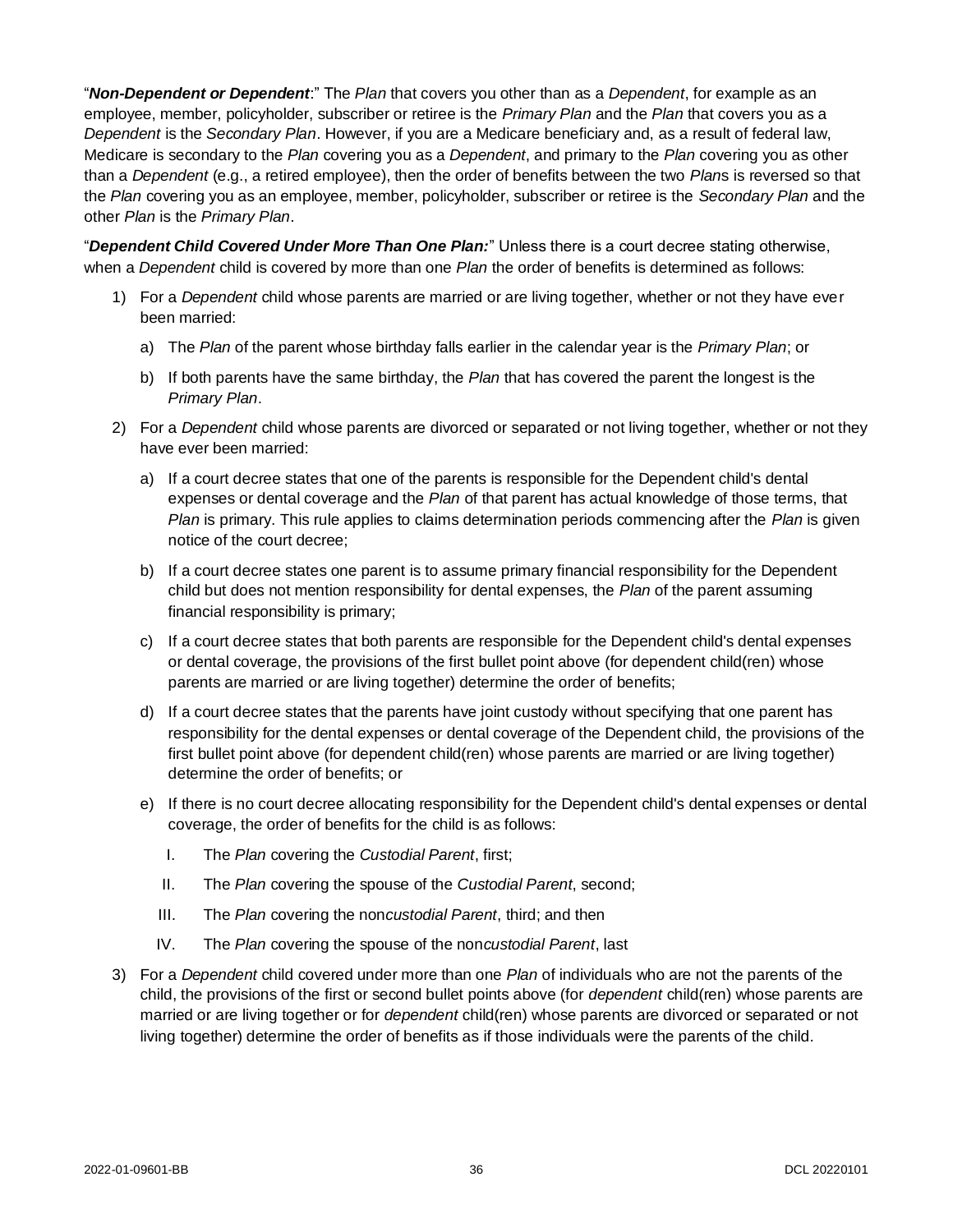"*Active Employee or Retired or Laid-off Employee:*" The *Plan* that covers you as an active employee, that is, an employee who is neither laid off nor retired, is the *Primary Plan*. The *Plan* covering you as a retired or laid-off employee is the *Secondary Plan*. The same would hold true if you are a *Dependent* of an active employee and you are a *Dependent* of a retired or laid-off employee. If the other *Plan* does not have this rule, and as a result, the *Plan*s do not agree on the order of benefits, this rule is ignored. This rule does not apply if the rule under the *Non-Dependent* or *Dependent* provision above can determine the order of benefits.

"*COBRA or State Continuation Coverage:*" If your coverage is provided under COBRA or under a right of continuation provided by state or other federal law is covered under another *Plan*, the *Plan* covering you as an employee, member, subscriber or retiree or covering you as a *Dependent* of an employee, member, subscriber or retiree is the *Primary Plan* and the COBRA or state or other federal continuation coverage is the *Secondary Plan*. If the other *Plan* does not have this rule, and as a result, the *Plan*s do not agree on the order of benefits, this rule is ignored. This rule does not apply if the rule under the *Non-Dependent* or *Dependent* provision above can determine the order of benefits.

"*Longer or Shorter Length of Coverage:*" The *Plan* that covered you as an employee, member, policyholder, subscriber or retiree longer is the *Primary Plan* and the *Plan* that covered you the shorter period of time is the *Secondary Plan*.

If the preceding rules do not determine the order of benefits, the *Allowable Expense*s must be shared equally between the *Plan*s meeting the definition of *Plan*. In addition, *This Plan* will not pay more than it would have paid had it been the *Primary Plan*.

**Effect on the Benefits of** *This Plan***:** When *This Plan* is secondary, it may reduce its benefits so that the total benefits paid or provided by all *Plan*s during a claim determination period are not more than the *Total Allowable Expenses*. In determining the amount to be paid for any claim, the *Secondary Plan* must make payment in an amount so that, when combined with the amount paid by the *Primary Plan*, the total benefits paid or provided by all *Plan*s for the claim do not exceed 100 percent of the total *Allowable Expense* for that claim. Total *Allowable Expense* is the *Allowable Expense* of the *Primary Plan* or the *Secondary Plan up to this plan's allowable expense*. In addition, the *Secondary Plan* must credit to its *Plan* deductible any amounts it would have credited to its deductible in the absence of other dental coverage.

**How We Pay Claims When We Are Secondary:** When we are knowingly the *Secondary Plan*, we will make payment promptly after receiving payment information from your *Primary Plan*. Your *Primary Plan*, and we as your *Secondary Plan*, may ask you and/or your provider for information in order to make payment. To expedite payment, be sure that you and/or your provider supply the information in a timely manner.

If the *Primary Plan* fails to pay within 60 calendar days of receiving all necessary information from you and your provider, you and/or your provider may submit your claim for us to make payment as if we were your *Primary Plan*. In such situations, we are required to pay claims within 30 calendar days of receiving your claim and the notice that your *Primary Plan* has not paid. This provision does not apply if Medicare is the *Primary Plan*. We may recover from the *Primary Plan* any excess amount paid under the "right of recovery" provision in the *plan*.

If there is a difference between the amounts the *plans* allow, we will base our payment on the higher amount. However, if the *Primary Plan* has a contract with the provider, our combined payments will not be more than the amount called for in our contract . Health maintenance organizations (HMOs) and health care service contractors usually have contracts with their providers as do some other *plan*s.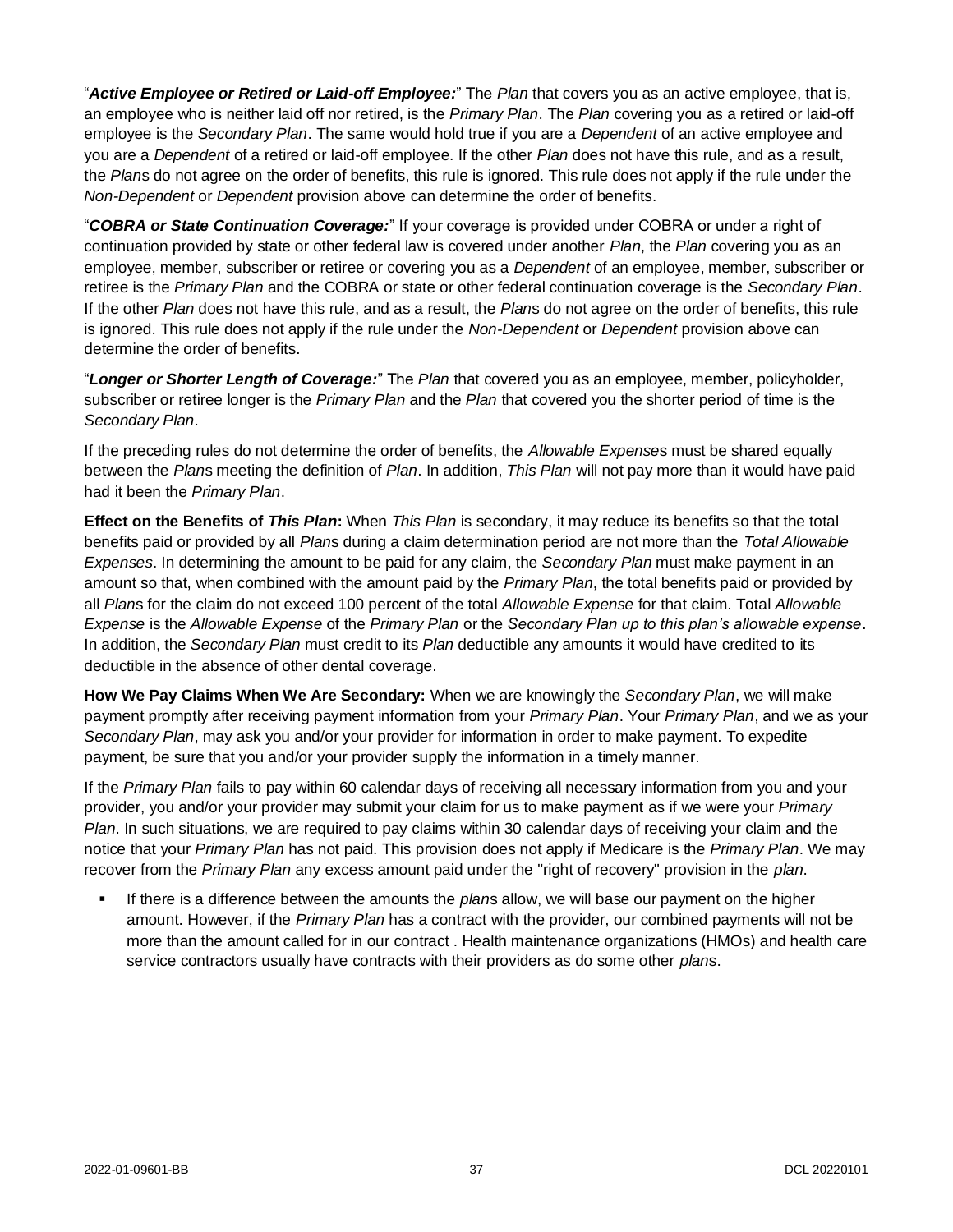We will determine our payment by subtracting the amount paid by the *Primary Plan* from the amount we would have paid if we had been primary. We must make payment in an amount so that, when combined with the amount paid by the *Primary Plan*, the total benefits paid or provided by all *plan*s for the claim does not exceed one hundred percent of the total allowable expense (the highest of the amounts allowed under each *plan* involved) for your claim. We are not required to pay an amount in excess of our maximum benefit plus any accrued savings. If your provider negotiates reimbursement amounts with the *plan*(s) for the service provided, your provider may not bill you for any excess amounts once he/she has received payment for the highest of the negotiated amounts. When our deductible is fully credited, we will place any remaining amounts in a savings account to cover future claims which might not otherwise have been paid.

**Right to Receive and Release Needed Information:** Certain facts about dental coverage and services are needed to apply these COB rules and to determine benefits payable under *This Plan* and other *Plan*s. The Company may get the facts it needs from or give them to other organizations or persons for the purpose of applying these rules and determining benefits payable under *This Plan* and other *Plan*s covering you. The Company need not tell, or get the consent of, any person to do this. To claim benefits under *This Plan* you must give the Company any facts it needs to apply those rules and determine benefits payable.

**Facility of Payment:** If payments that should have been made under *This Plan* are made by another *Plan*, the Company has the right, at its discretion, to remit to the other *Plan* the amount the Company determines appropriate to satisfy the intent of this provision. The amounts paid to the other *Plan* are considered benefits paid under *This Plan*. To the extent of such payments, the Company is fully discharged from liability under *This Plan*.

**Right of Recovery:** The Company has the right to recover excess payment whenever it has paid *Allowable Expense*s in excess of the maximum amount of payment necessary to satisfy the intent of this provision. The Company may recover excess payment from any person to whom or for whom payment was made or any other Company or *Plan*s.

If payments that should have been made under *This Plan* are made by another *Plan*, DDWA has the right, at its discretion, to remit to the other *Plan* the amount it determines appropriate. To the extent of such payments, DDWA is fully discharged from liability under *This Plan*.

**Notice to covered persons** If you are covered by more than one health benefit *Plan*, and you do not know which is your *Primary Plan*, you or your provider should contact any one of the health *Plan*s to verify which *Plan* is primary. The health *Plan* you contact is responsible for working with the other health *Plan* to determine which is primary and will let you know within 30 calendar days.

**CAUTION:** All health *Plan*s have timely claim filing requirements. If you, or your provider, fail to submit your claim to a secondary health *Plan* within the *Plan*'s claim filing time limit, the *Plan* can deny the claim. If you experience delays in the processing of your claim by the primary health *Plan*, you or your provider will need to submit your claim to the secondary health *Plan* within its claim filing time limit to prevent a denial of the claim.

To avoid delays in claims processing, if you are covered by more than one *Plan* you should promptly report to your providers and *Plan*s any changes in your coverage.

## <span id="page-41-0"></span>**Subscriber Rights and Responsibilities**

At Delta Dental of Washington our mission is to provide quality dental benefit coverage to employers and employees throughout Washington. We view our benefit packages as a partnership between Delta Dental of Washington, our subscribers and our participating member dentists. All partners in this process play an important role in achieving quality oral health services. We would like to take a moment and share our views of the rights and responsibilities that make this partnership work.

## **The enrollee or dependent has the right to:**

- Participate in decisions about your oral health care.
- Be informed about the oral health options available to you and your family.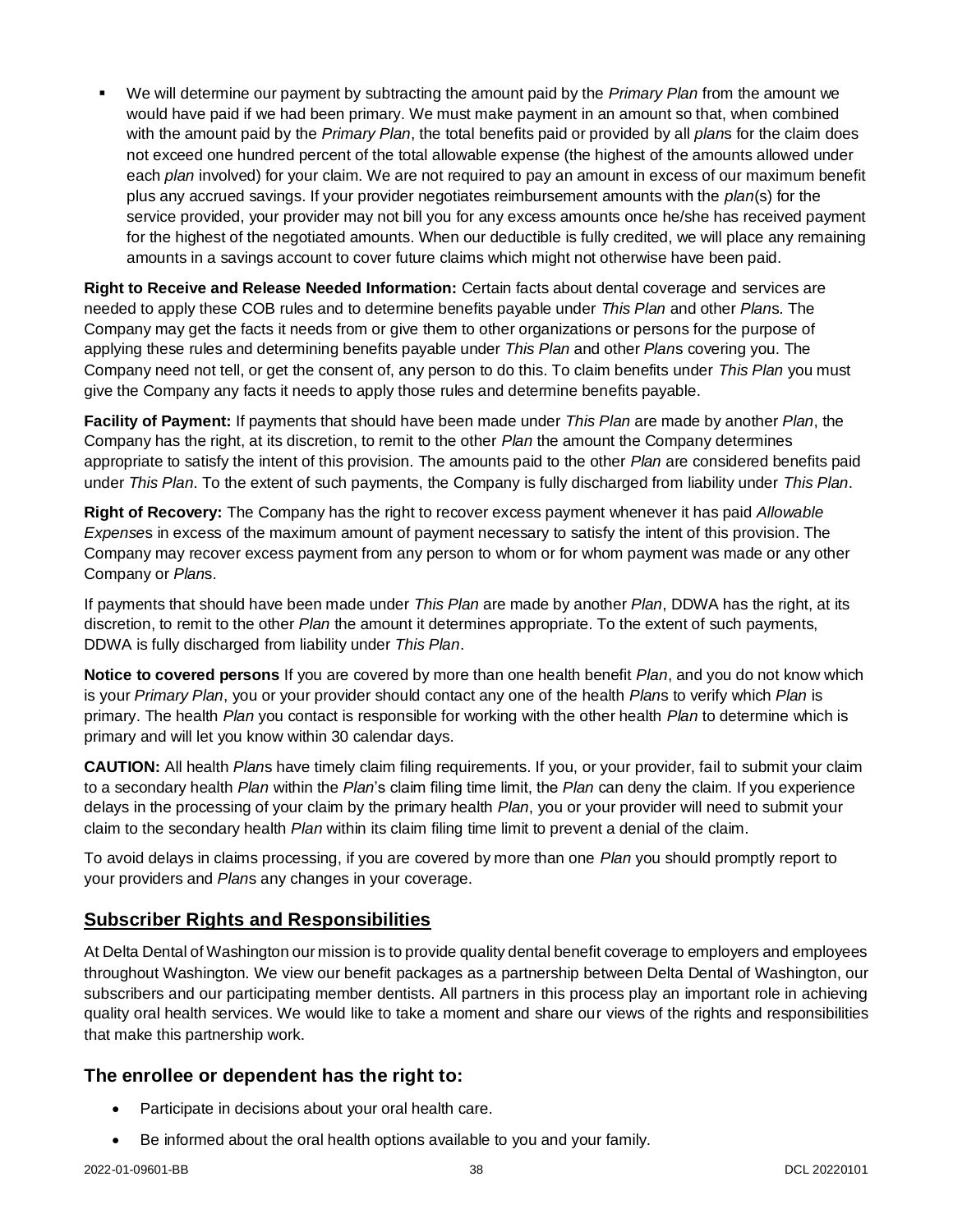- Request information concerning benefit coverage levels for proposed treatments prior to receiving services.
- Have access to specialists when services are required to complete a treatment, diagnosis or when your primary care dentist makes a specific referral for specialty care.
- Contact Delta Dental of Washington customer service personnel during established business hours to ask questions about your oral health benefits. Alternatively, information is available on our Web site at DeltaDentalWA.com
- Appeal orally or in writing, decisions or grievances regarding your dental benefit coverage. You should expect to have these issues resolved in a timely, professional and fair manner.
- Have your individual health information kept confidential and used only for resolving health care decisions or claims.
- Receive quality care regardless of your gender, race, sexual orientation, marital status, cultural, economic, educational or religious background.

## **To receive the best oral health care possible, it is the enrollee or dependents responsibility to:**

- Know your benefit coverage and how it works.
- Arrive at the dental office on time or let the dental office know well in advance if you are unable to keep a scheduled appointment. Some offices require 24 hours' notice for appointment cancellations before they will waive service charges.
- Ask questions about treatment options that are available to you regardless of coverage levels or cost.
- Give accurate and complete information about your health status and history and the health status and history of your family to all care providers when necessary.
- Read carefully and ask questions about all forms and documents that you are requested to sign, and request further information about items you do not understand.
- Follow instructions given by your dentist or their staff concerning daily oral health improvement or postservice care.
- Send requested documentation to Delta Dental of Washington to assist with the processing of claims.
- If applicable, pay the dental office the appropriate copayments amount at time of visit.
- Respect the rights, office policies and property of each dental office you have the opportunity to visit.
- Inform your dentist and your employer or the SEBB Program promptly of any change to your or a dependent's address, telephone number, or family status.

#### <span id="page-42-0"></span>**HIPAA Disclosure Policy**

Delta Dental of Washington maintains a Compliance Program which includes an element involving maintaining privacy of information as it relates to the HIPAA Privacy & Security Rule and the Gramm-Leach Bliley Act. As such we maintain a HIPAA Privacy member helpline for reporting of suspected privacy disclosures, provide members a copy of our privacy notice, track any unintended disclosures, and ensure the member rights are protected as identified by the Privacy Rule.

Policies and procedures are maintained and communicated to DDWA employees with reminders to maintain the privacy of our member's information. We also require all employees to participate in HIPAA Privacy & Security training through on-line education classes, email communications, and periodic auditing.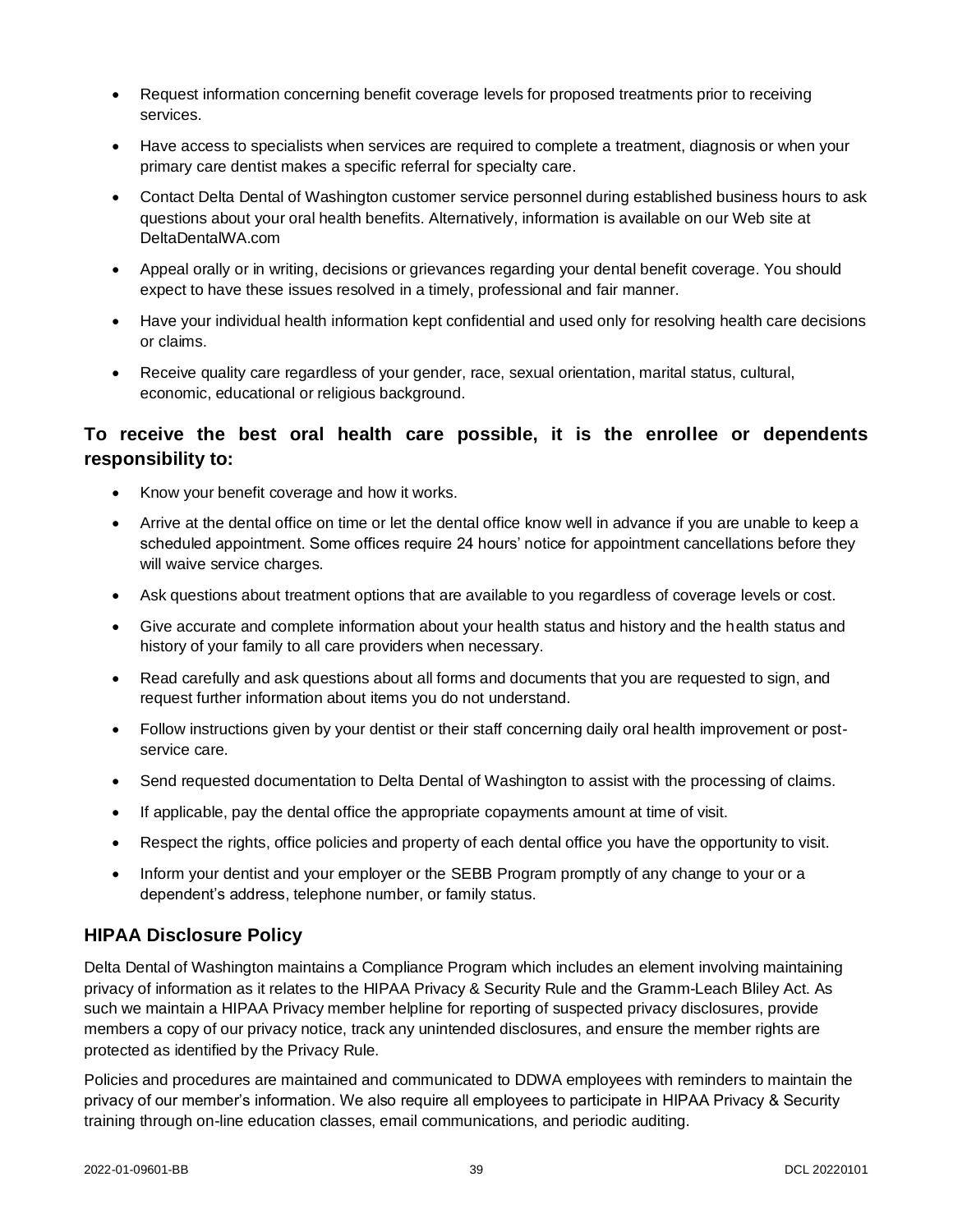## <span id="page-43-0"></span>**Nondiscrimination and Language Assistance Services**

Delta Dental of Washington complies with applicable Federal civil rights laws and does not discriminate on the basis of race, color, national origin, age, disability, or sex.

Delta Dental of Washington does not exclude people or treat them differently because of race, color, national origin, age, disability, or sex.

Delta Dental of Washington:

Provides free aids and services to people with disabilities to communicate effectively with us, such as:

- ◆ Qualified sign language interpreters
- Written information in other formats (large print, audio, accessible electronic formats, other formats)

Provides free language and service to people whose primary language is not English, such as:

- ◆ Qualified interpreters
- Information written in other languages

If you need these services, contact Delta Dental of Washington's Customer Service at: 1(800)554-1907.

If you believe that Delta Dental of Washington has failed to provide these services or discriminated in another way on the basis of race, color, national origin, age, disability, or sex, you can file a grievance with our Compliance/Privacy Officer who may be reached as follows: PO Box 75983 Seattle, WA 98175, Ph: 800-554- 1907, TTY: 800-833-6384, Fx: 206 729-5512 or by email at: [Compliance@DeltaDentalWA.com.](mailto:Compliance@DeltaDentalWA.com) You can file a grievance in person or by mail, fax or email. If you need help filing a grievance, our Compliance/Privacy Officer is available to help you. You can also file a civil rights complaint with the U.S. Department of Health and Human Services, Office for Civil Rights electronically through the Office for Civil Rights Complaint Portal, available at [https://ocrportal.hhs.gov/ocr/portal/lobby.jsf,](https://ocrportal.hhs.gov/ocr/portal/lobby.jsf) or by mail or phone at: U.S. Department of Health and Human Services, 200 Independence Avenue SW., Room 509F, HHH Building, Washington DC 20201, 800-868-1019, 800-537-7697 (TDD). Complaint forms are available at [http://www.hhs.gov/ocr/office/file/index.html.](http://www.hhs.gov/ocr/office/file/index.html)

#### **Taglines**

#### **Amharic**

እርስዎ፣ ወይም ሌላ እየረዱት ያለ ሰው፣ ስለ Delta Dental of Washington ጥያቄ ካላችሁ፣ በራሳችሁ ቋንቋ ያለምንም ክፍያ እርዳታ እና መረጃ የማግኘት መብት አላችሁ። ከአስተርጓሚ ጋር ለማውራት፣ በ 800-554-1907 ይደውሉ።

#### **Arabic**

إذا كانت لديك أو لدى أي شخص آخر تساعده أسئلة حول Delta Dental of Washington، فلك الحق في طلب المساعدة والمعلومات بلغتك دون أن ي l ء التالي عن التصال عن التصال عن التصال عنه التصال التصال ...<br>تتحمل أي تكلفة. للتحدث إلى مترجم، يُرجى الاتصال على الرقم 1907-554-800. ।<br>१

#### **Cambodian (Mon-Khmer)**

ប្រសិនបើអ្នក ប្អូនរណាម្នាក់ដែលអ្នកកំពុងជួយ មានសំណួរអំពីកម្មវិធី Delta Dental of Washington អ្នកមានសិទ្ធិ ទទួលបានជំនួយ និងព័ត៌មានជាភាសារបស់អ្នកដោយឥតគិតថ្លៃ។ ដើម្បីនិយាយទៅកាន់អ្នកបក់ប្រែ សូ ម្ទ្ូរស័ពទបៅបលខ 800-554-1907។

#### **Chinese**

如果您或您正在帮助的人对 Delta Dental of Washington 有任何疑问,您有权免费以您的语言获得帮助和信息。要

想联系翻译员,请致电 800-554-1907。

#### **Cushite (Oromo)**

Ati yookaan namni ati gargaaraa jirtu waa'ee Delta Dental of Washington gaaffilee yoo qabaattan kaffaltii malee afaan keetiin gargaarsaa fi odeeffannoo argachuu ni dandeessa. Nama afaan sii hiiku dubbisuuf lakk. 800-554-1907tiin bilbili.

#### **French**

Si vous, ou quelqu'un à qui vous apportez votre aide, avez des questions à propos de Delta Dental of Washington, vous avez le droit d'obtenir gratuitement de l'aide et des informations dans votre langue. Pour parler à un interprète, appelez le 800-554-1907.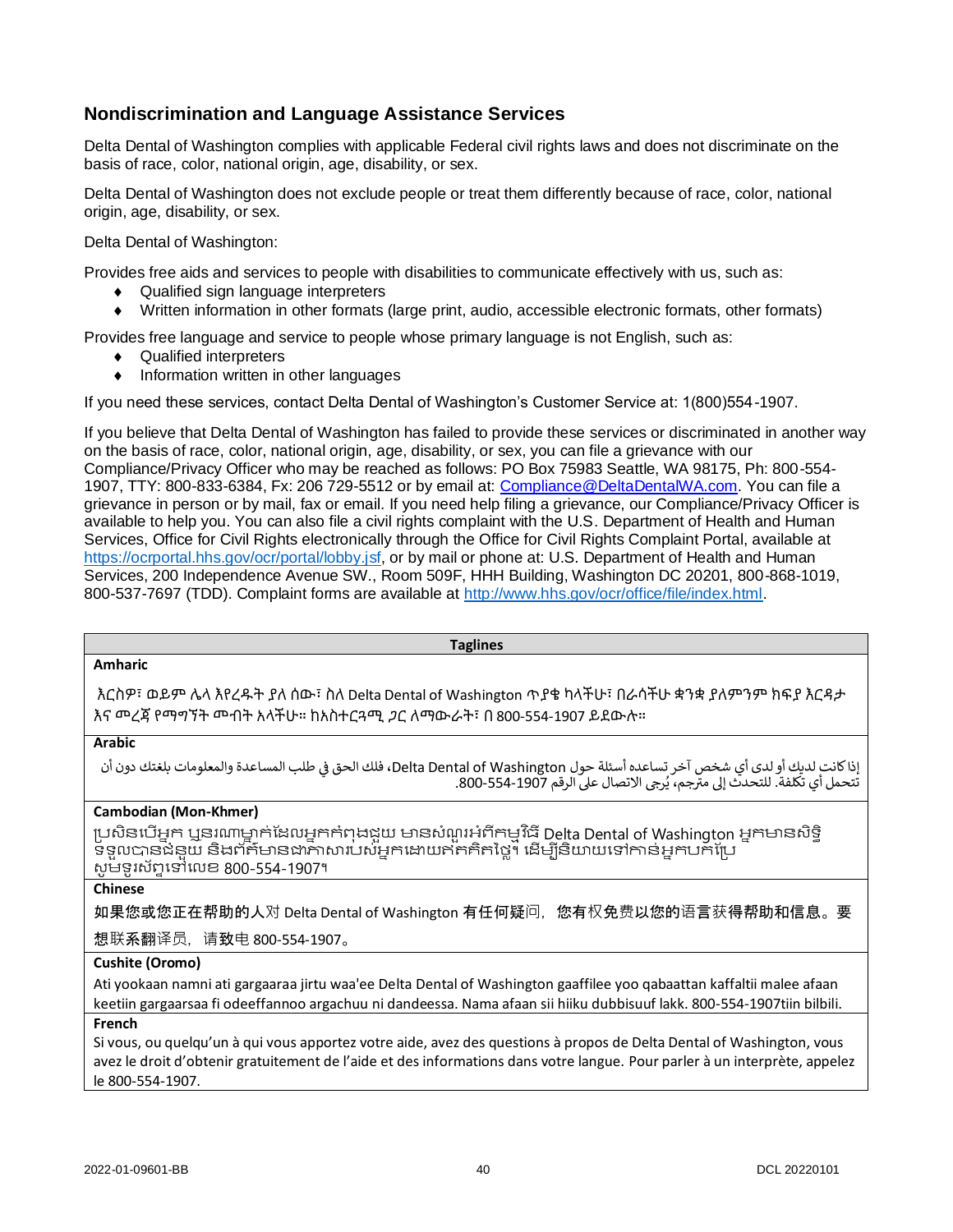#### **Taglines**

#### **German**

Falls Sie oder jemand, dem Sie helfen, Fragen zu Delta Dental of Washington haben, sind Sie berechtigt, kostenlos Hilfe und Informationen in Ihrer Sprache zu erhalten. Um mit einem Dolmetscher zu sprechen, rufen Sie bitte die Nummer 800-554-1907 an.

#### **Japanese**

ご本人様、またはお客様の身寄りの方でもDelta Dental of Washingtonについてご質問がございましたら、ご希 望の言語でサポートを受けたり、情報を入手したりすることができます。料金はかかりません。通訳とお話さ れる場合 800-554-1907までお電話ください。

#### **Korean**

귀하 또는 귀하가 돕고 있는 누군가에게 Delta Dental of Washington에 대한 질문이 있을 경우, 귀하는 무료로

귀하의 언어로 도움을 제공받을 권리가 있습니다. 통역사와 통화를 원하시면 800-554-1907로 전화하십시오.

#### **Laotian**

ຖ້າທ່ານ ຫຼື ບຸກຄົນໃດໜຶ່ງທີ່ທ່ານກຳລັງໃຫ້ການຊ່ວຍເຫຼືອມີຄາຖາມກ່ຽວກັບ Delta Dental of Washington, ທ່ານມີສິດໄດ້ຮັບຄວາມຊ່ວຍເຫຼືອ ແລະ ຂໍ້ມູນເປັນພາສາຂອງທ່ານໂດຍບໍ່ເສຍຄ່າ. ເພື່ອລົມກັບຜູ້ແປພາສາ, ໂທ 800-554-1907.

#### **Persian (Farsi)**

دارد، این حق را دارید که اطالعات مورد نیازتان را به زبان Washington of Dental Deltaاگر شما، یا شخیص که به وی کمک م کنید، سؤاىل درباره ی رود میکود و با شماره خود استفاده استفاده که سال می دردن میچ هزینه ای دریافت کنید.<br>تماس بگیرید. 800-554-1907 جهت صحبت با یک مترجم شفاهی، با شماره خود و بدون هیچ هزینهای دریافت کنید.

#### **Punjabi**

ਜੇ ਤੁਹਾਡੇ ਜਾਂ ਜਿਸ ਦੀ ਤੁਸੀਂ ਸਹਾਇਤਾ ਕਰ ਰਹੇ ਹੋ ਉਸ ਦੇ, Delta Dental of Washington ਬਾਰੇ ਕੋਈ ਪ੍ਰਸ਼ਨ ਹਨ, ਤਾਂ ਤੁਹਾਨੂੰ ਬਿਨਾਂ ਕਿਸੇ ਕੀਮਤ ਦੇ ਆਪ੍ਣੀ ਭਾਸ਼ਾ ਜਿਚ ਸਹਾਇਤਾ ਅਤੇ ਜਾਣਕਾਰੀ ਪ੍ਰਾਪ੍ਤ ਕਰਨ ਦਾ ਅਜਿਕਾਰ ਹੈ। ਦੁਭਾਸ਼ੀਏ ਨਾਲ ਗੱਲ ਕਰਨ ਲਈ, 800-554-1907 'ਤੇ ਕਾਲ ਕਰੋ।

#### **Romanian**

Dacă dumneavoastră sau o persoană pe care o asistați aveți întrebări despre Delta Dental of Washington, aveți dreptul de a obține gratuit ajutor și informații în limba dumneavoastră. Pentru a vorbi cu un interpret, sunați la 800-554-1907. **Russian**

Если у Вас или у лица, которому Вы помогаете, имеются вопросы относительно Delta Dental of Washington, то Вы имеете право на получение бесплатной помощи и информации на Вашем языке. Чтобы поговорить с переводчиком, позвоните по номеру 800-554-1907.

#### **Serbo-Croatian**

Ako vi, ili osoba kojoj pomažete, imate pitanja o kompaniji Delta Dental of Washington, imate pravo da potražite besplatnu pomoć i informacije na svom jeziku. Pozovite 800-554-1907 da razgovarate s prevodiocem.

#### **Spanish**

Si usted, o alguien a quien usted está ayudando, tiene preguntas acerca de Delta Dental of Washington, tiene derecho a obtener ayuda e información en su idioma sin costo alguno. Para hablar con un intérprete, llame al 800-554-1907.

#### **Sudan (Fulfulde)**

To onon, mala mo je on mballata, don mari emmmolji do Delta Dental of Washington, on mari jarfuye keɓɓugo wallende be matinolji be wolde moɗon mere. Ngam wolwugo be lornowo, ewne 800-554-1907.

#### **Tagalog**

Kung ikaw, o isang taong tinutulungan mo, ay may mga katanungan tungkol sa Delta Dental of Washington, mayroon kang karapatan humingi ng tulong at impormasyon sa iyong wika nang walang bayad. Upang makipag-usap sa isang tagasalin-wika, tumawag sa 800-554-1907.

#### **Ukrainian**

Якщо у Вас або у когось, кому Ви допомагаєте, є запитання щодо Delta Dental of Washington, Ви маєте право безкоштовно отримати допомогу та інформацію Вашою мовою. Щоб поговорити з перекладачем, телефонуйте за номером 800-554-1907.

#### **Vietnamese**

Nếu quý vị, hoặc ai đó mà quý vị đang giúp đỡ, có thắc mắc về Delta Dental of Washington, quý vị có quyền được nhận trợ giúp và thông tin bằng ngôn ngữ của mình miễn phí. Để nói chuyện với thông dịch viên, hãy gọi 800-554-1907.